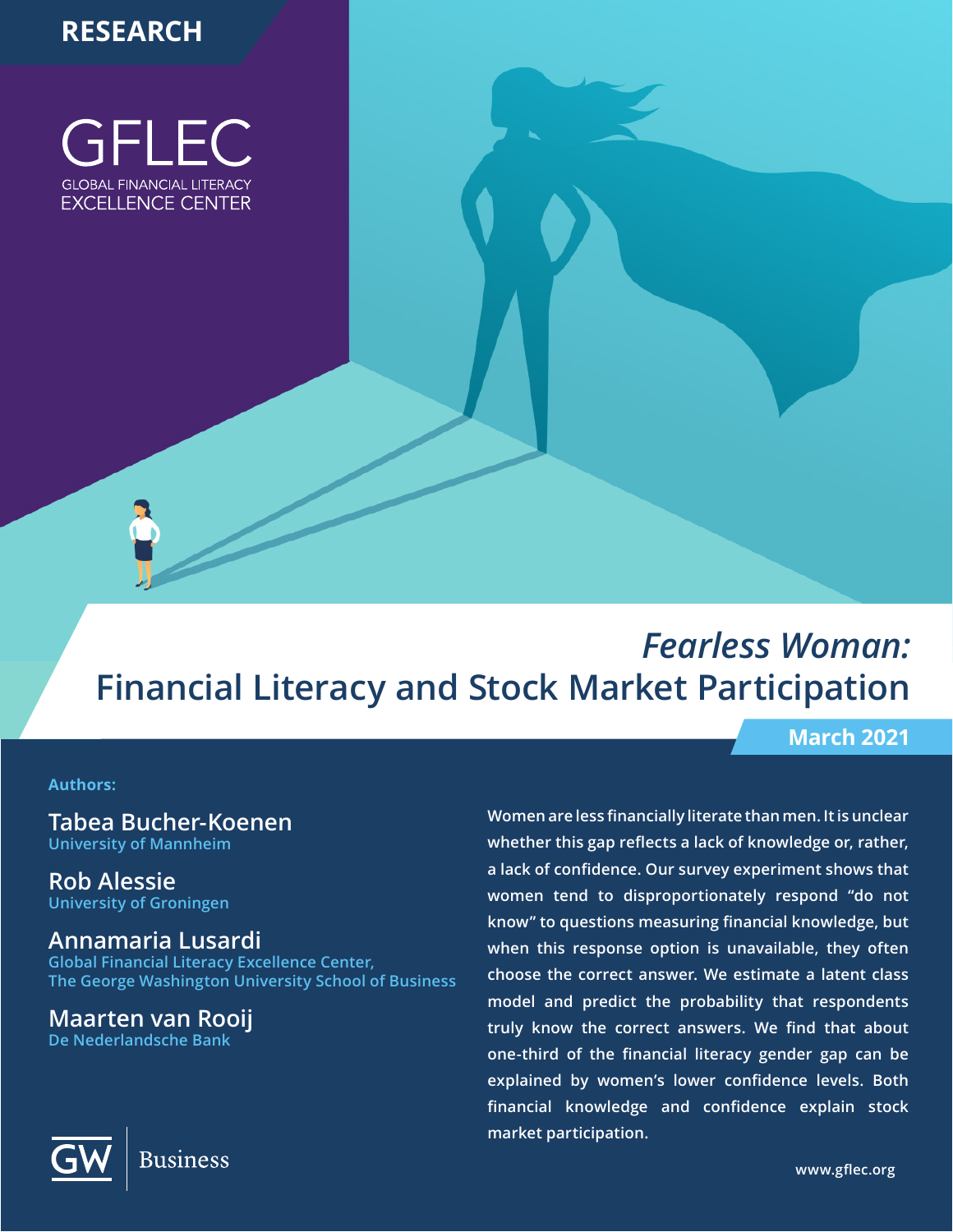# *Fearless Woman***: Financial Literacy and Stock Market Participation**

**Tabea Bucher-Koenen**  *University of Mannheim, ZEW and Netspar*  **Rob Alessie**  *University of Groningen and Netspar*  **Annamaria Lusardi**  *The George Washington University, CEPR, NBER and Netspar*  and

**Maarten van Rooij\*** 

*De Nederlandsche Bank and Netspar* 

#### **Abstract**

Women are less financially literate than men. It is unclear whether this gap reflects a lack of knowledge or, rather, a lack of confidence. Our survey experiment shows that women tend to disproportionately respond "do not know" to questions measuring financial knowledge, but when this response option is unavailable, they often choose the correct answer. We estimate a latent class model and predict the probability that respondents truly know the correct answers. We find that about one-third of the financial literacy gender gap can be explained by women's lower confidence levels. Both financial knowledge and confidence explain stock market participation.

Keywords: financial knowledge, gender gap, financial decision making, confidence, measurement error, latent class model, finite mixture model

JEL code: G53, C81, D91

\* Tabea Bucher-Koenen, ZEW-Leibniz Center for European Economic Research, L7, 1, 68161 Mannheim, Germany (tabea.bucher-koenen@zew.de); Rob J.M. Alessie, School of Economics and Business, University of Groningen, P.O. Box 800, 9700 AV, Groningen (R.J.M.Alessie@rug.nl); Annamaria Lusardi, George Washington University, Duquès Hall, Suite 450E, Washington D.C. (Annamaria.Lusardi@gwu.edu); Maarten C.J. van Rooij, Economics & Research Division, De Nederlandsche Bank, P.O. Box 98, 1000 AB, Amsterdam (M.C.J.van.Rooij@dnb.nl).

The authors wish to thank Martin Brown, Joao Cocco, Helmut Farbmacher, Adriaan Kalwij, Marc Kramer, Pierre-Carl Michaud, Federica Teppa, Nathanael Vellekoop, and Joachim Winter for helpful feedback and Audrey Brown for editorial assistance. They are also grateful to seminar participants in Amsterdam, Frankfurt, Jena, Giessen, Groningen, Mannheim, Maastricht, Montreal, Munich, Utrecht, and Sterling, and the participants at the Annual Meeting of the Neuroeconomic Society in Bonn, the EIB meetings in Paris, the Annual Conference of the European Economic Association in Toulouse, the Cintia conference in Turin, the Netspar Pension Workshop in Amsterdam, the Netspar Conference on Advances in Household Finance in Modena, the Annual Meeting of the International Association of Applied Econometrics in Milan, the Women in Finance Conference at Columbia University in New York, the Household Finance Workshop in Sheffield, the SAFE Household Finance Workshop in Frankfurt, and the DIW Workshop on Gender and Financial Literacy in Berlin for useful comments. Financial support from the European Investment Bank Institute is gratefully acknowledged. The findings, interpretations, and conclusions presented in this article are entirely those of the authors and should not be attributed in any manner to the European Investment Bank or its Institute or to the De Nederlandsche Bank.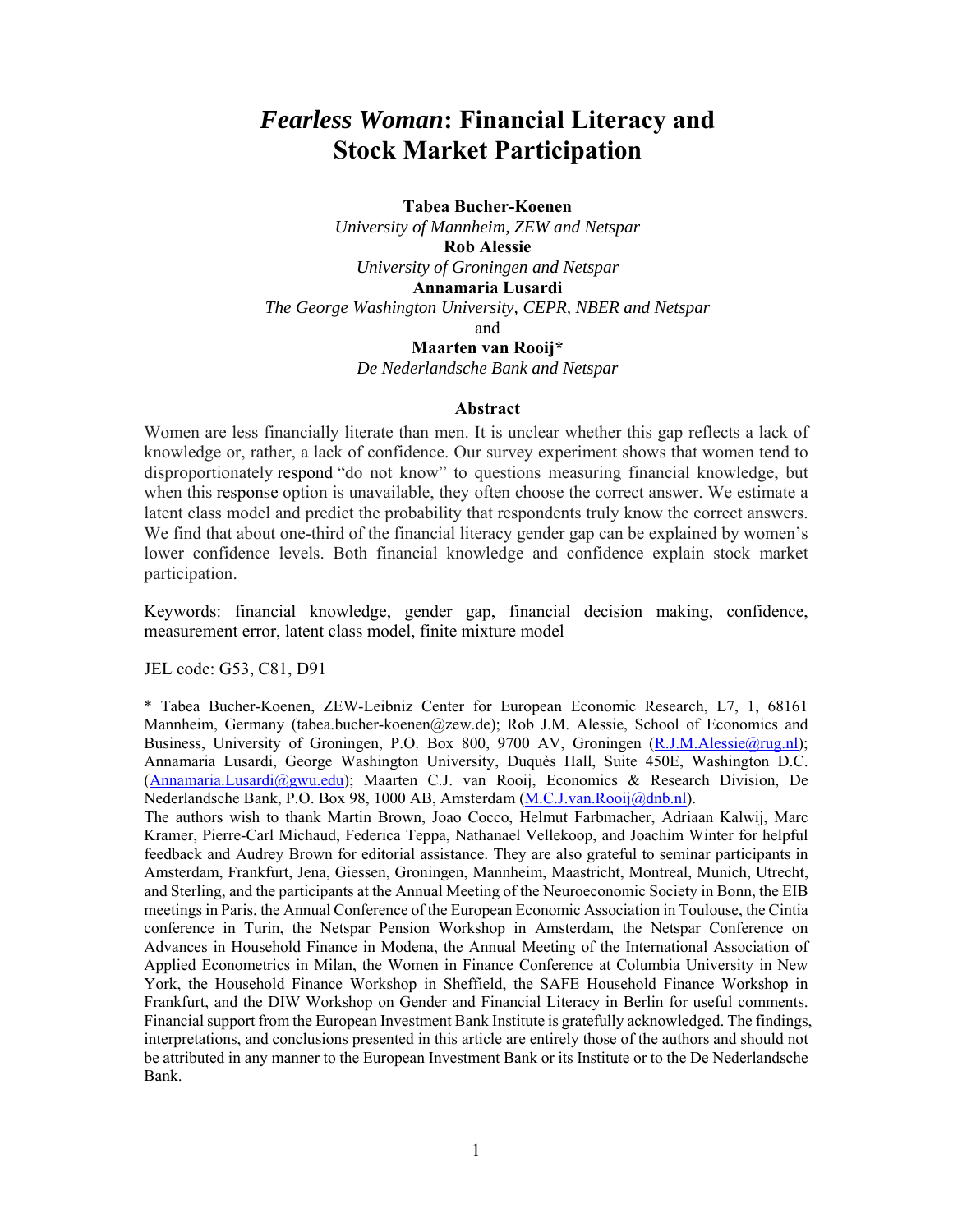#### **1. Introduction**

 $\overline{a}$ 

Three facts motivate the work in this paper. First, there is a pronounced gender difference in financial inclusion. Worldwide, only 47% of women versus 55% of men have access to an account at a formal financial institution. Women are also significantly less likely to have access to formal credit, both in high-income and developing economies (see World Bank 2013). Even before the onset of the COVID-19 crisis, women were found to be more financially fragile than men and to lack buffer stocks of savings (Hasler and Lusardi 2019). Moreover, women own fewer assets and are less likely to have pensions and to invest in risky, high-yield assets (see, e.g., Almenberg and Dreber 2015, and Lusardi and Mitchell 2008). The cost of these differences is staggering. Regarding non-participation in the stock market, for instance, price-adjusted historical returns show that savings invested in risk-free assets versus stocks result in large differences in wealth holdings over a long period of time.<sup>1</sup>

Second, there is a universal gender gap in financial literacy. Notably, in the majority of countries, women tend to disproportionately indicate they "do not know" the answer to financial literacy questions. This is true across cultures and measures of financial knowledge as well as across socio-demographic characteristics. It is also true in other financial knowledge domains such as debt literacy and pension literacy (see, e.g., Bucher-Koenen et al. 2017, Klapper and Lusardi 2020, OECD 2013). At the same time, financial literacy has been shown to be a crucial determinant of financial decision making, including stock market participation, portfolio choice, retirement planning, wealth accumulation, and debt management (see Lusardi and Mitchell 2014 for a review).

The third fact, which motivates the title of this paper, is related to *Fearless Girl—*a bronze statue of a girl that was placed in front of the *Charging Bull* on Wall Street in New York City on March 7, 2017 (one day before International Women's Day). The intent was to raise awareness and encourage women's leadership. Its symbolic placement sparked a debate about women's roles, particularly in financial professions, and pointed to the importance of confidence, especially in the fields of finance and investing. A fearless girl will become a fearless woman.

<sup>1</sup> Bovenberg et al. (2007) show that, compared to an optimal strategy, not participating in the stock market for retirement and other savings yields a welfare loss of 12 percent.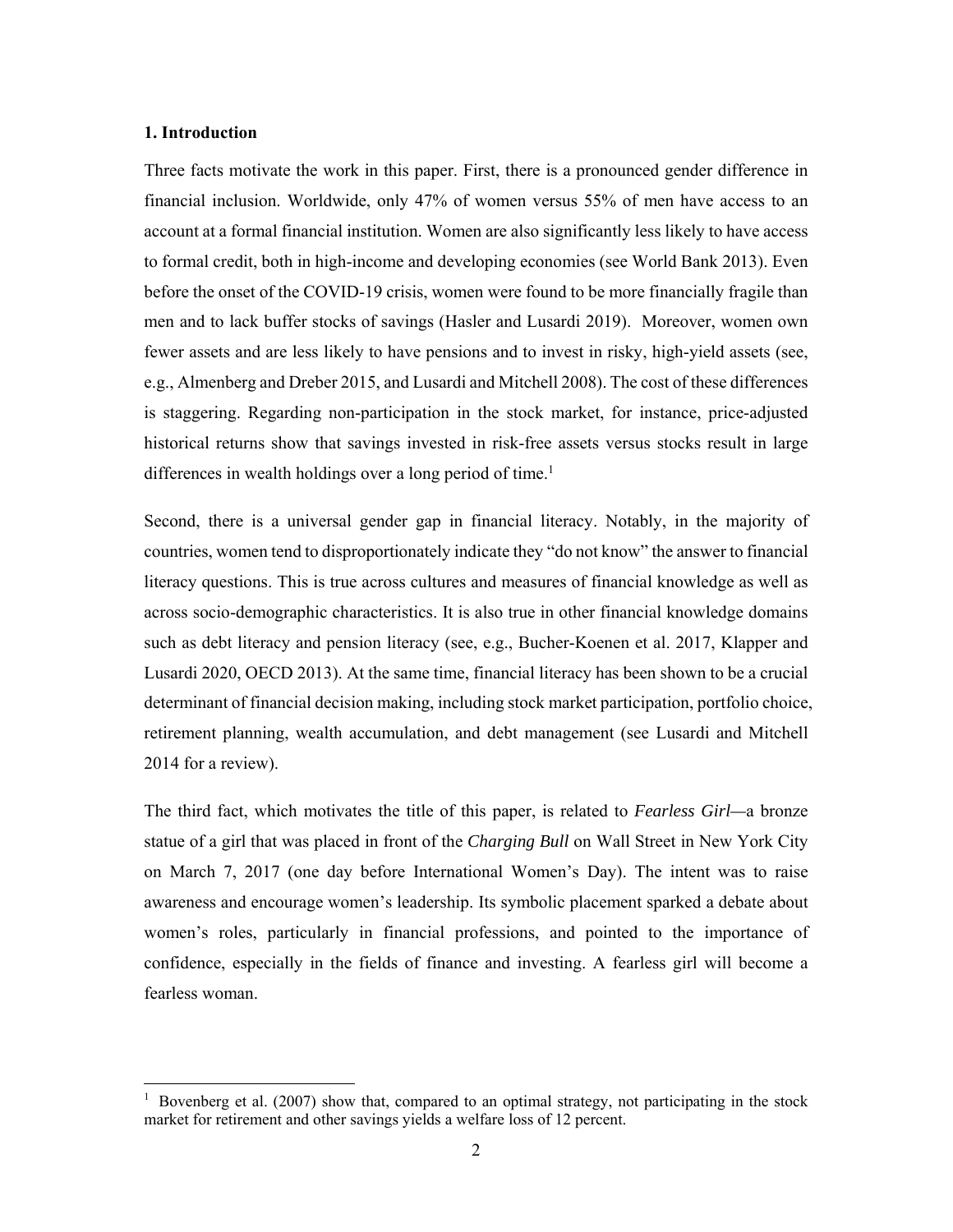We take these observations to the data and consider whether and the extent to which confidence contributes to the persistent gender gap in financial literacy and financial behavior. Inspired in part by the interest generated by *Fearless Girl*, we examine the role of confidence in explaining the gender gap in stock market participation. The central questions we address can be summarized as follows: *Are women financially literate yet lacking confidence in their knowledge?* and *Is it lack of confidence or lack of financial knowledge that is responsible for the gender difference in stock market participation?* These questions are of paramount importance, particularly now that women play a greater role in saving and investing, including making decisions regarding retirement savings and stock market participation.

To investigate these questions, we use data from the De Nederlandsche Bank (DNB) Household Survey (DHS), which is a panel study of the Dutch central bank and is representative of the Dutch-speaking population in the Netherlands. We designed two survey modules, which were fielded to panel participants, using the Big Three financial literacy questions, which measure knowledge about basic but fundamental financial concepts: interest compounding, inflation, and risk diversification.<sup>2</sup> These questions were asked in each module, and we altered the survey design as follows: In the first module we used the standard setup, which includes a "do not know" option among the possible answers to the financial literacy questions. In the second module, asked about six weeks after the first, we took away the "do not know" option, thus forcing respondents to choose an answer from a set of options. Additionally, we asked respondents how confident they were in their answer. Based on these data, we develop and estimate a latent class model (LCM) to predict "true" financial literacy. The objective of the LCM is to create a measure of financial knowledge that is not confounded by differences in answering behavior related to confidence. The model helps us assess how much of the financial literacy gender gap is due to differences in knowledge versus confidence. For each concept (interest compounding, inflation, and risk diversification), our model predicts the probability that the respondent knows the answer, conditional on the structure of responses to the financial literacy questions in the two modules, information on confidence, and background variables. Thus, in contrast to the financial literacy measures often used in the literature, in which the number of correct answers is simply added up, we develop a more rigorous measure that takes into consideration the entire structure of the answers to the financial literacy questions. Using

 $\overline{\phantom{a}}$ 

<sup>&</sup>lt;sup>2</sup> These questions were developed by Annamaria Lusardi and Olivia Mitchell and are the questions most commonly used to measure financial literacy in surveys around the world (see Lusardi and Mitchell 2011a, 2011b, and 2014).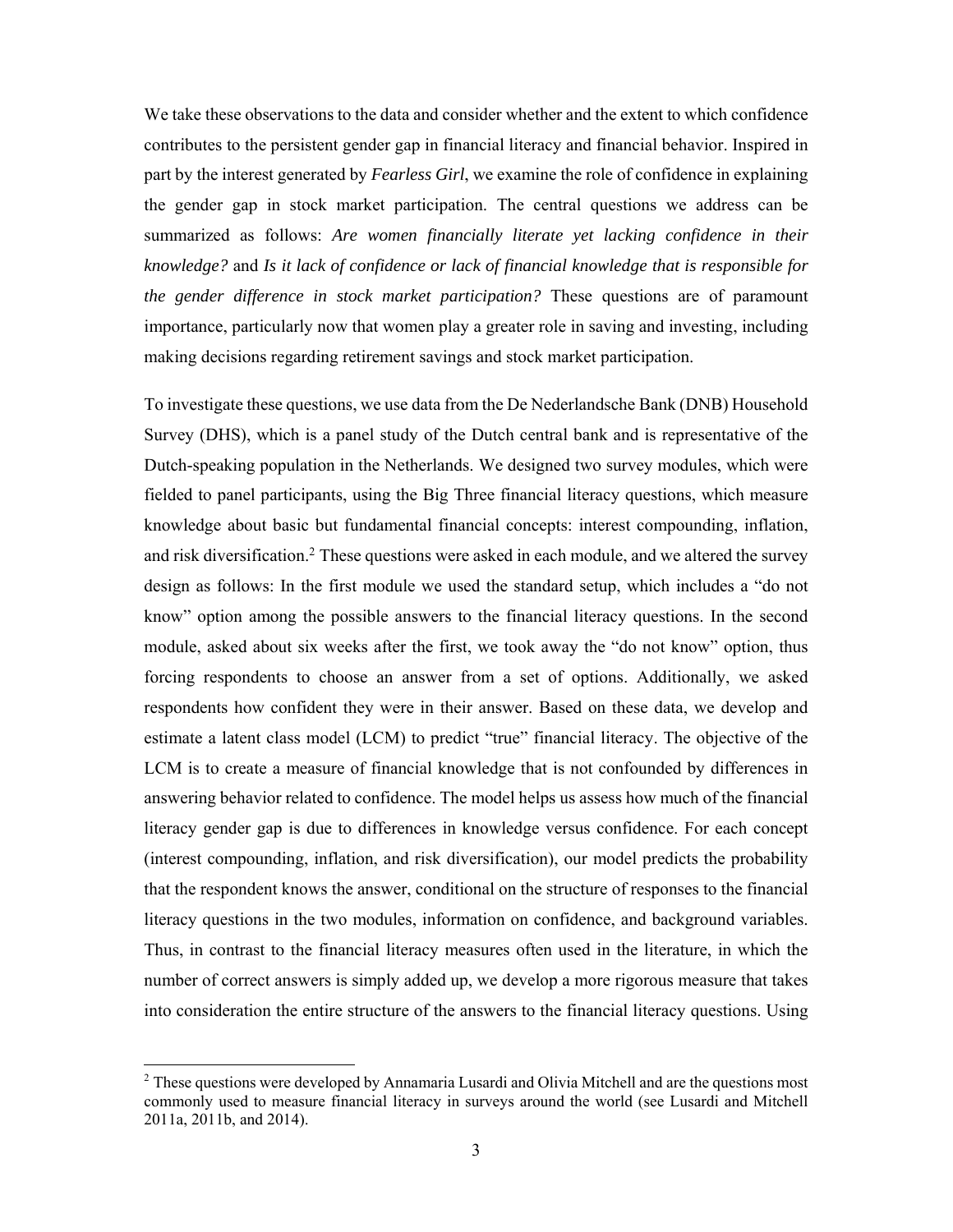this new measure, we assess the impact of financial literacy on stock market participation, an important outcome which is quite consequential for wealth accumulation and financial wellbeing.

The contributions of this paper are as follows: First, we provide a novel perspective on financial literacy measurement and show how we can better use the Big Three financial literacy questions in empirical research. Good measurement forms the basis of rigorous research and is essential to making progress in a field. The literature on financial literacy has grown rapidly in the past decade, and most empirical work includes measures of financial literacy.3 The Big Three financial literacy questions have been added to national surveys around the world and have become a standard measure of financial literacy, but few studies have examined the quality of their measurement and the best way to use the information they provide. Second, we extend the growing literature on gender differences in financial decision making. This is relevant given that women are increasingly important participants in financial markets. Third, we provide a methodological contribution to the literature on financial literacy.

Our results show a pronounced gender gap in financial literacy, confirming previous findings: women are less likely to answer the financial literacy questions correctly and more likely to choose the "do not know" option. However, taking away the "do not know" response option substantially reduces the gender gap. Applying our novel estimation strategy, we can decompose the gender gap into a gap in "true" knowledge and a gap in confidence. We find less of a gender gap in our measure of true financial literacy than in the measure that has been standard in the research to date. Specifically, we find that about two-thirds of the financial literacy gender gap is explained by lower financial knowledge and the remaining one-third is due to lower confidence. In other words, women have lower financial literacy than men, but they know more than they think they know. Moreover, we find that both factors—knowledge and confidence—are important for understanding gender differences in stock market participation, so it is important to have information on both.

We also show that the way in which financial literacy is measured matters for our observed financial outcome, i.e., stock market participation. We recognize that many researchers do not have access to the type of data we were able to collect. However, we also show that including the number of "do not know" responses to financial literacy questions in addition to the number

<sup>&</sup>lt;sup>3</sup> Financial literacy now has its own JEL classification code: G53.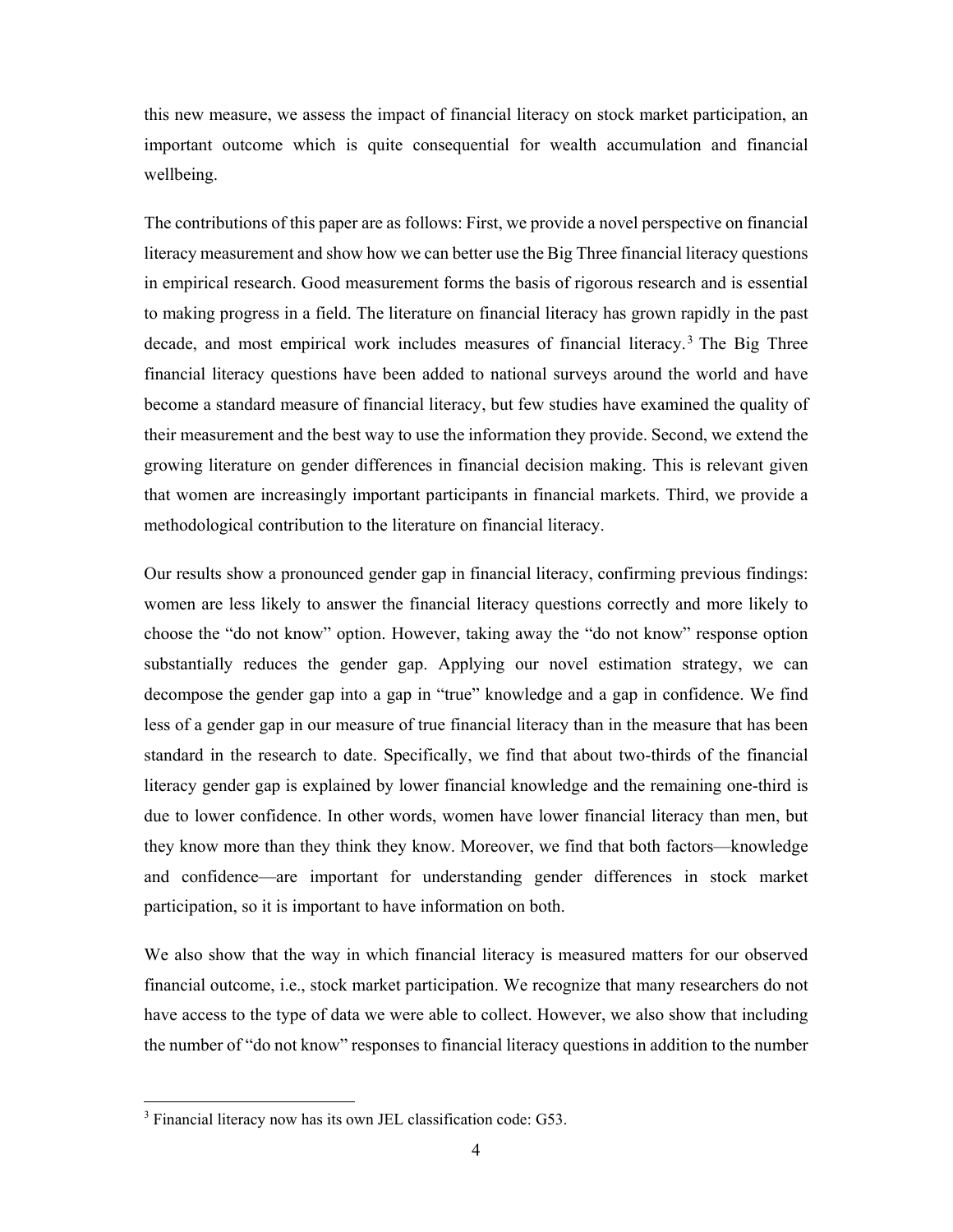of correct answers in empirical regressions that assess the impact of financial literacy on behavior can partially account for differences in confidence.

Finally, our findings can provide insights for policy and for educational programs designed to improve financial decision making. First, according to our estimates, the majority of the financial literacy gender gap is a knowledge gap. Thus, boosting women's financial knowledge is important to the promotion of financial market participation. Second, we do find a gender gap in confidence, and this matters for financial decisions, as symbolized by the *Fearless Girl* statue. Thus, our results indicate that financial education programs specifically tailored to women that boost both knowledge and confidence might be more effective than one-size-fitsall programs.

The paper is organized as follows: In the next section we provide a literature review. In Section 3, we describe the data and report descriptive results on financial literacy using information from two modules of the DHS data. In Section 4, we describe our econometric strategy for measuring financial literacy when there are heterogeneous differences in confidence across gender. We explore the relationship between measures of financial literacy and financial behavior in Section 5 and the role of confidence in Section 6. In section 7, we discuss instrumental variables estimates and how we can make use of the "do not know" answers. We provide conclusions in Section 8.

#### **2. Literature overview**

We provide below a review of the literature that is related to our work and that includes gender differences not only in financial knowledge but also in financial behavior and measurement issues as well.

#### *2.1 Gender differences in income and financial outcomes*

Gender differences have been widely studied in economics. Most of the research on gender equality focuses on gender differences in income (see e.g. Blau and Kahn 2017 and Goldin et al. 2017) and labor force participation (see, e.g., Goldin and Mitchell 2017). While the gender wage gap has been declining over time, a substantial gap still exists in many countries. Among the reasons cited to explain this gap are gender differences in education, occupational segregation, and part-time work (see, e.g., Goldin and Katz 2016, Goldin et al. 2017); fertility choices; and selection into family-friendly career paths (Adda et al. 2017). However, even after accounting for many contributing factors, some of the gender gap remains unexplained.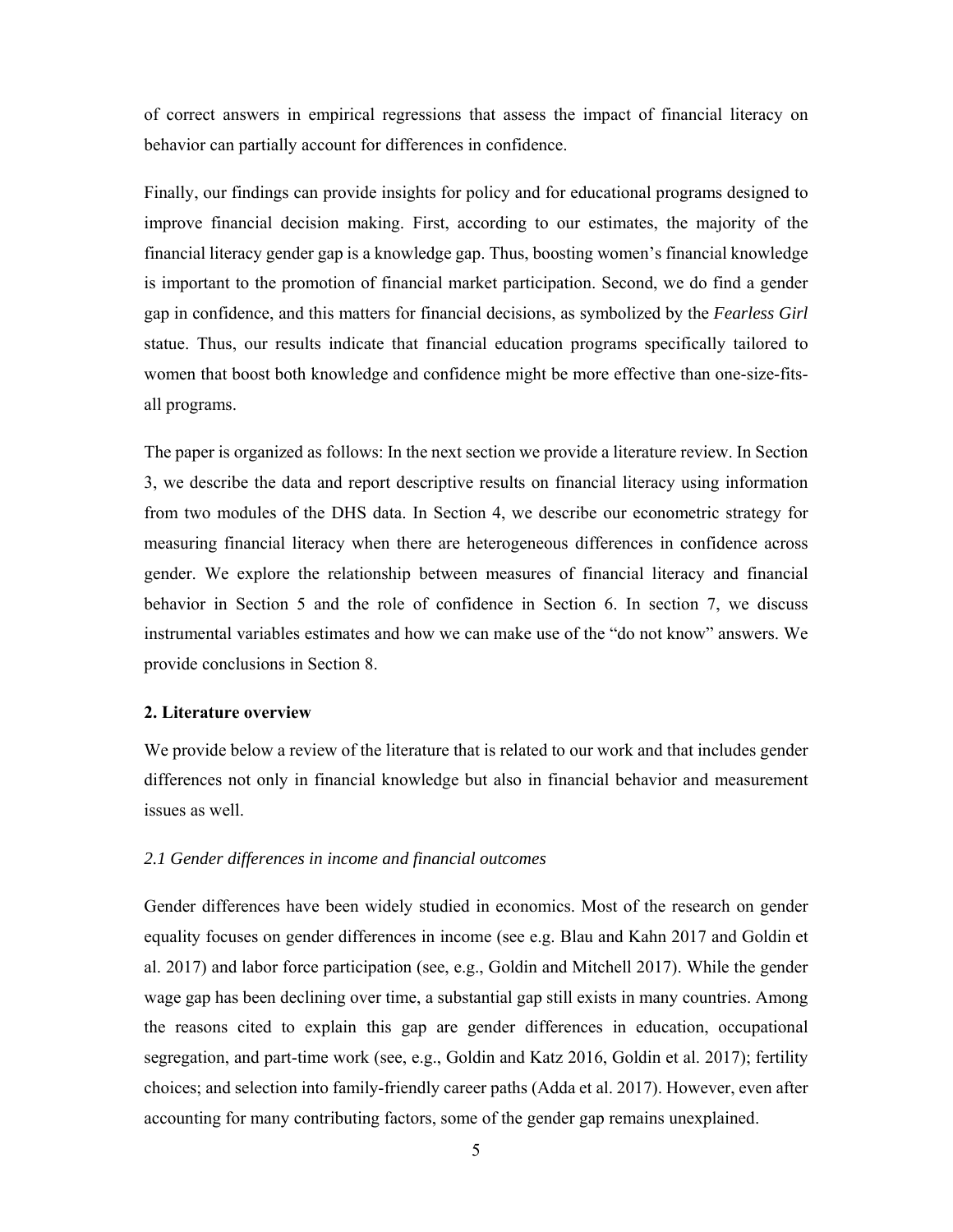The gender gap in income is directly related to gender gaps in other income-dependent domains. Dynan et al. (2004), for example, show a strong relationship between lifetime income and saving rates in the US. Moreover, in many countries pension income is linked to contributions made during the working life; thus, gender gaps in income and labor force participation directly affect pension income. With pension reforms shifting from defined benefit to defined contribution plans and from state pensions to occupational contracts and private savings, the link between labor market status and retirement income will become even more pronounced, potentially widening the gender gap in retirement income.

Women, on average, are found to hold lower amounts of wealth (e.g., Lusardi and Mitchell 2008, Neelakantan and Chang 2010). They also invest more conservatively; i.e., they are less likely to own stocks and more likely to invest in fixed-income securities (see Almenberg and Dreber 2015; Sundén and Surette 1998). And, of relevance given the current crisis driven by the COVID-19 pandemic, women are found to be more financially fragile; i.e., they are less confident about their capacity to handle a financial shock (Hasler and Lusardi 2019).

Another strand of literature examines the relationship between gender and access to formal financial services, mostly in developing countries. Access to formal financial services, such as credit and savings vehicles, is crucial for entrepreneurship and firm growth (Aterido et al. 2013). Klapper and Parker (2010) survey the gender gap in credit access and find that compared to men, women are less likely to get access to formal financial institutions, are charged higher interest rates, and raise less venture capital (Brush et al. 2004). Asiedu et al. (2013) study access to financing in 90 developing countries and find that compared to male-owned firms, femaleowned firms are more financially constrained.

Moreover, there is increasing evidence of differential treatments by financial institutions. Alesina et al. (2013) provide evidence that female entrepreneurs are charged higher interest rates. Brock and de Haas (2019) show discriminatory behavior by loan officers against female borrowers. Additionally, there is evidence that women get lower quality financial advice both in field experiments (see, e.g., Bhattacharya et al. 2020) and in real-world data from advisor protocols (Bucher-Koenen et al. 2020). Moreover, Niessen-Ruenzi and Ruenzi (2018) find evidence of a gender bias in the mutual fund industry, with higher inflows going into male managed funds.

#### *2.2 Gender and financial literacy*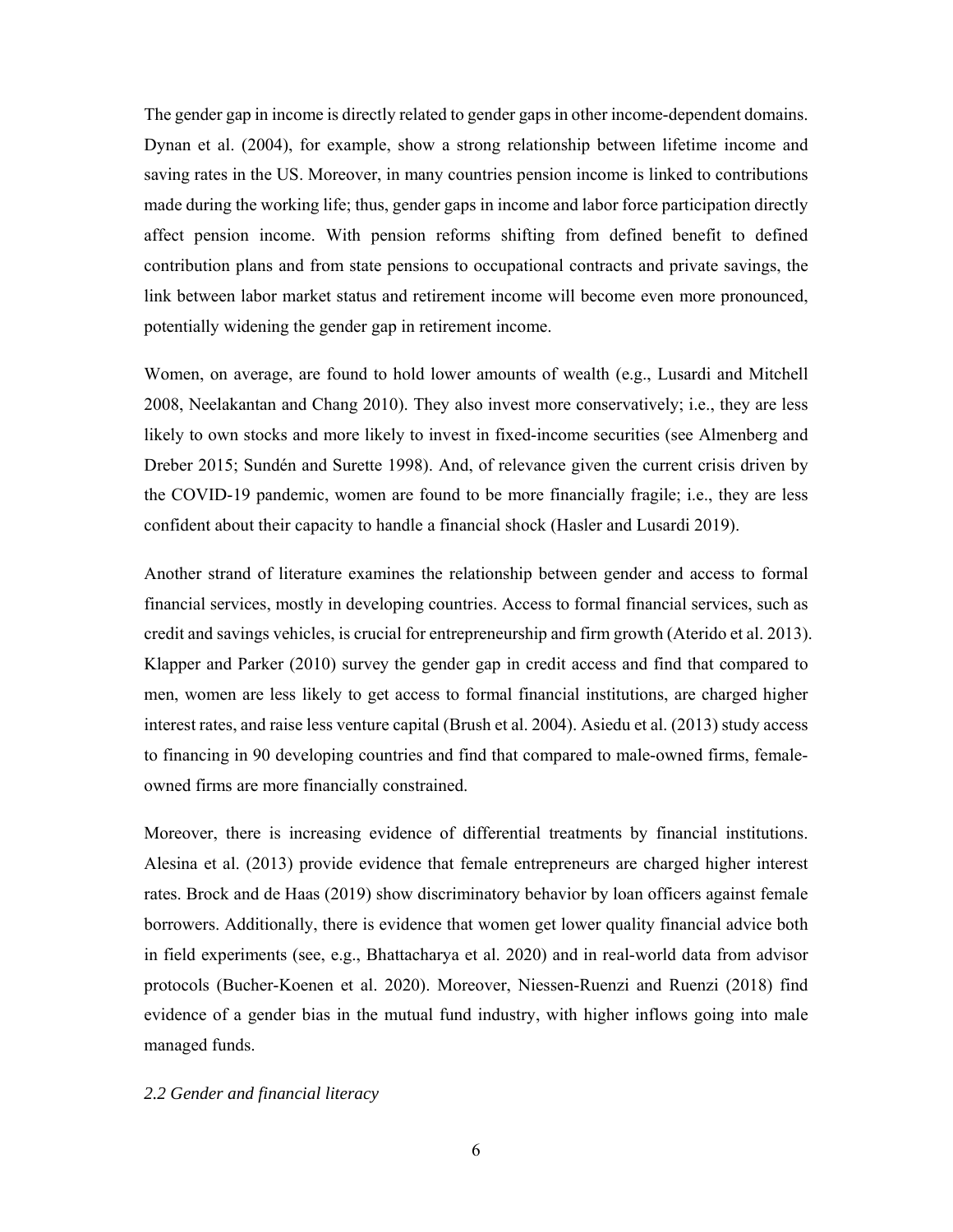One potential determinant of the gender difference in economic outcomes, including those mentioned above, is the gender difference in financial literacy. We follow Lusardi and Mitchell (2014) and define financial literacy as *"people's ability to process economic information and make informed decisions about financial planning, wealth accumulation, debt, and pensions"* (p. 6). Thus, in line with this strand of the literature, we look at financial literacy as the knowledge needed to make an informed financial decision.

There is a wide literature documenting consistently lower financial literacy among women than men (see Bucher-Koenen et al. 2017 for a survey). This gender difference is documented in both developed and developing countries (Klapper and Lusardi 2020). It is particularly striking that financial literacy levels seem to be low even among young women who are well educated and have strong labor market attachment. For example, even women from an elite American college show a considerable lack of financial knowledge (Mahdavi and Horton 2014).

Differences in financial literacy matter. Almenberg and Dreber (2015) show that differences in financial literacy can explain some of the gender gap in stock market participation. Similarly, Bannier and Neubert (2016) show that financial literacy and risk tolerance both matter for the gender gap in investments and that the correlation between sophisticated investments and selfassessed financial literacy is stronger for women than for men. Beckmann and Menkhoff (2008) examine female fund managers and conclude that financial expertise reduces the gender difference in financial behavior but differences do not completely disappear, even among experts.4

While the evidence of persistent gender differences in knowledge and behavior is compelling, its origins are hard to explain. There is little evidence so far on what contributes to the gender gaps mentioned above, particularly on what might explain the gender differences in financial literacy. Fonseca et al. (2012) and Hsu (2016) suggest that within households, men specialize more often in financial decision making than women, but gender differences are also found among singles and teen-agers (see Lusardi and Mitchell 2014; Bucher-Koenen et al. 2017, Driva et al. 2016). Giuliano (2017) provides a survey on the role that history plays in gender norms and observed gender differences today. She argues that gender roles emerge as a response to specific historic circumstances and are highly persistent even after circumstances change. Strong transmission channels from parents to children cause long-term persistence of

 $\overline{a}$ 

<sup>&</sup>lt;sup>4</sup> Allgood and Walstad (2015) as well as Bannier and Schwartz (2018) show that both actual and perceived financial literacy are related to financial behaviors.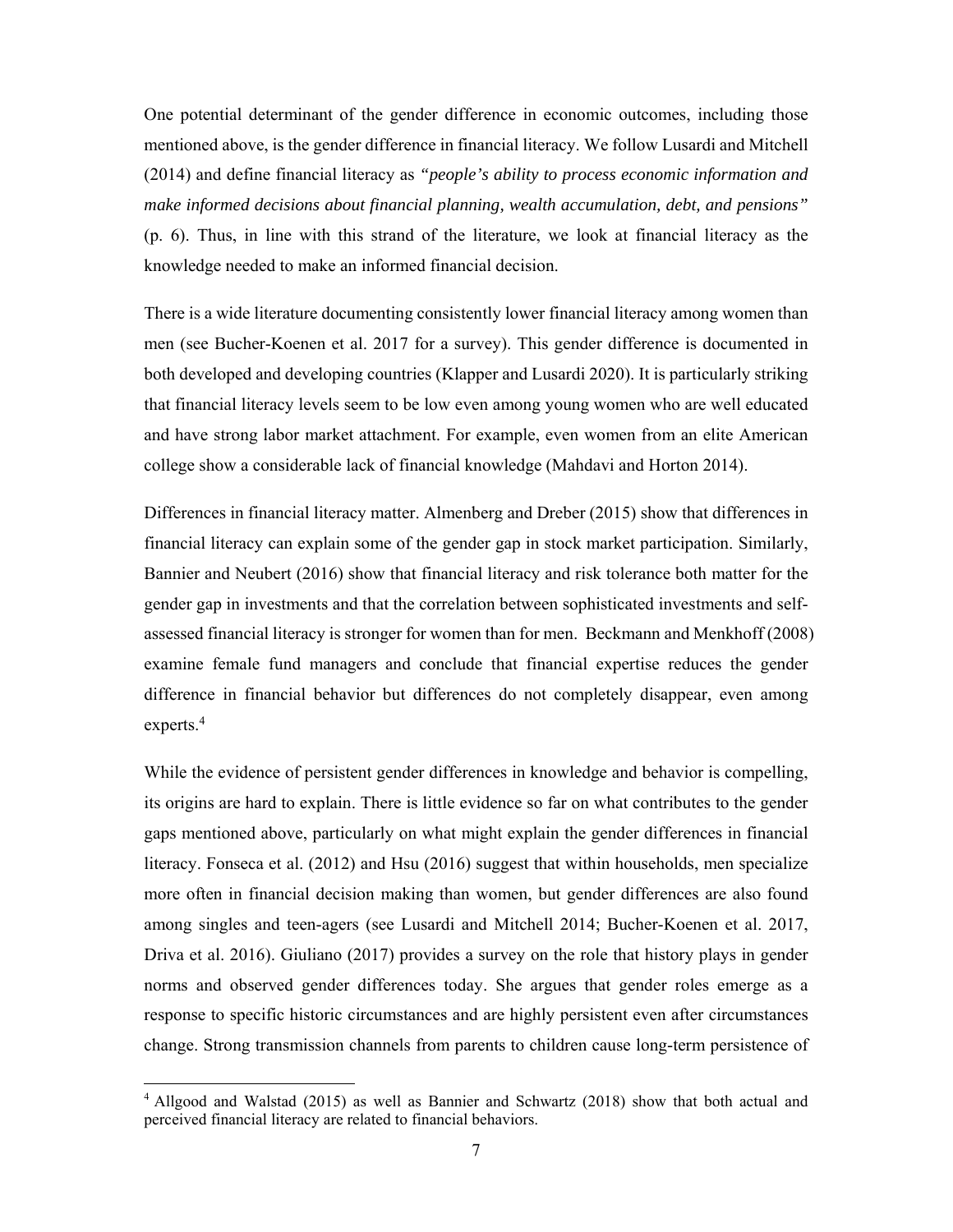gender roles in society. Thus, if women were not responsible for financial decision making historically, it might take a long time for them to become decision makers today – even if circumstances have changed.

Filipiak and Walle (2015) compare financial literacy of individuals who live in matrilineal with those who live in patriarchal environments in India and find no gender differences in the matrilineal cultural environment. They show that a sizable portion of the financial literacy differences between women living in matrilineal and patriarchal societies remains unexplained and suggest nurture as a potential reason for those differences.

#### *2.3 Measurement of financial literacy*

Few studies have focused on the measurement of financial literacy to explain gender differences in knowledge and behavior. For example, there is evidence that women and girls are more likely to skip questions in multiple choice settings (Baldiga 2014, Riener and Wagner 2017). Reasons put forward for such behavior are related to avoidance of high-stakes and competitive settings (Niederle and Vesterlund 2007 and 2010), risk aversion if answering a question incorrectly means "losing" (Croson and Gneezy 2009, Charness and Gneezy 2012), and confidence in male specific tasks and willingness to contribute to tasks that are outside the gender-specific domain (Baldiga Coffman 2014). These arguments can be relevant for the measurement of financial literacy as well.

There is ample evidence that women are less confident than men in many situations, particularly those that are considered male domains (see, e.g., Beyer 1990, Deaux and Farris 1977, Prince 1993). In the context of financial knowledge, Chen and Volpe (2002) find that female college students are less confident and enthusiastic about financial topics. Webster and Ellis (1996) provide evidence that even among financial experts, women show lower self-confidence in financial analyses than men. Girls are also less confident with respect to their math abilities, even if there is no difference in test performance (Weinhardt 2017). Since many of the financial literacy test items involve math, this could contribute to the measured financial literacy gender gap. Guiso et al. (2008) document a gender gap in math among 15-year-olds in the PISA test scores; this gender gap in math disappears in more gender-equal societies.

#### **3. Data and descriptive evidence**

We focus hereafter on three questions related to gender differences in financial literacy. The first is whether the observed financial literacy gender gap is affected by the way in which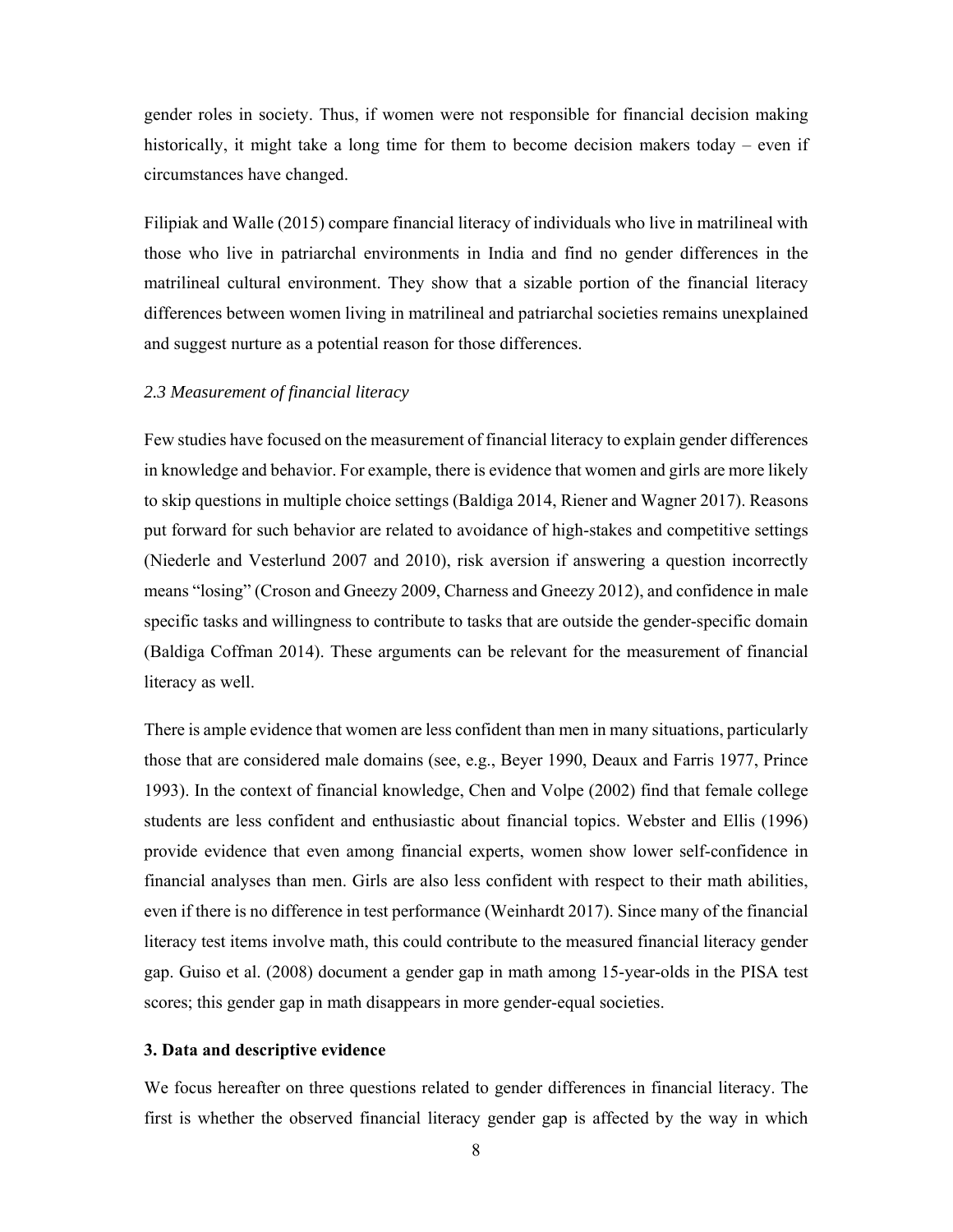financial literacy is measured. Specifically, how does answering behavior change if the "do not know" response option is taken away? The second question is whether selection of the "do not know" response can be traced to confidence. Are women less confident in their responses to specific financial literacy questions compared to men? The third and most important question is whether the way in which financial literacy is measured affects the assessment of its impact on behavior. Specifically, how important is it to disentangle knowledge from confidence?

#### *3.1 The data*

 $\overline{\phantom{a}}$ 

We use data from the DHS, which is a panel study of the Dutch central bank that is collected by CentERdata and is representative of the Dutch speaking population in the Netherlands. 5 The central bank of the Netherlands is one of the few central banks that have been collecting financial literacy data for many years now; similar data have increasingly been collected in other countries around the world, including the United States.6 We merge DHS data with data from two survey modules we designed and that are collected from CentERpanel respondents. The objective of the two modules is to understand what drives the gender gap in financial literacy, particularly what drives the gender difference in the "do not know" responses. In the first module, we ask the Big Three financial literacy questions in the traditional way; i.e., respondents have the option (as part of the multiple-choice answers) to select "do not know." Six weeks later, in the second module, we ask these respondents the same financial literacy questions, but this time without the "do not know" option. To the second module, we also add a follow-up question that asks how confident respondents are about their answers. The resulting new sets of data allow us to dissect the answers to the financial literacy questions and examine the drivers of women's "do not know" responses.

As mentioned, we ask the Big Three financial literacy questions to the same respondents twice (see appendix A.1 for the exact wording of the questions). Alessie et al. (2011) and Angrisani et al. (2020) compare answers to the financial literacy questions over time and show a very high stability of answers within respondents. However, unlike our study, these studies asked the exact same questions twice. Our design is as follows: When we asked the financial literacy

<sup>&</sup>lt;sup>5</sup> The CentERpanel is an online household panel run by CentERdata, a survey agency at Tilburg University. Participants without internet access are provided with equipment that enables them to participate. For more information, see www.centerdata.nl. The panel participants answer surveys regularly. Once a year they respond to the DHS survey.

<sup>&</sup>lt;sup>6</sup> The US Board of Governors of the Federal Reserve System's Survey of Consumer Finances added the Big Three financial literacy questions to its questionnaire in 2016; these questions have also been added to the Bundesbank and the Bank of Italy surveys, among others.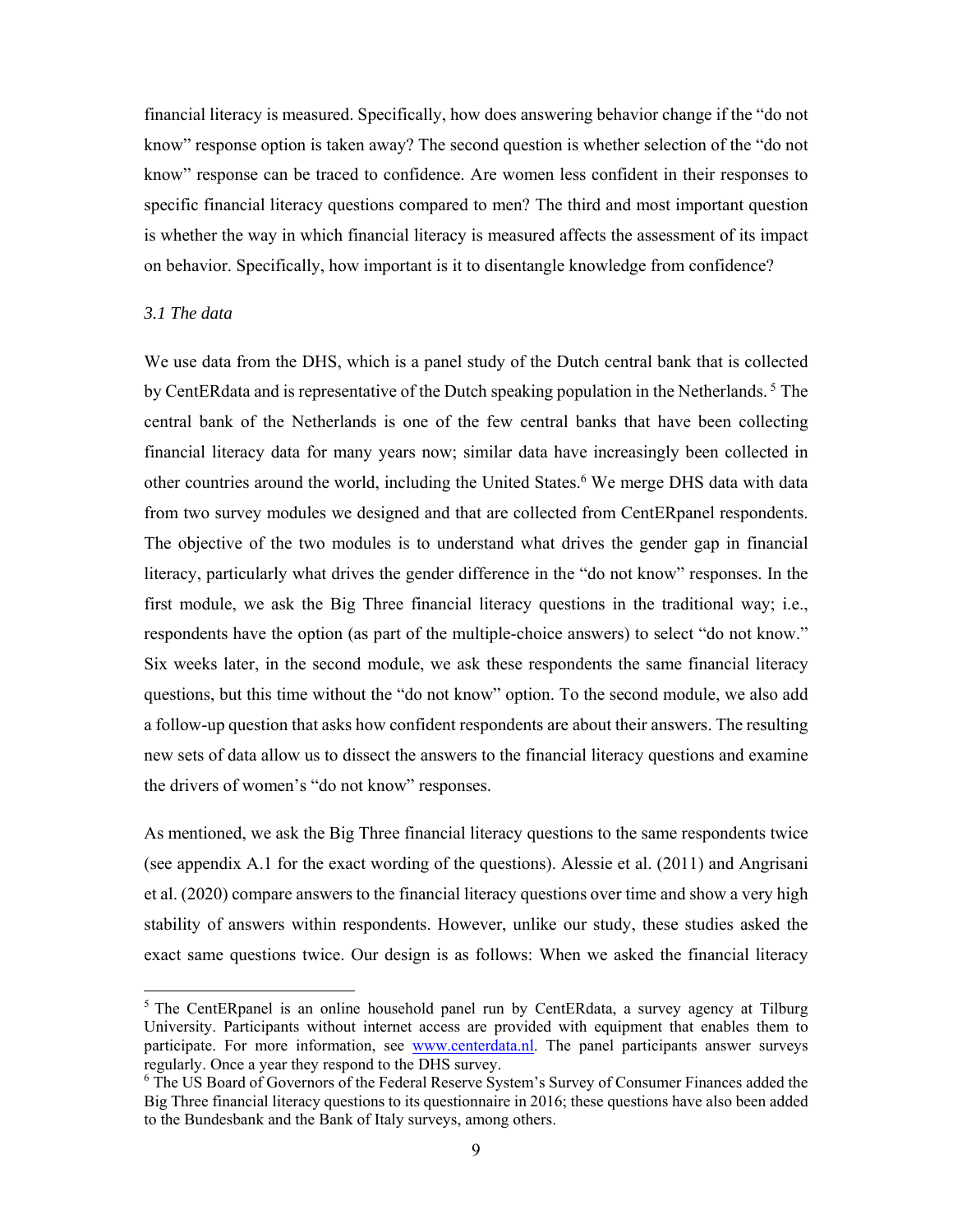questions in May 2012 (May module), respondents faced the standard list of response options, which includes "do not know".<sup>7</sup> When respondents were asked the same questions for the second time about six weeks later, at the end of June/beginning of July 2012 (July module), the "do not know" options were not included (July module). Respondents were then required to rate their level of confidence in their answer on a scale from 1 (not confident at all) to 7 (completely confident) after each question.

Our sample includes all panel members who are household heads and their partners. Respondents are age 18 and older. For our main analysis, we restrict the sample to respondents who participated in both the May and July modules (balanced panel). Because we allowed both the household head and their partner to participate, we have two individual observations for a number of households (and in the regression analysis we compute standard errors which are clustered at the household level). We drop respondents who did not complete the financial literacy modules (30 respondents; 1.35% of the initial raw sample).<sup>8</sup> Our final sample contains 1,532 respondents: 861 (56.2%) are men and 671 (43.8%) are women. Further sociodemographic characteristics of the sample are provided in the summary statistics in appendix table A.1.

Because we work with a balanced panel, we consider both attrition and learning, though neither is likely to affect our findings.

To test for attrition between the modules, we look at the three financial literacy questions and the number of correct answers in the May questionnaire and partition the sample into those who participated in the May module only  $(N=221)$  and those who participated in both modules  $(N=1,532)$ . We do not find a systematic difference in the average financial literacy of those groups. Thus, respondents did not systematically drop out after the May module because they were uncomfortable answering the financial literacy questions. The same is true for attrition based on gender. Men and women both dropped out after the May module with equal probability (see appendix table A.2, panel A).

 $\overline{a}$ 

<sup>&</sup>lt;sup>7</sup> Note that there is also the option "to refuse to answer," which is chosen by a very small fraction of respondents and is therefore irrelevant.

<sup>&</sup>lt;sup>8</sup> Twenty respondents had at least one missing answer in the first financial literacy survey and 10 respondents had at least one missing answer in the second financial literacy survey. Thus, despite taking away the "do not know" option, the missing rate did not increase.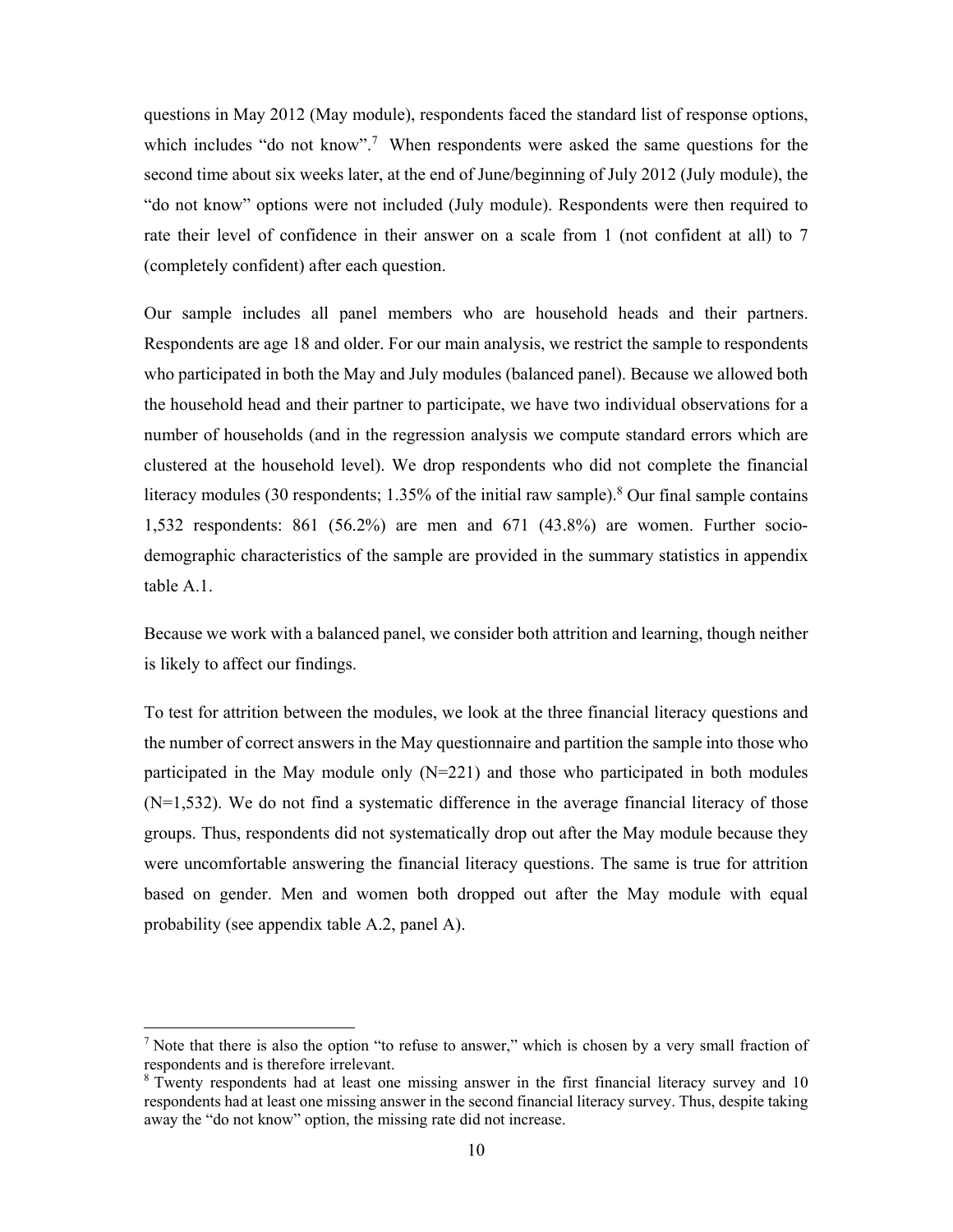Because the same group of respondents was asked the same questions twice, there could be concern about learning effects. We can test for learning by comparing the refresher sample  $(N=445)$  with the group that participated in both modules  $(N=1,532)$ . The respondents in the refresher sample participated only in the July module and thus saw only the questions without the "do not know" option. So if we find a higher probability of answering correctly among panel participants than among those in the refresher sample, we can attribute the difference to panel participants having seen the questions before. The results of this exercise are shown in table A.2, panel B, in the appendix. There are no significant differences in the responses of those two groups. We also split the sample by gender and do not find learning effects for men or women. Thus, we are confident that learning effects are not confounding our results.

#### *3.2 Comparing answers across modules*

 $\overline{\phantom{a}}$ 

In table 1, we present the answers to the three financial literacy questions for both the May and July modules separately for men and women.<sup>9</sup>

#### [Table 1 - about here]

In the May module, when we look at the question assessing understanding of compound interest (the "interest question"), $10$  which is the simplest question, we find that men are more likely to answer correctly than women (91.9% vs. 84.4%, see table 1, panel A). The gender gap for this question is 7.5 percentage points. Women are more often incorrect, but they also report a higher number of "do not know" (DK for short) answers. While 6.7% of the women reply "do not know" to this question, only 2.8% of the men pick the "do not know" option. In the July module, we ask the same question, this time without the DK option. The number of correct answers increases to 94.7% for men and 91.2% for women. The number of incorrect answers also increases. However, overall the gender difference shrinks by half, to 3.5 percentage points.<sup>11</sup> When we look at the responses to this question in July for those who chose "do not know" in May (see table 2), we find that the majority are able to provide the correct answer. Around 70%

<sup>&</sup>lt;sup>9</sup> The statistics presented in this paper are not weighted. We also used sampling weights but found only very small differences.

 $10$  This question is very simple; it measures basic knowledge of the workings of interest rates and the capacity to do calculations in the context of interest rates.

 $11$  As mentioned earlier, the number of refusals is very small: less than 0.5% for each of the questions (see Table 1). Therefore, we lump this category together with the "do not know" responses because in both cases respondents display a reluctance to answer the question.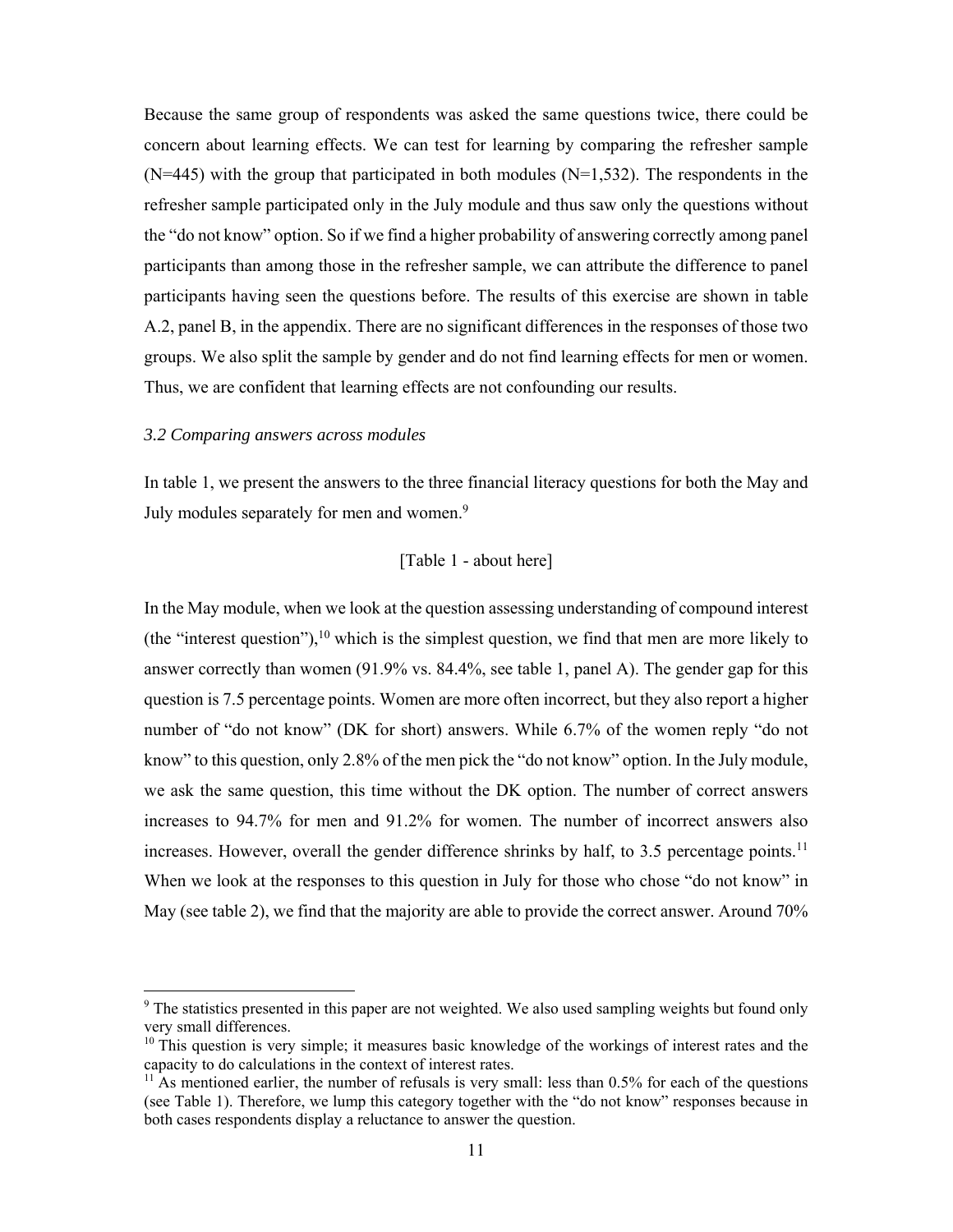of both men and women who responded "do not know" to this simple question in the May module are, in fact, able to correctly answer the question in the July module. <sup>12</sup>

#### [Table 2 - about here]

The question measuring respondents' knowledge of the workings of inflation (the "inflation question") appears to be somewhat more difficult for the respondents in our sample. The number of correct answers is lower than for the previous question, and the gender gap is larger at more than 9 percentage points (see table 1, panel B). Two-thirds of the gender gap is again driven by the DKs, although the number of incorrect answers is somewhat higher among women. When forced to answer, i.e., when the "do not know" option is taken away, the gender gap diminishes from 9 to 6 percentage points. This is again because those who responded "do not know" to this question in the May module are, in fact, often able to provide the correct answer when forced to make a choice.<sup>13</sup> Nevertheless, within the DK group, men more often provided a correct answer when forced to make a choice than women (67% for men versus 62% for women; see table 2, panel B).

The third question assesses knowledge of the workings of risk diversification (the "risk diversification" question). For this question, the proportion of DK answers is much higher for both men and women, but especially for women. More than half of the women indicate that they do not know the answer to this question (54.7%) compared to 30.1% of the men (see table 1, panel C). The gender gap for this question is as high as 27.5 percentage points. Strikingly, when responding in the July module, in which a choice is forced, the gap shrinks to 9 percentage points. The majority of both women and men who chose DK in the May module are able to answer this question correctly in the July module.<sup>14</sup> Yet the proportion of correct answers is higher for men than for women (72.6% versus 67.7%; see table 2, panel C).

Panel D of table 1 shows the number of correct answers. The probability of answering all three questions correctly increases from 58.1% to 74.9% for men and from 29.4% to 60.1% for women between the May and the July modules. The financial literacy gender gap shrinks by about half from 29 to 15 percentage points.

 $\overline{\phantom{a}}$ 

 $12$  Random answering is rejected at the 0.1% significance level.

 $13$  Random answering is rejected at the 0.1% significance level.

<sup>&</sup>lt;sup>14</sup> Random answering is rejected at the 0.1% significance level.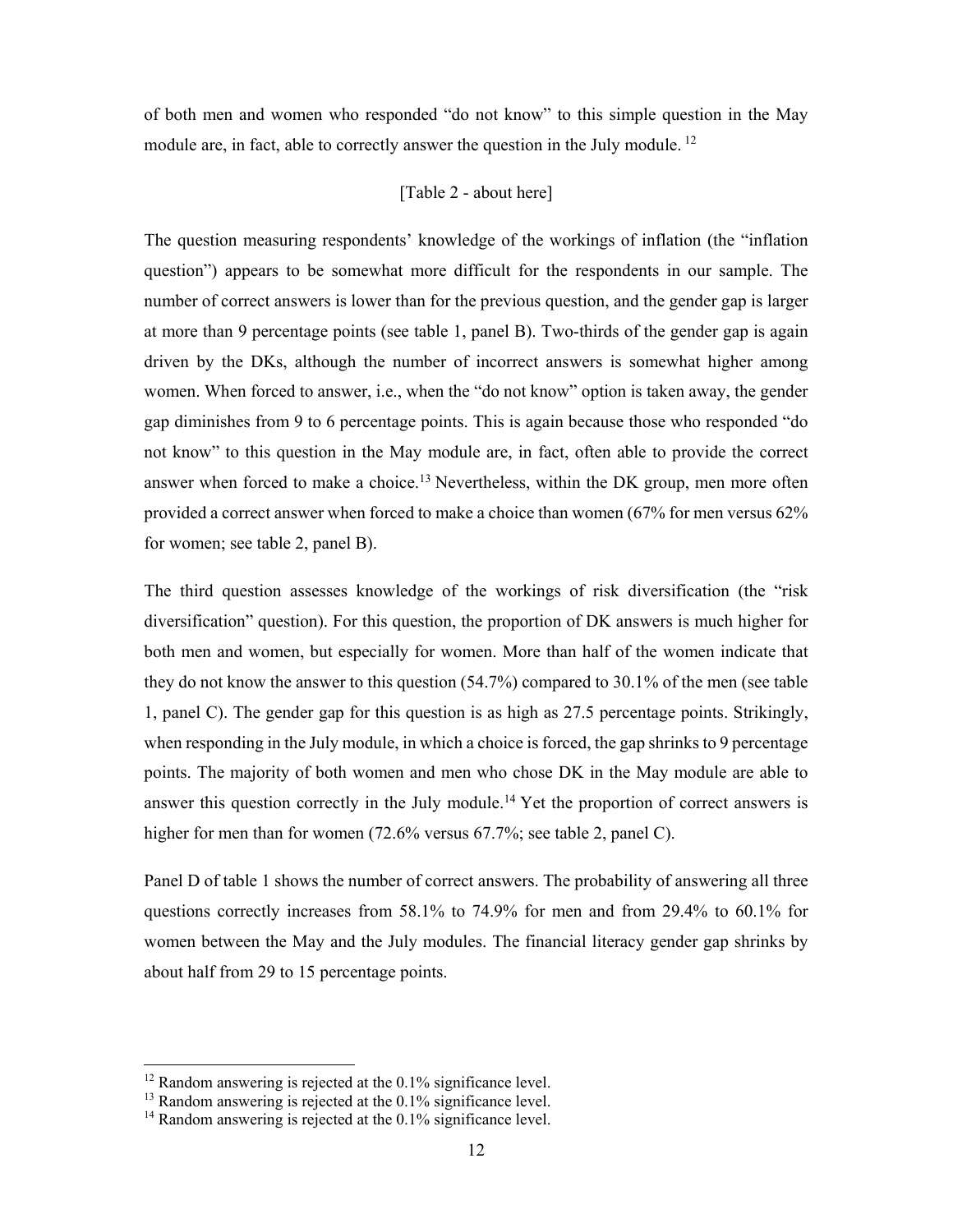To summarize, we confirm a gender gap in financial literacy. This is due in part to women more often stating they do not know the answer—when given the option to do so—to the financial literacy questions. When respondents are forced to answer, the gender gap decreases substantially (but does not disappear). The "do not know" answers may signal lack of certainty along with a high likelihood of being correct. Indeed, conditional on responding "do not know" in the May module, both men and women are likely to give a correct answer in the July module for each of the three questions. In the next section, we turn to an examination of the role of confidence.

#### *3.3 Confidence in knowledge*

As mentioned earlier, in the July module, respondents were asked to rank their confidence in their answers to the financial literacy questions on a scale from 1 (not confident) to 7 (completely confident). Average scores for all three questions for men and women are in table 3. Overall, we confirm that women are significantly less confident in their answers than men. Among men, a large fraction are very confident in their answers (ratings of 6 or 7), but this is not true for women, who report much lower levels of confidence. Comparing the ratings for the three questions reveals that respondents are fairly confident in their answers to the interest and inflation questions, which are simpler questions. Confidence ratings for the more difficult risk question are lower.

#### [Table 3 - about here]

We turn next to evaluate the confidence levels from the July module, conditional on the respondent's answers to the same questions in the May module. What we find is that conditional on giving a correct answer in the May module, women are significantly less confident than men in their answers in the July module for all three questions. Thus, even when they pick the correct answer, women are not confident in their knowledge. Conditional on answering DK in the May module, women are less confident in their answers in the July module compared to men for the risk diversification question. The effect is not statistically significant for the first two questions (potentially due to the much lower number of DK responses), but it is statistically significant for the risk diversification question. Further, respondents who selected a DK answer in the May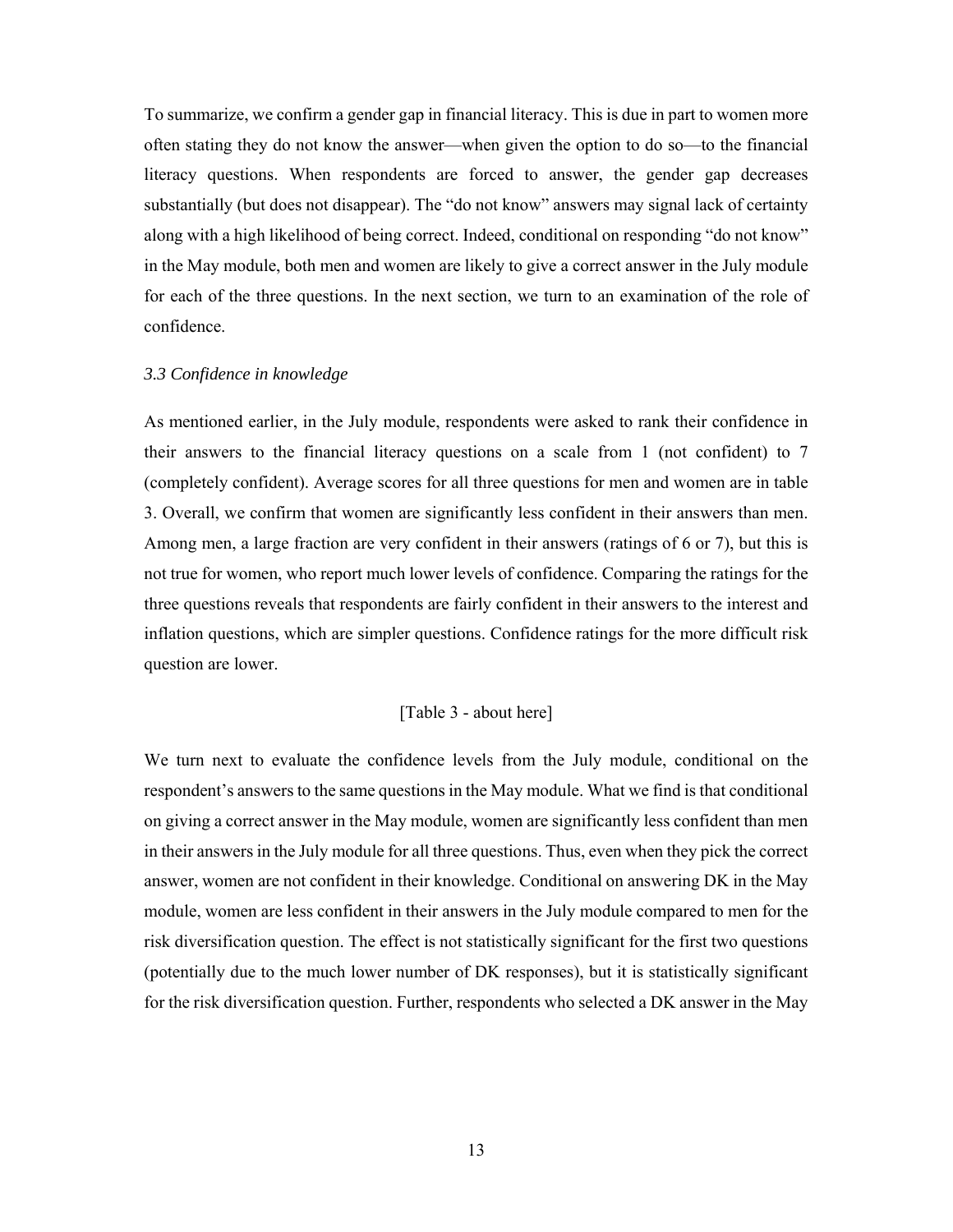module are, on average, much less confident compared to those who choose an answer, whether correct or incorrect, in the May module.<sup>15</sup>

In summary, the financial literacy scores in the May module reflect both knowledge and confidence. The measure resulting from the July module, in which respondents were forced to pick an answer, is not confounded by confidence. At the same time, the July measure is likely to contain measurement error and to be upward biased due to respondents simply guessing the correct answer. Thus, taking away the DK option does not necessarily lead to a better measure of financial literacy or provide a superior way to measure financial knowledge. In the next section, we use information from both survey modules and develop a latent class model (LCM) in order to estimate a measure of "true" financial literacy.

#### **4. Modeling "true" financial literacy**

 $\overline{a}$ 

To get a measure of "true" financial literacy, we estimate each respondent's probability of truly knowing the answer to a specific financial literacy question depending on the structure of their responses to the financial literacy and the confidence questions in the two survey modules. For this purpose, we set up a latent class model. $16$ 

The descriptive statistics reported above show that respondents, particularly women, are often uncertain about their answers to the financial literacy questions. Respondents seem to pick the "do not know" option when they are not confident in their knowledge, even if they may actually know the correct answer. This leads to systematic bias with respect to gender in the measurement of financial literacy. On the other hand, some respondents seem to pick an answer randomly. Thus, answers may be correct simply because of random guessing. Therefore, just counting the number of correct answers, as it is usually done in the literature (including our own previous work), creates noisy financial literacy measures.

The central contribution of the LCM is to disentangle "true" knowledge, confidence, and guessing in order to calculate a financial literacy index with minimal measurement error. For this purpose, we derive a measure of "true" financial knowledge based upon the structure of the

<sup>&</sup>lt;sup>15</sup> We also ran regressions with "do not know" responses as the dependent variables and confidence levels (as well as the socio-demographic variables of gender, age, income, education, and marital status) as explanatory variables. We find a significant negative relationship between higher confidence levels and "do not know" responses. The relationship is particularly strong for the risk diversification question. Results are available upon request.

<sup>&</sup>lt;sup>16</sup> Also known as finite mixture model (Aitkin and Rubin 1985; Cameron and Trivedi 2005).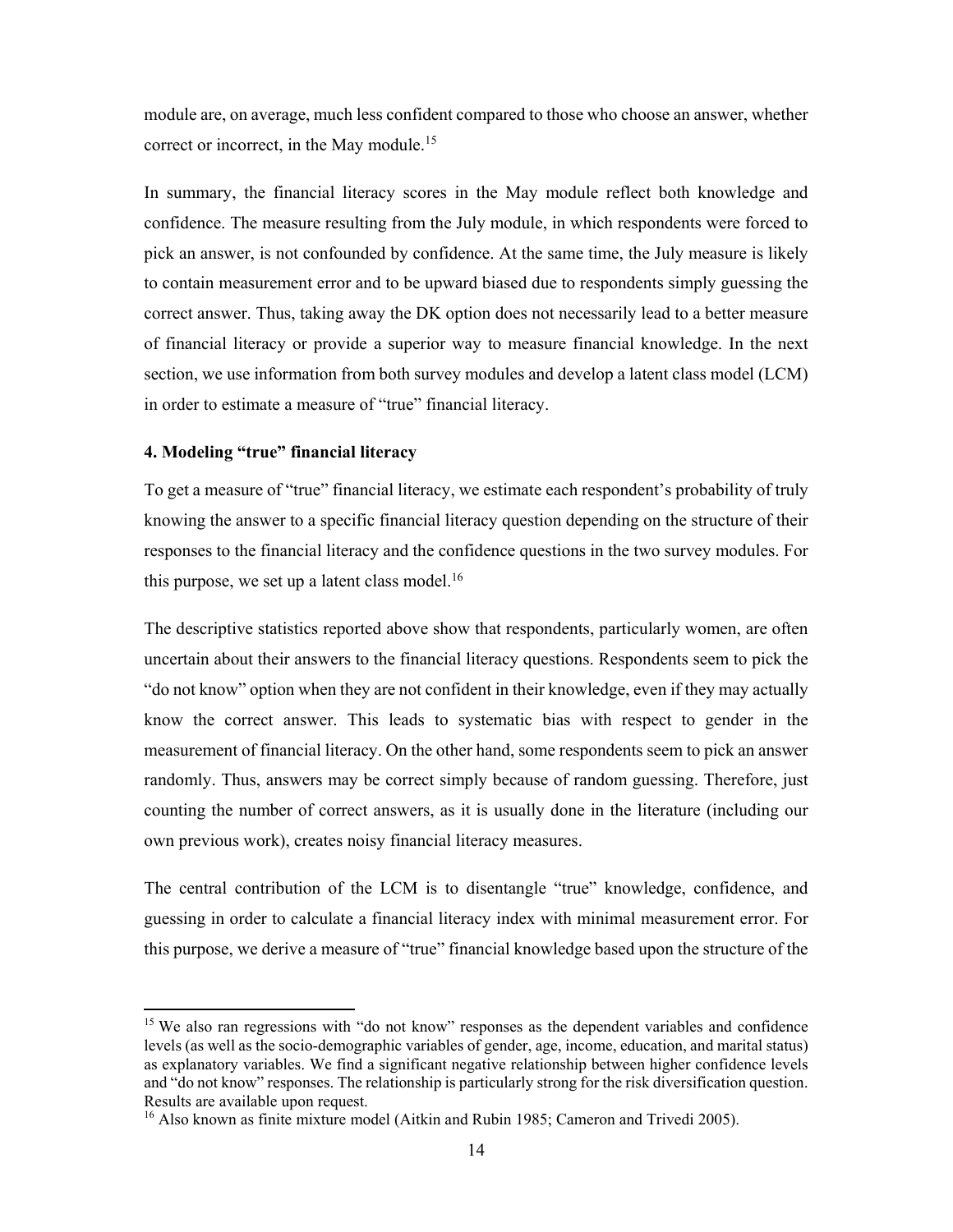two survey modules, using respondents' confidence in their answers to correct for guessing. Based on this information, we predict the probability that a respondent truly knows the correct answer, thus taking a value between 0 and 1 for each of the questions. Our new financial literacy index is the sum of these probabilities for the individual financial literacy questions. As in the standard measure, these probabilities have the value of one if a respondent knows the correct answer for certain or zero if the respondent does not know the correct answer. However, for some respondents, these probabilities take values between zero and one; this is particularly the case for respondents who responded with "do not know" in the May survey and would have received a zero weight in the standard financial literacy index but do, in fact, know the answer with some degree of confidence. Providing a good measure of financial literacy has implications for assessing its impact on financial behavior, as we will show in the next section.

First, we define for each of our three financial literacy questions the following latent variable for "true" knowledge:

 $\tilde{y}_{ik} = 1$  if respondent *i* truly knows the correct answer to financial literacy question  $k$  ( $k=1,2,3$ ),

$$
\tilde{y}_{ik} = 0 \text{ otherwise.}
$$

We do not observe  $\tilde{y}_{ik}$ , but we do observe some proxies for this variable: let  $y_{ik}^{m}$  be the individual's *i* answer to literacy question *k* in May (superindex *m*). Notice that  $y_{ik}^m$  can take on the following three values: 0 (incorrect answer), 1 (correct answer), 2 (do not know/refusal). Since the July module does not allow for a "do not know" option, the variable  $y_{ik}^j$  (the answer to question *k* in July) can only take on the values 0 and 1. As previously noted, instead of the "do not know" option, the July module has a follow-up question to each financial literacy question that measures the level of confidence in the response on a Likert scale (from 1 to 7). The variable  $conf_{ik}^j$  represents the answer to this question. Our goal is to use the information embodied in a vector of background characteristics  $x_i$  and in the variables  $y_{ik}^m$ ,  $y_{ik}^j$ , and  $conf_{ik}^j$ to predict the probability that a respondent truly knows the answer to financial literacy question *k*. In other words, for each respondent in our sample and for each of our three financial literacy questions, we want to compute the following conditional probability:

$$
P(\tilde{y}_{ik} = 1 | y_{ik}^m, y_{ik}^j, x_i, conf_{ik}^j); k = 1,2,3.
$$
 (1)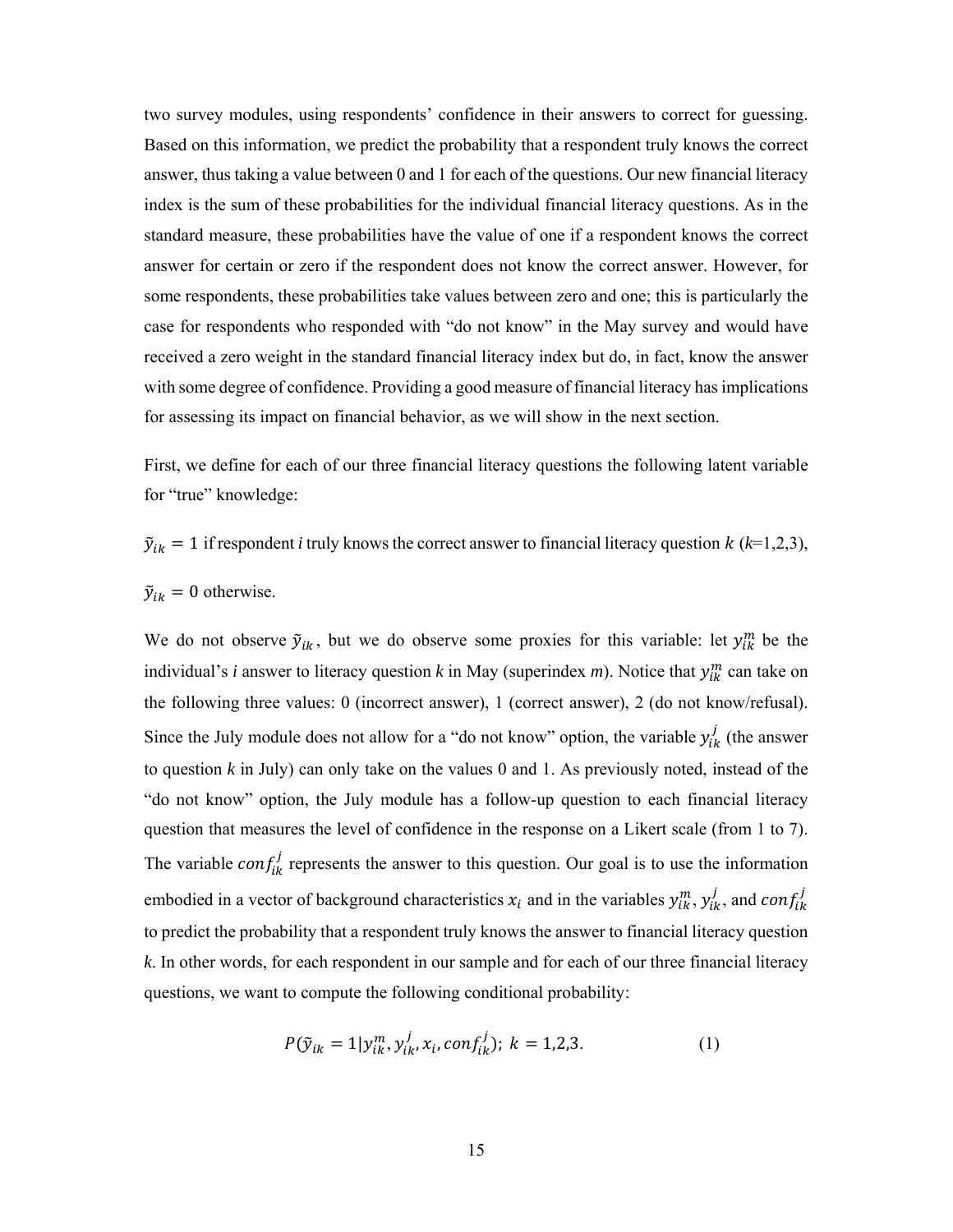Second, we construct a summary measure of financial literacy by adding up the probabilities of having true knowledge for the three individual financial literacy questions:

$$
finlit_i = \sum_{k=1}^{3} P(\tilde{y}_{ik} = 1 | y_{ik}^{m}, y_{ik}^{j}, x_i, conf_{ik}^{j}).
$$
\n(2)

In the next subsection, we present a latent class model that can be used to predict the probability (see equation 1) that the respondent truly knows the answer to financial literacy question  $k$  ( $k =$ 1,2,3).

#### *4.1 The latent class model*

We define a random variable,  $g_{ik}$ , that summarizes the answers we observe in the May and July modules into all possible combinations of answers:  $g_{ik} = 3 \cdot y_{ik}^j + y_{ik}^m$ . In other words, the variable can take on six different values (from 0 to 5) depending on the combination of answers given in the modules. For example,  $g_{ik} = 0$  if respondent *i* answers question *k* incorrectly in both modules, and  $g_{ik} = 4$  if the respondent answers correctly in both modules. The loglikelihood of our LCM is based on the conditional multinomial density of  $g_{ik}$ :  $P(g_{ik} = g | x_i, conf_{ik}^j)$ . This conditional probability can be written as a weighted average of two multinomial probabilities  $P(g_{ik} = g | \tilde{y}_{ik} = 1, x_i, conf_{ik}^j)$ , i.e., the probability of observing answer pattern  $g_{ik} = g$  given true knowledge  $(\tilde{y}_{ik} = 1)$ , and  $P(g_{ik} = g | \tilde{y}_{ik} = 0, x_i, conf_{ik}^j)$ , i.e., the probability of observing answer pattern  $g_{ik}$  given a lack of true knowledge ( $\tilde{y}_{ik} = 0$ ), where the probabilities for having or not having true knowledge, i.e.  $P(\tilde{y}_{ik} = 1 | x_i, conf_{ik}^j)$  and  $P(\tilde{y}_{ik} = 0 | x_i, conf_{ik}^j)$ , serve as weights:

$$
P(g_{ik} = g | x_i, conf_{ik}^j) = P(g_{ik} = g, \tilde{y}_{ik} = 1 | x_i, conf_{ik}^j) + P(g_{ik} = g, \tilde{y}_{ik} = 0 | x_i, conf_{ik}^j) =
$$
  
\n
$$
P(g_{ik} = g | \tilde{y}_{ik} = 1, x_i, conf_{ik}^j) P(\tilde{y}_{ik} = 1 | x_i, conf_{ik}^j) +
$$
  
\n
$$
P(g_{ik} = g | \tilde{y}_{ik} = 0, x_i, conf_{ik}^j) P(\tilde{y}_{ik} = 0 | x_i, conf_{ik}^j) =
$$
  
\n
$$
\alpha_g^1(x_i, conf_{ik}^j) P(\tilde{y}_i = 1 | x_i, conf_{ik}^j) + \alpha_g^0(x_i, conf_{ik}^j) P(\tilde{y}_i = 0 | x_i, conf_{ik}^j)
$$
 (3)

where the conditional multinomial probabilities are defined as

$$
\alpha_g^1(x_i, conf_{ik}^j) = P(g_{ik} = g | \tilde{y}_{ik} = 1, x_i, conf_{ik}^j)
$$
  

$$
\alpha_g^0(x_i, conf_{ik}^j) = P(g_{ik} = g | \tilde{y}_{ik} = 0, x_i, conf_{ik}^j).
$$

We assume that, conditional on background characteristics,  $x_i$  true knowledge is independent of confidence. This means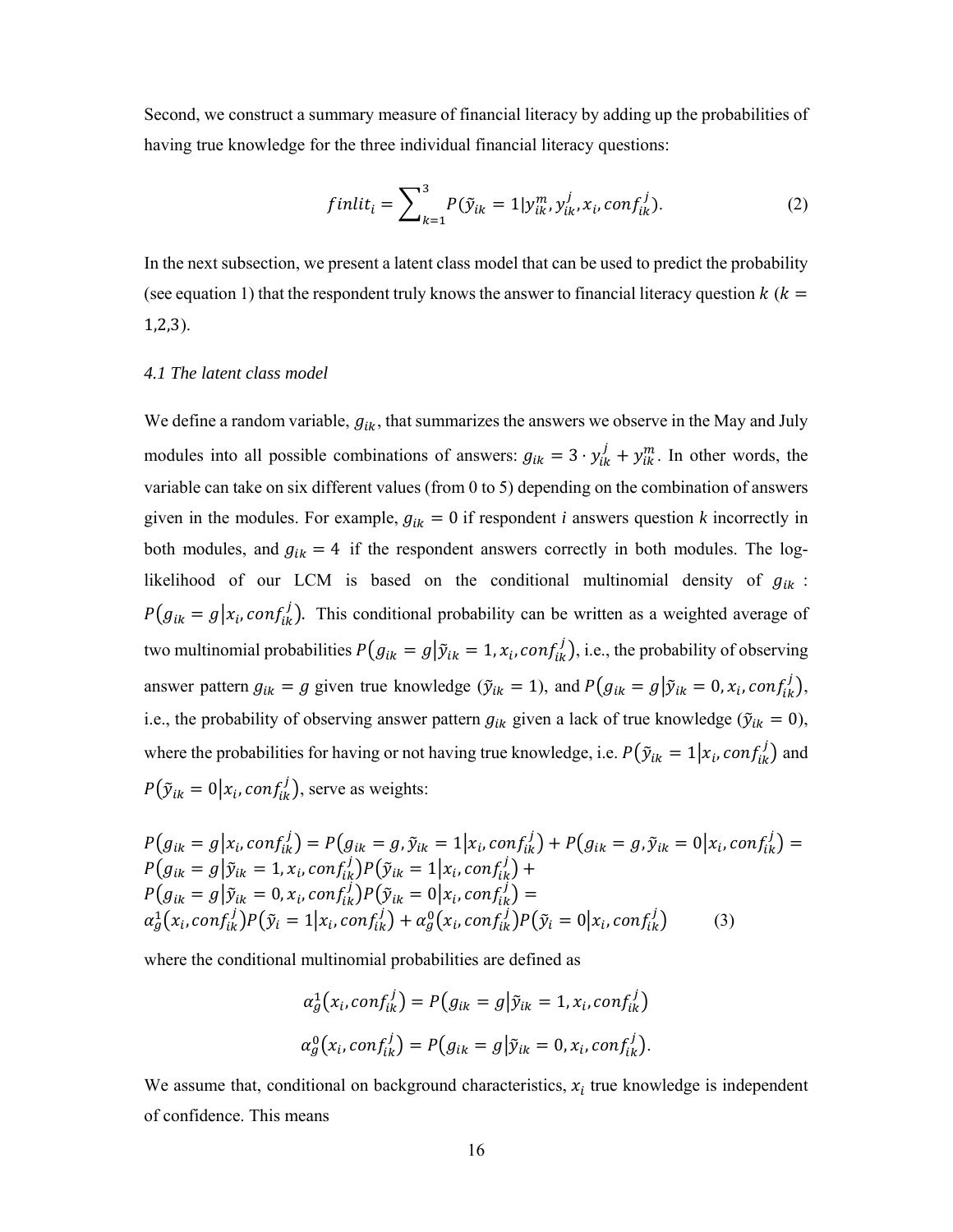$$
P(\tilde{y}_{ik} = 1 | x_i, conf_{ik}^j) = P(\tilde{y}_{ik} = 1 | x_i).
$$
\n(4)

In other words, only the answers  $g_{ik}$  are influenced by confidence, but whether a respondent truly knows the correct answer or not is independent of confidence. In addition, we assume that the probability in equation (4) can be modeled by means of a probit specification, so that the conditional probability that respondent *i* truly knows the answer to literacy question *k* is equal to

$$
P(\tilde{y}_{ik} = 1 | x_i) = \Phi(x'_i \beta_k), \tag{5}
$$

where  $\Phi(.)$  denotes the cumulative distribution function of the standard normal distribution. We also assume that  $\alpha_g^1(x_i, conf_{ik}^j) = \alpha_g^1(conf_{ik}^j)$  and  $\alpha_g^0(x_i, conf_{ik}^j) = \alpha_g^0(conf_{ik}^j)$ ; thus, the observed answer pattern depends on true knowledge and confidence but not on any additional background characteristics. These two probabilities are modeled by using a multinomial logit specification  $(I\left(\text{conf}_{ik}^j = l\right) = 1$  if  $\text{conf}_{ik}^j = l$  and  $I\left(\text{conf}_{ik}^j = l\right) = 0$  otherwise):<sup>17</sup>

$$
\alpha_g^1\left(\text{conf}_{ik}^j; \gamma_k^1\right) = \frac{\exp(\sum_{l=1}^T \gamma_{kgl}^1 I(\text{conf}_{ik}^j = l))}{\sum_{h=0}^5 \exp(\sum_{l=1}^T \gamma_{khl}^1 I(\text{conf}_{ik}^j = l))}
$$
(6a)

$$
\alpha_g^0\left(\text{conf}_{ik}^j; \gamma_k^0\right) = \frac{\exp(\sum_{l=1}^7 \gamma_{kgl}^0 I(\text{conf}_{ik}^j = l))}{\sum_{h=0}^5 \exp(\sum_{l=1}^7 \gamma_{khl}^0 I(\text{conf}_{ik}^j = l))}
$$
(6b)

Where  $\gamma_k^1 = (\gamma_{k01}^1, ..., \gamma_{k07}^1, ..., \gamma_{k51}^1, ..., \gamma_{k57}^1)'$  and  $\gamma_k^0 = (\gamma_{k01}^0, ..., \gamma_{k07}^0, ..., \gamma_{k51}^0, ..., \gamma_{k57}^0)'$ . Assumptions (4), (5), and (6) imply that the density described in (3) can be rewritten as follows:

$$
P(g_{ik} = g | x_i, conf_{ik}^j) = a_g^1 \left( conf_{ik}^j; \gamma_k^1 \right) \Phi(x_i^j \beta_k) + a_g^0 \left( conf_{ik}^j; \gamma_k^0 \right) \Phi(-x_i^j \beta_k). \tag{7}
$$

We base the log-likelihood function on the density function (7). Notice that there is an identification problem: the parameter vector  $(\gamma_k^{1'}, \gamma_k^{0'}, \beta_k')'$  is observationally equivalent with

<sup>&</sup>lt;sup>17</sup> We assume without loss of generality that  $\gamma_{k4l}^1 = 0$ ,  $l = 1, ..., 7$  (i.e., for the " $\tilde{y}_{ik} = 1$  multinomial logit model," the reference group consists of individuals who give a correct answer in both surveys, i.e., for which  $y_{ik}^m = y_{ik}^j = 1$ , i.e.,  $g = 1 \cdot 3 + 1 = 4$ ) and  $\gamma_{k0l}^0 = 0, l = 1, ..., 7$  (for the " $\tilde{y}_{ik} = 0$ multinomial logit model," the reference group consists of individuals who give an incorrect answer in both surveys, i.e., for which  $y_i^m = y_i^j = 0$ , i.e.  $g = 0 \cdot 3 + 0 = 0$ ).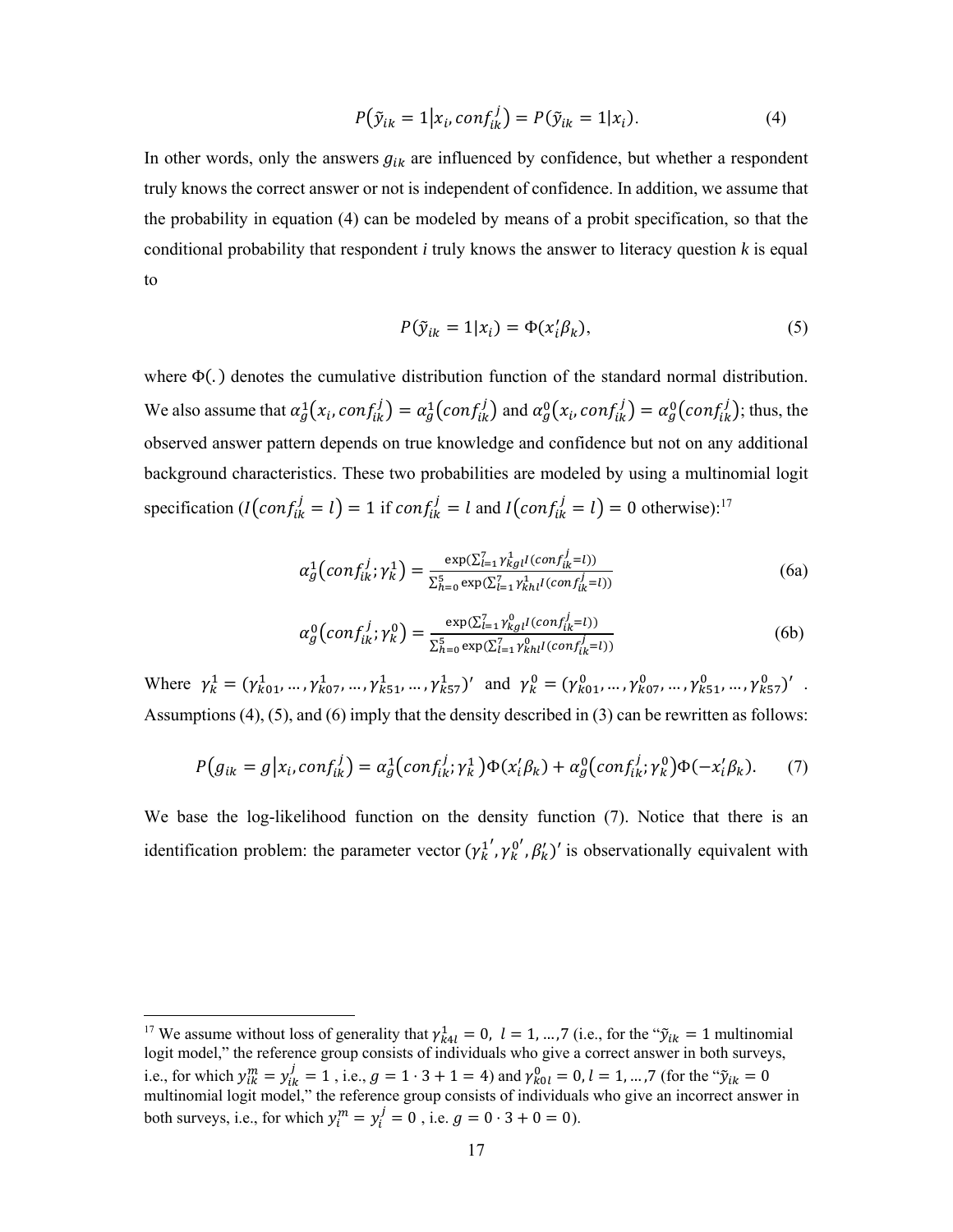$(\gamma_k^{0'}, \gamma_k^{1'}, -\beta_k')'$  in the sense that they both result in the same probability distribution of observable data.18 We address this identification problem by making the following assumptions:

$$
\alpha_0^1(\text{conf}_{ik}^j, \gamma_k^1) = P(g_{ik} = 0 | \tilde{y}_{ik} = 1, \text{conf}_{ik}^j) = P(y_{ik}^m = 0, y_{ik}^j = 0 | \tilde{y}_{ik} = 1, \text{conf}_{ik}^j) = 0 \tag{8a}
$$

$$
\alpha_1^1(\text{conf}_{ik}^j, \gamma_k^1) = P(g_{ik} = 1 | \tilde{y}_{ik} = 1, \text{conf}_{ik}^j) = P(y_{ik}^m = 1, y_{ik}^j = 0 | \tilde{y}_{ik} = 1, \text{conf}_{ik}^j) = 0 \tag{8b}
$$

$$
\alpha_2^1(\text{conf}_{ik}^j, \gamma_k^1) = P(g_{ik} = 2|\tilde{y}_{ik} = 1, \text{conf}_{ik}^j) = P(y_{ik}^m = 2, y_{ik}^j = 0|\tilde{y}_{ik} = 1, \text{conf}_{ik}^j) = 0
$$
\n(8c)

$$
\alpha_3^1(\text{conf}_{ik}^j; \gamma_k^1) = P(g_{ik} = 3 | \tilde{\gamma}_{ik} = 1, \text{conf}_{ik}^j) = P(y_{ik}^m = 0, y_{ik}^j = 1 | \tilde{\gamma}_{ik} = 1, \text{conf}_{ik}^j) = 0 \tag{8d}
$$

$$
\alpha_4^0\big(\text{conf}_{ik}^j; \gamma_k^0\big) = P\big(g_{ik} = 4|\tilde{y}_{ik} = 0, \text{conf}_{ik}^j\big) = P\big(\gamma_{ik}^m = 1, \gamma_{ik}^j = 1|\tilde{y}_{ik} = 0, \text{conf}_{ik}^j\big) = 0
$$
\n(8e)

Intuitively, these assumptions can be explained in the following way: First, regardless of the confidence level, if a respondent truly knows the answer to a financial literacy question, he/she will not pick a wrong answer twice (see equation 8a). Second, conditional on true knowledge, respondents will answer consistently in both modules, i.e., they will not answer correctly in May and incorrectly in July or vice versa (see equation 8b and 8d). Moreover, we exclude the possibility that individuals with true knowledge would pick a "do not know" response in May and answer incorrectly in July (see equation 8c). Thus, given true knowledge, the only possible answer patterns are to provide the correct answer twice or "do not know" in May and the correct answer in July. In other words, respondents who are truly knowledgeable do not randomly pick an answer or make mistakes.

The assumption in equation (8e) refers to the structure we impose conditional on the lack of knowledge. Here we impose that given that the respondent does not know the answer, the probability of guessing the correct answer twice (in May and July) is zero.<sup>19</sup> The estimation results of the LCM (see equation 7) are presented in appendix A.4.

#### *4.2 A summary estimate for respondent's financial literacy based on the LCM*

 $\overline{a}$ 

<sup>&</sup>lt;sup>18</sup> Notice that according to equation (6a)  $\alpha_0^1\left(\text{conf}_{ik}^j; \gamma_k^1\right) = \frac{\exp(\sum_{l=1}^7 \gamma_{k0l}^1 l(\text{conf}_{ik}^j = l))}{\sum_{l=1}^5 \exp(\sum_{l=1}^7 \gamma_{k0l}^1 l(\text{conf}_{il}^j = l))}$  $\sum_{h=0}^{5} \exp(\sum_{l=1}^{7} \gamma_{khl}^1 l(conf_{ik}^j=l))$ . Since the reference group consists of individuals for which  $g_{ik} = 4$ , we can impose the condition  $P(g_{ik} = 0 | \tilde{y}_i = 1, conf_{ik}^j) = 0$  (see equation 8a) a priori by assigning the parameters  $\gamma_{k0l}^1$  ( $l = 1, ..., 7$ ) a very small value. In the empirical application, we impose the following restriction:  $\gamma_{0\text{kl}}^1 = -22$ . Assumptions mentioned in equations (8b),…,(8e) are imposed in an analogous way.

<sup>&</sup>lt;sup>19</sup> For an intuitive explanation of this assumption, recall that all respondents have the opportunity to choose the "do not know" option in the May module. Our assumption implies that individuals with low confidence who do not know the answer  $(\tilde{y}_{ik} = 0)$  will choose the "do not know" option when it is available rather than randomly choosing an answer. Individuals with high confidence who do not know the correct answer ( $\tilde{y}_{ik} = 0$ ) will not randomly pick an answer either.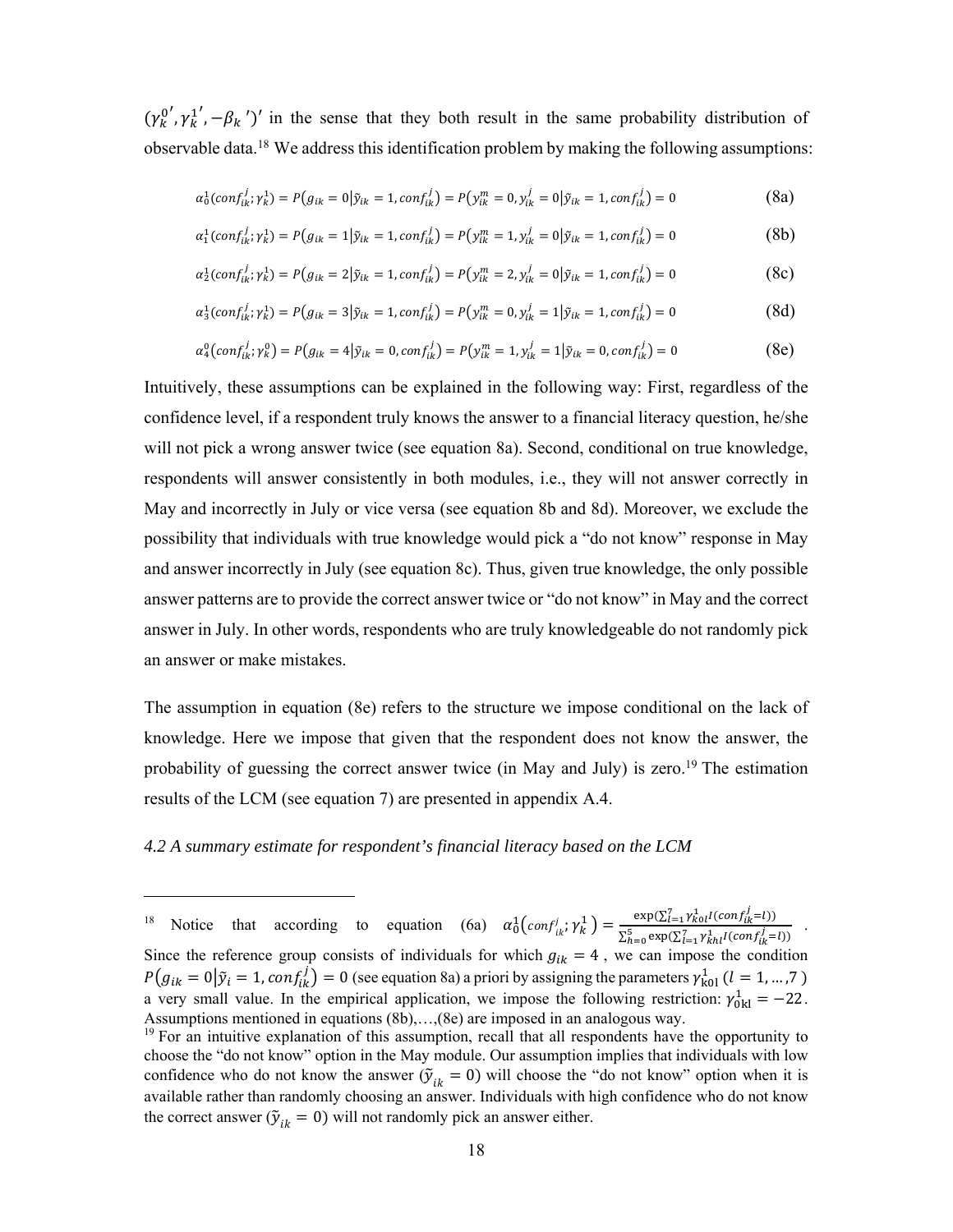Once we have estimated the parameters, we can compute for each financial literacy question the probability  $P(\tilde{y}_{ik} = 1 | g_{ik} = g, x_i, conf_{ik}^j)$  (see equation 1) as follows (Vermunt 2010):

$$
P(\tilde{y}_{ik} = 1 | g_{ik} = g, x_i, conf_{ik}^j)
$$
  
= 
$$
\frac{P(g_{ik} = g | \tilde{y}_{ik} = 1, x_i, conf_{ik}^j) P(\tilde{y}_{ik} = 1 | x_i)}{P(g_{ik} = g | \tilde{y}_{ik} = 1, x_i, conf_{ik}^j) P(\tilde{y}_{ik} = 1 | x_i) + P(g_{ik} = g | \tilde{y}_{ik} = 0, x_i, conf_{ik}^j) P(\tilde{y}_{ik} = 0 | x_i)}
$$
  
= 
$$
\frac{\alpha_{g}^1(conf_{ik}^j; \gamma_{k}^1) \Phi(x_i^I \beta_{k})}{\alpha_{g}^1(conf_{ik}^j; \gamma_{k}^1) \Phi(x_i^I \beta_{k}) + \alpha_{g}^0(conf_{ik}^j; \gamma_{k}^0) \Phi(-x_i^I \beta_{k})}
$$
(9)

Note that this probability can be thought of as the posterior probability of having true knowledge (our latent variable), which results after updating the prior probability using additional information from the two surveys (Bayes' rule).

Thus, for each respondent, we predict the probability of truly knowing the correct answer to a given financial literacy question. This probability depends on the responses given in the May and July modules (i.e.  $g_{ik} = g$ ) and on the respondent's reported level of confidence in the July module. The higher the estimated posterior probability, the more knowledge the individual has. Notice that the posterior distribution of  $\tilde{y}_{ik}$  is degenerate if the following conditions are met:

$$
P(\tilde{y}_{ik} = 1 | g_{ik} = g, x_i, conf_{ik}^j) = 1 \text{ if } \alpha_g^0 (conf_{ik}^j; \gamma_k^0) = 0
$$
  

$$
P(\tilde{y}_{ik} = 1 | g_{ik} = g, x_i, conf_{ik}^j) = 0 \text{ if } \alpha_g^1 (conf_{ik}^j; \gamma_k^1) = 0
$$

Due to the assumptions (see equations 8a to 8e) presented in the previous subsection, the posterior distribution of  $\tilde{y}_{ik}$  is degenerate in many cases: that is,  $\tilde{y}_{ik} = 0$  with certainty if (a) respondents answer inconsistently over time (once correctly, once incorrectly), (b) answer incorrectly two times, or (c) pick the "do not know" answer in the May module and an incorrect answer in the July module. The respondent truly knows the correct answer ( $\tilde{y}_{ik} = 1$ ) with certainty if he/she answers the literacy questions correctly two times (irrespective of the confidence level). For respondents who provide a "do not know" answer in the May module and a correct answer in the July module, the LCM is used to predict the probability of true knowledge,  $P(\tilde{y}_{ik} = 1 | g_{ik} = 5, x_i, conf_{ik}^j)$ , which could take on a value between 0 and 1 (see equation 9 and table A.4 in the appendix). In section 6, we will argue that it is only these respondents who are "underconfident" because they likely have knowledge  $(P(\tilde{y}_{ik} = 1 | g_{ik} = 5, x_i, conf_{ik}^j) > 0)$  yet have selected the "do not know" response option.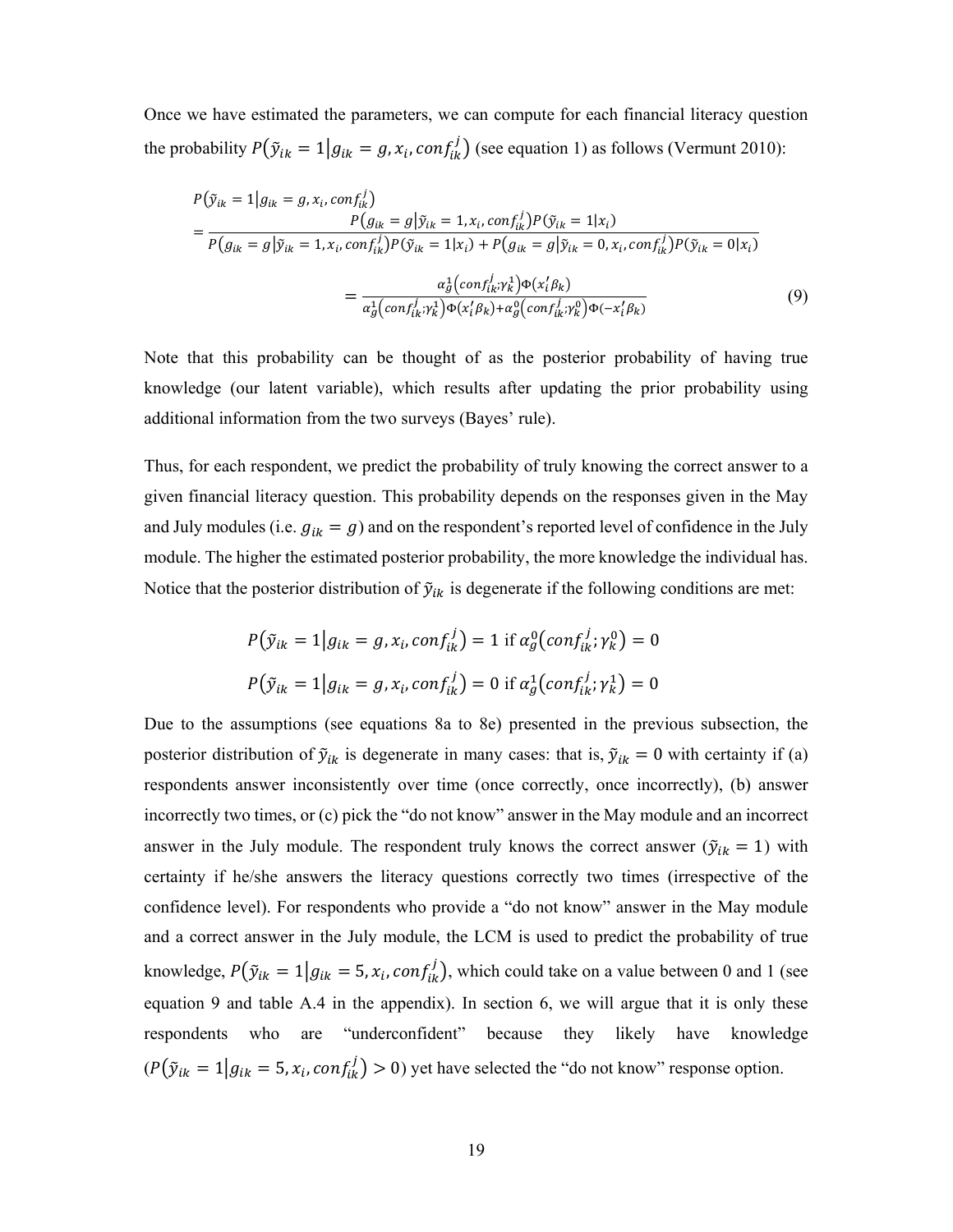Figure A.1 in the appendix displays the distribution of our estimated (posterior) probabilities of true knowledge for each of the three questions. The probability of truly knowing the answer to the interest question is 0 for 12.4% of respondents and 1 for 87.6%; we do not observe probabilities between 0 and 1. The probability of truly knowing the answer to the inflation question is 0 for 13.1% of the sample and 1 for 85.2% of the sample; 1.7% of respondents have values in between. The probability of truly knowing the answer to the risk diversification question is 0 for 28.9% of respondents and 1 for 44.4%; 26.7% are assigned probabilities between 0 and 1. These are reasonable findings considering that the first two questions are rather simple and intuitive while the third question is, by design, more difficult.

We compute a measure of respondents' level of financial literacy by summing up the estimated probabilities for each question (see equations 2 and 9). Unlike current financial literacy indicators, which simply sum up the number of correct answers (giving a value of 1 to the correct answers and 0 to the incorrect answers or "do not know" responses), this new measure recognizes that respondents who select the "do not know" option may actually know the answer. Moreover, using consistency in answering behavior over time, our measure is able to filter out respondents without knowledge who simply guess and so are more likely to provide a correct answer once in a single survey than to provide a correct answer in both surveys. In the next section, we will compare the overall financial literacy measures for individual respondents based on the observed total number of correct answers in the May and July modules and the results from the LCM. We will then use our new measure of financial literacy to estimate the relationship between stock market participation and financial literacy and compare it with estimates using traditional measures of financial literacy.

#### **5. Estimation results**

#### *5.1 Comparing measures of financial literacy*

We present our measures of financial literacy in table 4. The comparison of panel A for the May measure and panel B for the July measure was discussed extensively in Section 3.

#### [Table 4 –about here]

In panel C, we present our measure of true financial literacy based upon the LCM described in the previous section (see equation 2). Since the standard way of measuring financial literacy includes the DK option, we compare the May measure to the LCM results. The average probability of a correct answer to the interest question is slightly lower in the LCM (87.6%)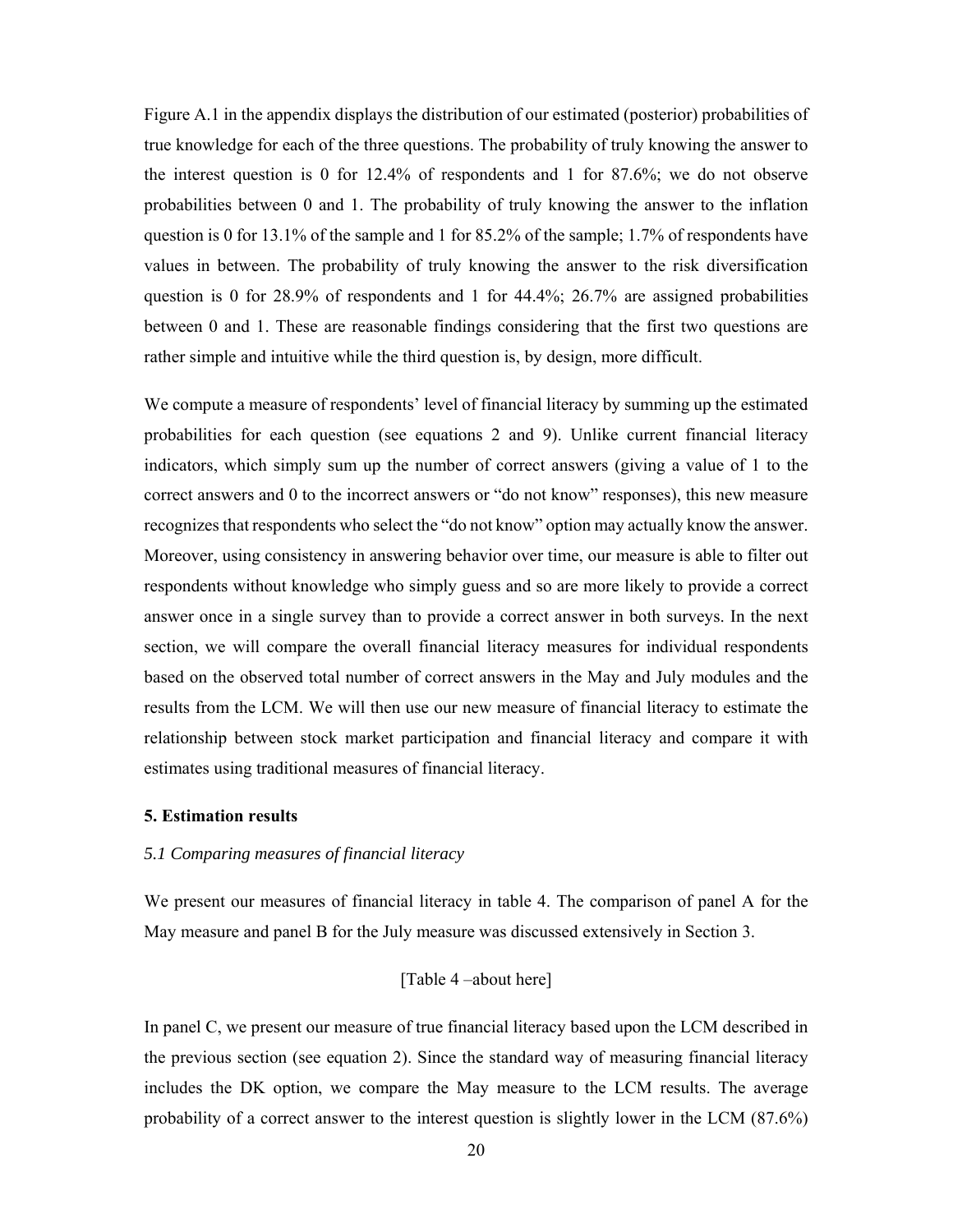than in the May survey module (88.6%), which indicates that for the interest question, there is some (correct) guessing even when the DK option is available. The pattern is reversed for the other two questions. According to the LCM, the average probability that respondents truly know the answer to the inflation question is 86.3%, while only 85.8% of respondents correctly answered this question in the May module. The average probability that respondents truly know the answer to the risk diversification question is 64%, while only about half of respondents gave a correct answer to this question in the May module. The average value of true financial literacy is 2.38, which is slightly above the May measure of 2.24.

We also display the gender gap in financial literacy based on the May module and the LCM. When considering true knowledge, the gender gap is smaller for all three financial literacy questions. Specifically, while the gender gap indicated by correct answers to the standard interest (inflation / risk) question is 7.5 (9.2 / 27.5) percentage points, the estimated difference in true knowledge is 5.7 (8.8 / 13.8) percentage points, respectively. Thus, when interpreting gender differences in financial literacy based on responses to the standard set of questions, which include the DK option, one has to bear in mind that women are more likely to select the "do not know" option, making their financial literacy levels appear lower than men's.

To further investigate the financial literacy measures, we run ordinary least squares regressions to show the relationship between the different financial literacy measures and gender. Table 5, panel A, shows the results. The financial literacy gender gap excluding controls is 0.44 for the May measure and 0.28 for the LCM. Thus, the gender gap in true knowledge predicted by the latent class model is smaller than the gender gap that is identified based on responses to the standard questions. In other words, more than one-third (0.44-0.28/0.44=0.36) of the financial literacy gender gap identified in the May module can be attributed to differences in response behavior and to confidence.

#### [Table 5 –about here]

Next, we include background variables to explain the variation in the financial literacy measures (table 5 panel B); specifically, we control for education, marital status, income, and age. The  $R<sup>2</sup>$  of the regressions is 0.164 for the May measure and 0.152 for the LCM measure. For all measures of literacy, we still find that women score worse than men. However, not surprisingly, the gender difference becomes smaller when including socio-demographic variables; for example, women on average have lower education and income. All other controls show the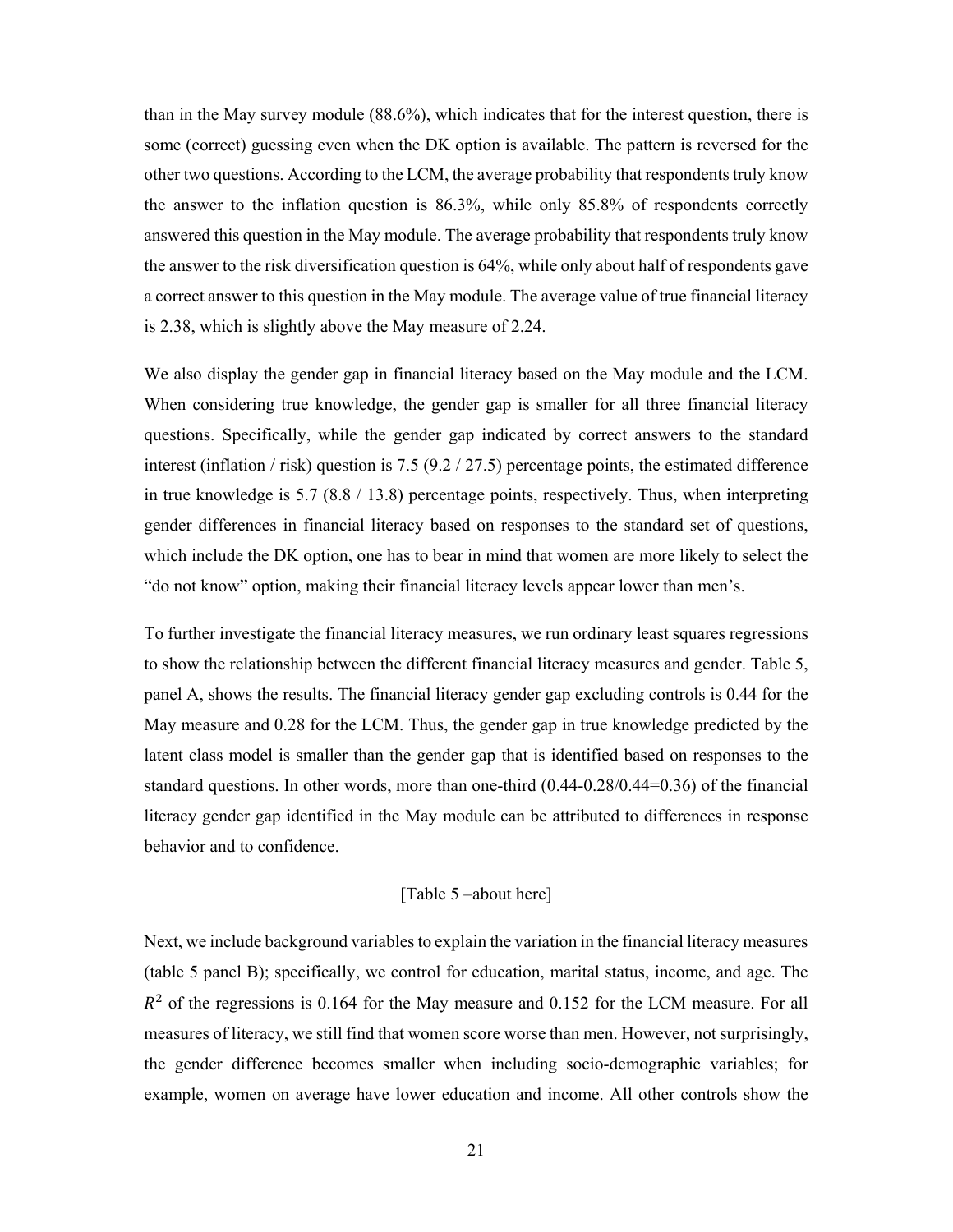usual patterns reported in the literature.<sup>20</sup> However, our main findings are similar to the univariate estimates: around 38% of the gender difference can be explained by differences in confidence rather than differences in knowledge.

We performed an extensive set of robustness checks. Specifically, we estimate the LCM using different specifications: alternative sets of financial literacy questions, added measures of interest in finance, and restricted the sample to financial respondents, i.e., those responsible for making financial decisions in the households. Overall, our results are robust to these different specifications (see appendix A.6 for further details).

#### *5.2 Financial literacy and stock market participation*

It is important to measure financial literacy correctly because many studies have shown that financial literacy can be linked to financial behavior (see Lusardi and Mitchell 2014 for a review). We focus next on stock market participation, given our interest in initiatives such as *Fearless Girl*, and because of the importance of investment and portfolio choice, in particular now that individuals are more in charge of their retirement savings. We assess whether and the extent to which the measures of financial literacy we have developed lead to different findings regarding the effect of financial literacy on stock market participation. Traditional measures of financial literacy have shown that higher financial knowledge increases stock market participation (see Lusardi and Mitchell 2014 for a review and Van Rooij et al. 2011 for evidence on Dutch data). However, the evidence in this paper shows that those measures reflect both true knowledge and confidence. Therefore, the estimates found in previous studies reflect a mix of both.

Below, we investigate what the use of different financial literacy measures say about the relationship between financial literacy and stock market participation. The objective is to check how our different measures of financial literacy perform in these estimations and what we can learn about the potential bias plaguing these estimates. First, we run a regression using the standard measure of financial literacy (May measure) and thereafter we compare the results with regressions based on the LCM financial literacy measure. In discussing the results, we focus on the financial literacy coefficient estimate as well as the gender coefficient estimate, as both are likely to be impacted, as explained below.

 $20$  Full regression results are available upon request.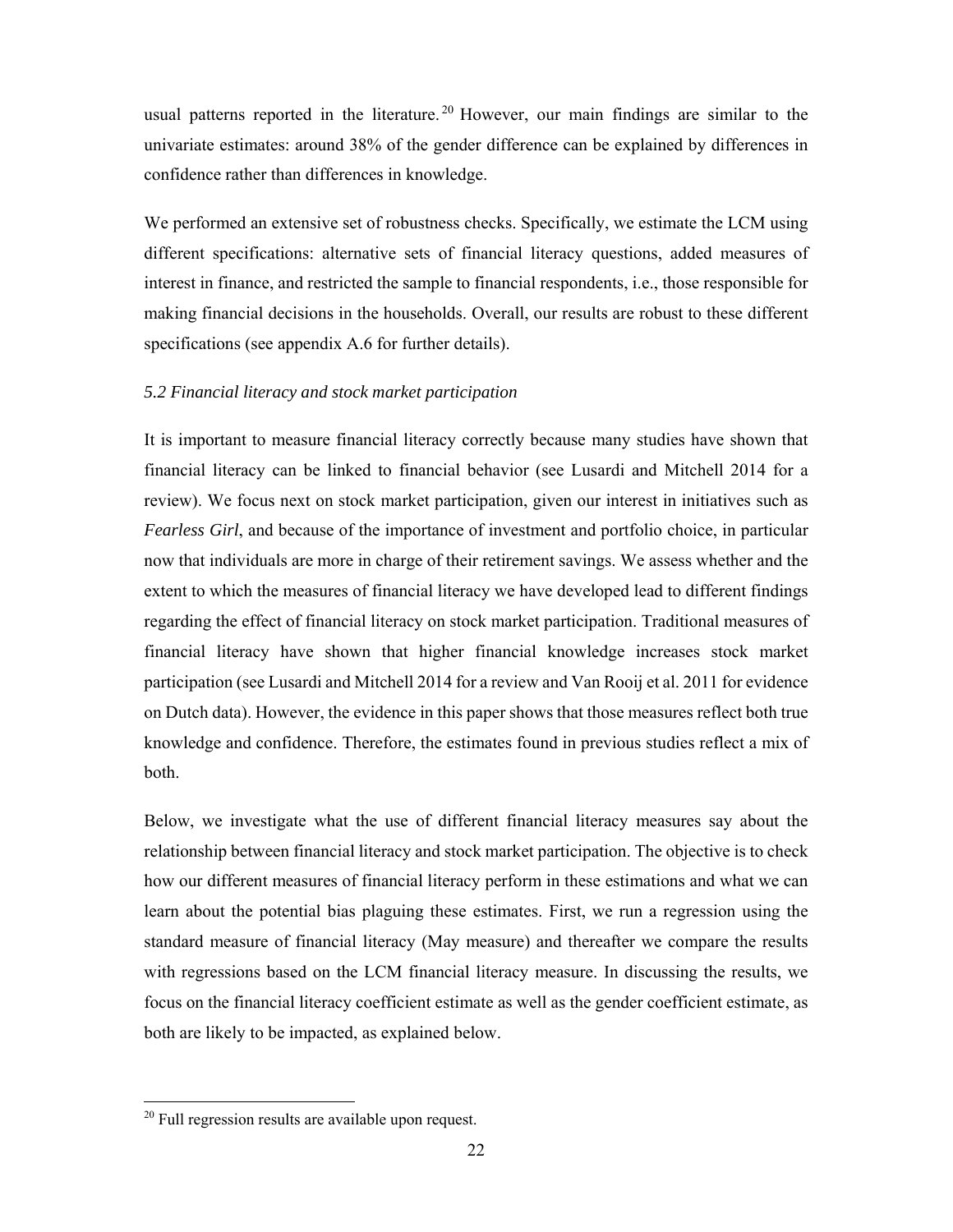Following the example of previous studies, we define a dummy for stock market participation that equals 1 if the respondent holds investments in stocks and/or mutual funds and 0 otherwise. As reported in table 6, there is a strong negative correlation between gender and stock market participation: 33.9% of men in our sample own stocks versus 20.3% of women (table 6, column 1). If we control for the usual background characteristics and the traditional financial literacy measure (the May measure), we find a strong positive relationship between financial literacy and stock market participation.<sup>21</sup> While the gender effect becomes much smaller than in column 1, it is still significant (column 2). Compared to men, women have a 4.61 percentage point lower chance of owning stocks after controlling for a set of background variables, including income, education, etc. Moreover, a one standard deviation higher level of financial literacy results in a 9.01 percentage point higher probability of owning stocks (comparable to the effect found in the literature). This is a sizeable effect, but note that this coefficient estimate reflects both confidence and knowledge.

#### [Table 6 – Stock market participation - about here]

Next, we run a regression using the financial literacy measure from the July module, which should be unconfounded by confidence (column 3). While still significant, the financial literacy effect reduces to a 5.49 percentage point higher likelihood of investing in the stock market for a one standard deviation higher level of literacy. Note that the female coefficient estimate becomes more negative compared to the estimate in column 2, because it is now likely to pick up part of the confidence effect; being less confident, women are less likely to invest in stocks. The July measure for financial literacy is affected by measurement error due to guessing since respondents are forced to pick an answer. As a result, the financial literacy coefficient may be biased toward zero. Indeed, once we use the predicted measure of true financial literacy, the financial literacy coefficient is somewhat higher (column 4). We estimate a 6.72 percentage point higher likelihood of investing in the stock market for a one standard deviation higher level of true financial literacy, and a smaller effect of being female. In other words, both the estimates for the effect of financial literacy and the effect of gender are impacted by the financial literacy measures used in the estimation.

Note that measurement error in financial literacy may not be the only problem biasing the estimation results for the effect of financial literacy on stock market behavior. The regression

 $\overline{a}$ 

<sup>&</sup>lt;sup>21</sup> The financial literacy variables are standardized so that they have mean 0 and variance 1, which facilitates the comparison of the regression results across specifications.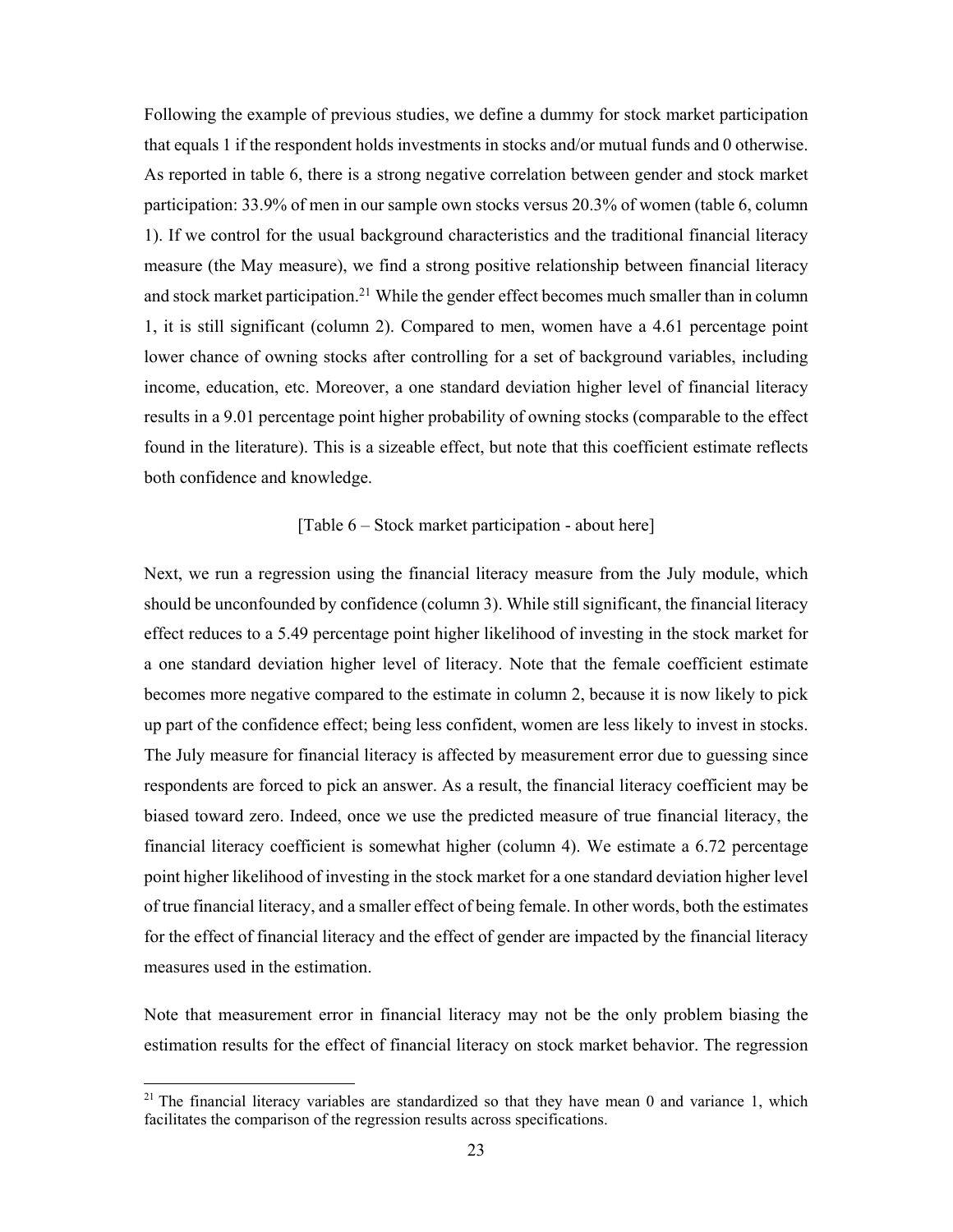estimates could also be biased due to omitted variables (e.g., ability) and reverse causality (e.g., knowledge may increase due to investing in the stock market). Therefore, in many studies researchers also report results from instrumental variables (IV) regressions (see, e.g., Van Rooij et al. 2011). We discuss the use of IV estimation in section 7.

#### **6. Confidence**

An additional question we investigate is whether we can get an estimate of the degree of confidence and whether confidence matters for financial decisions. More specifically, we are interested in the role of underconfidence. By *underconfidence*, we mean that respondents can be financially literate, i.e., they may know the answers to the financial literacy questions even though they respond by selecting the "do not know" option. Thus, we assume that underconfidence is present only among those who respond to questions in the May module with "do not know" ( $y_{ik}^{m} = 2$ ) and answer the July questions correctly ( $y_{ik}^{j} = 1$ ), i.e.  $g_{ik} = 5$ . Those respondents are underconfident if they truly know the correct answer to question *k* and respond with "do not know" nevertheless. The probability of this event might be positive and equal to  $P(\tilde{y}_{ik} = 1 | g_{ik} = 5, x_i, conf_{ik}^j).$ 

People who responded with "do not know" in May but an incorrect answer in July  $(y_{ik}^j = 0)$ cannot be underconfident according to our LCM model because we have assumed that

$$
P(g_{ik} = 2|\tilde{y}_{ik} = 1, conf_{ik}^{j}) = P(y_{ik}^{m} = 2, y_{ik}^{j} = 0|\tilde{y}_{ik} = 1, conf_{ik}^{j}) = 0
$$

(see assumptions in Section 4.1). Consequently, those respondents (a) cannot be financially knowledgeable, i.e.,  $P(\tilde{y}_{ik} = 0 | g_{ik} = 2, x_i, conf_{ik}^j) = 1$  and (b) cannot be underconfident.

According to our definition, those who do not choose a "do not know" response in May do not face the problem of underconfidence, i.e., the underconfidence measure is equal to zero for those respondents. Thus, the underconfidence measure relates to the probability of true knowledge conditional on a "do not know" response in May and a correct answer in July.

As before, we compute an overall measure of underconfidence for our respondents by summing up the estimated probabilities for the individual questions

$$
Und\_conf = \sum_{k=1}^{3} P(\tilde{y}_{ik} = 1 | g_{ik} = 5, x_i, conf_{ik}^j) \cdot I(g_{ik} = 5)
$$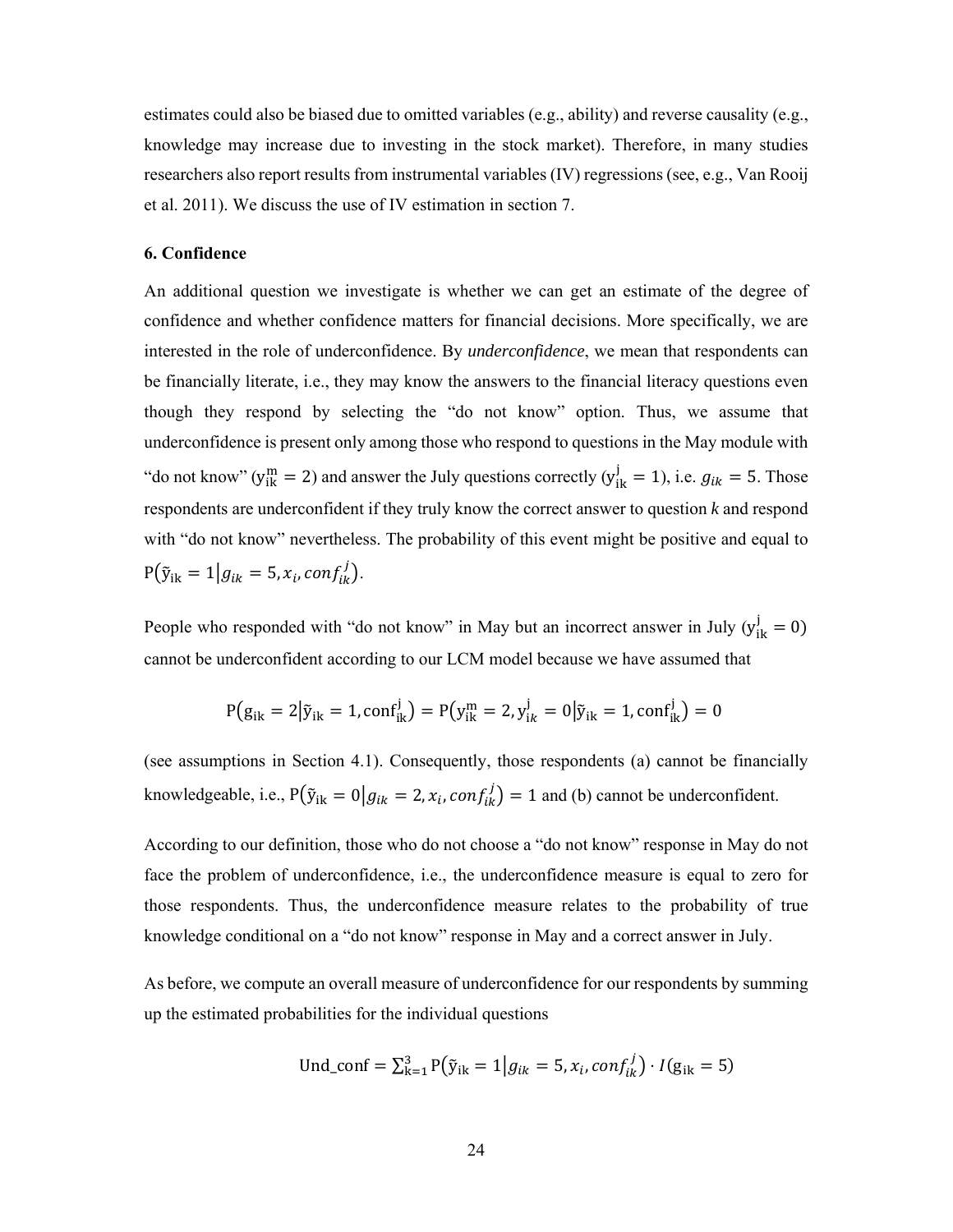where  $I(.)$  denotes an indicator function that is 1 if  $g_{ik} = 5$  and 0 otherwise (as before *k* is an index for question  $k$ ,  $k=1,2,3$ ).<sup>22</sup>

In table 7, we show the mean probability of being underconfident for women and men. According to our measures, there are more underconfident women than men for all questions. The fraction of underconfident women and men is higher for the more difficult questions, i.e., the risk diversification question. Overall, average underconfidence is equal to 0.187 for men and 0.365 for women. When we run regressions on underconfidence (see table 5, column 4), the gender difference in underconfidence is between 0.178 and 0.154.

#### [Table 7 –about here]

In the next step, we include underconfidence as an additional explanatory variable in the stock market regression (see table 8, column 2); for ease of comparison we also report the results from the regression of financial literacy on stock market participation using true financial literacy (column 1) and the May measure of financial literacy (column 3). All variables are standardized so that their point estimates can be compared. Controlling for true financial literacy and consistent with the idea behind the *Fearless Girl* initiative, stock market participation is lower for underconfident respondents. Interestingly, when including underconfidence as an additional control variable, its estimated effect has about the same order of magnitude as the effect of true financial literacy and the financial literacy estimate is almost unaffected (see the estimates in table 8, columns 1 and 2). According to Hayashi (2000), in case of an omitted variable, the difference in the estimated coefficients of a variable of interest (in our case financial literacy) and the omitted variable (here underconfidence) is low if either the coefficient of the omitted variable is small or if the correlation between the variable of interest and the omitted variable is low (see section 3.9 in Hayashi 2000). The estimated coefficient of underconfidence is not small. However, underconfidence is almost uncorrelated with true financial literacy estimated from the LCM (correlation coefficient of -0.0085).

#### [Table 8 – Stock market participation and underconfidence - about here]

Turning to the gender effect, the estimate becomes almost 30% smaller in column 2 compared to column 1. The reason for this is that underconfidence and gender are highly correlated. In a

 $\overline{\phantom{a}}$ 

<sup>&</sup>lt;sup>22</sup> We used a more restrictive definition of underconfidence by imposing that respondents report confidence levels below the threshold level 6. This reduces the share of underconfident respondents slightly, but does not change our conclusions.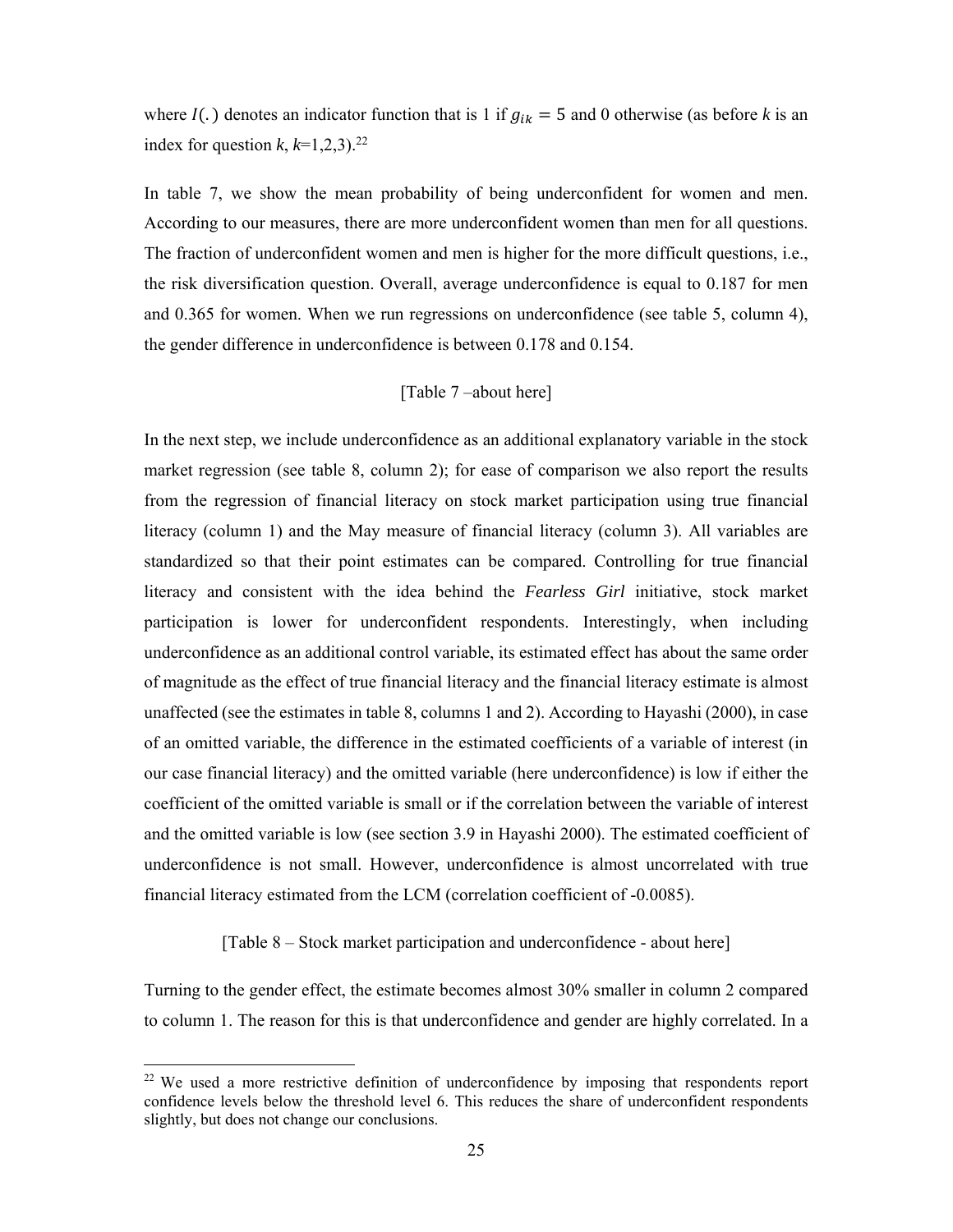regression of underconfidence on gender, financial literacy and various control variables, gender turns out to be the most important explanatory variable.23 Comparing the size of the gender effect between columns 2 and 3 reveals that the gender effect, when controlling for true financial literacy and underconfidence, has about the same order of magnitude as the gender effect in the regression when controlling for the May financial literacy measure (column 3). In summary, the regression results show that it is important to control for both financial literacy and confidence when explaining stock market participation.

The finding that both financial knowledge and underconfidence in financial knowledge matter for financial behavior has important consequences not only for measuring financial literacy but also for financial education interventions, as discussed in the next sections.

#### **7. IV estimation and making use of the "do not know" answers**

Researchers have often used instrumental variables estimation when assessing the effect of financial literacy on financial decisions. This is necessary not only due to measurement error but also because of potentially omitted variables, such as ability. There can also be the problem of reverse causality. Financial literacy can itself be endogenous and dependent on wealth, including stock market wealth (see Lusardi, Michaud, and Mitchell 2017). In order to address these concerns, we have re-estimated all of our models, considered in table 6, using the Generalized Method of Moments (GMM). The details are reported in appendix A.5, which also described the instruments we have used in previous work. The GMM estimate of the literacy coefficient is statistically significant at the 5% level and relatively similar across specifications (around 0.20). This is a comforting result and differences between literacy measures become less important when good instruments are available. However, one big challenge of this literature is to find good instruments. The central outcome of our exercise is that finding strong instruments is easier for more accurate measures of financial literacy. The predictive value of the instruments is lowest for the July measure, which translates into a less precise GMM estimate for the financial literacy coefficient and a higher standard error.<sup>24</sup> Thus, while instrumenting financial literacy can address some of the problems noted in this paper, it is notoriously difficult to find good instruments. Our paper provides an additional explanation for why instruments are hard to find and how we can better address the measurement error problem.

 $\overline{\phantom{a}}$ 

 $23$  These additional regressions are available upon request.

<sup>&</sup>lt;sup>24</sup> We interpret this as a sign that the July measure contains considerable measurement error, which makes it difficult to find valid instruments.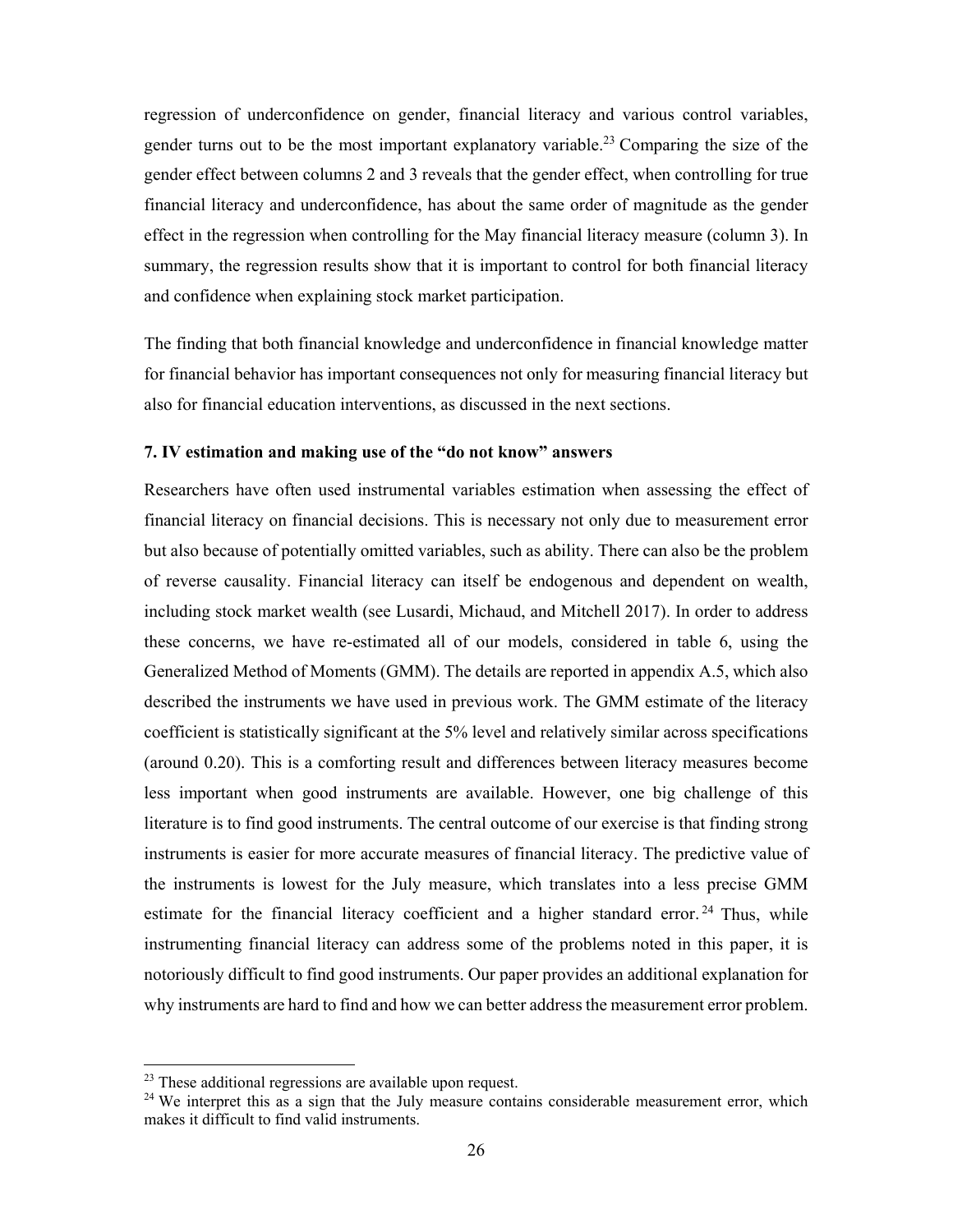As should be clear by now, properly measuring financial literacy is difficult. Hereafter, we propose a simple way to proxy for confidence when having two measurements of financial literacy (as we do) is not feasible. We have documented that "do not know" responses and underconfidence are highly correlated. Accordingly, in table 8, column 4, we regress stock market participation on the May measure of financial literacy (which is the measure commonly available in most surveys) and the number of "do not know" responses to the three financial literacy questions. The point estimate of the May financial literacy measure is now rather close to the point estimate when using true financial literacy in the regression (compare column 1 with column 4). Moreover, the point estimate of the female dummy is similar to the point estimate in column 2, where we accounted for underconfidence. Thus, controlling for the number of "do not know" responses can fix the problem caused by not controlling for underconfidence explicitly. However, note that the number of "do not know" responses is an imperfect proxy for underconfidence, i.e., the point estimate is biased toward zero and insignificant in the regression reported in column 4. Thus, while using this proxy does not provide a good estimate of underconfidence, it does help to get a better estimate of the effect of financial literacy.25

Based on these findings, contrary to what has been done so far in most studies, we recommend taking advantage of the "do not know" responses in financial literacy surveys and using that information when investigating the relationship between financial literacy and financial decision making; i.e., use information on both the correct answers and the "do not know" answers in the empirical work.

#### **8. Discussion and conclusion**

 $\overline{\phantom{a}}$ 

The central result of our paper is that when it comes to financial literacy, women know less than men, but they know more than they think they know. When measured using the standard Big Three financial literacy questions, which have been used extensively in the literature, more than one-third of the gender gap in financial knowledge can be attributed to differences in confidence and the remainder to true knowledge differences. Crucially, the analysis of stock

<sup>&</sup>lt;sup>25</sup> Note that, as an alternative short cut, we also estimated a model using the July measure and an aggregate measure of confidence (on a scale from 1 to 7), as implemented in the July survey. It turns out that the coefficient of the July measure is downward biased because of measurement error due to guessing, even if we control for confidence. Results are available upon request.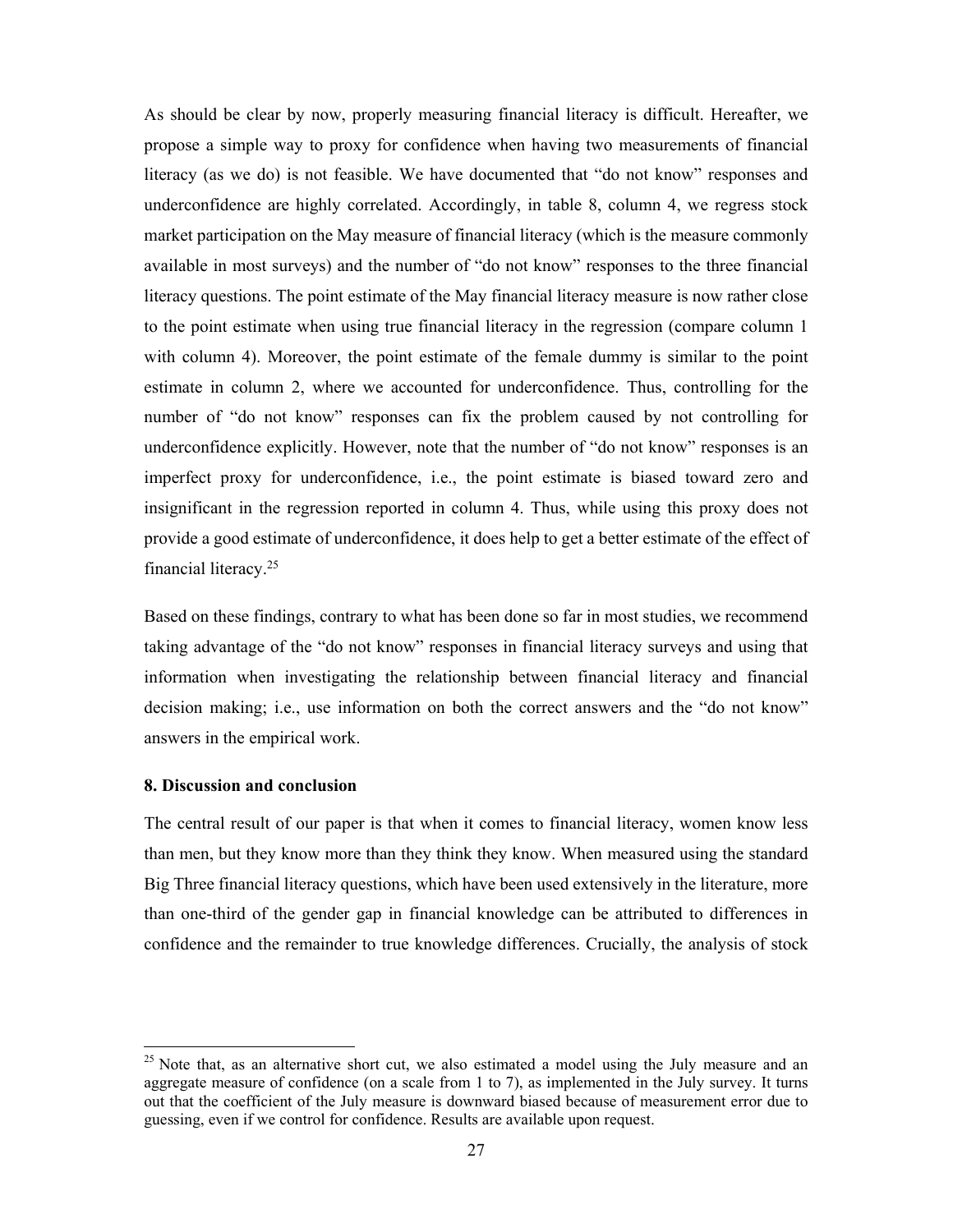market participation shows that both financial literacy and confidence matter for financial decision making and that it is important to distinguish these two effects.

In our methodological framework, we provide a way to estimate both true knowledge and confidence. We find that differences in response behavior have a direct impact on the measurement of financial literacy and thereby on how results have to be interpreted. In our setting, this applies to several dimensions: the observed gender difference in financial literacy, the effect of gender on stock market participation, and the effects of financial literacy and underconfidence, respectively, on stock market participation.

Disentangling the effects of confidence and knowledge matters greatly for policy. First and foremost, our paper shows that there is a substantial gender gap in financial knowledge even after correcting for differences in confidence. Thus, financial education programs are necessary, and programs targeted to women may provide a way to close the knowledge gap (see Driva et al. 2016, and Bottazzi and Lusardi, 2020). 26

Second, boosting knowledge might not be enough to close the financial literacy gender gap if differences in confidence persist between women and men. Filippin and Paccagnella (2012) develop a theoretical model and show that confidence plays an important role in the accumulation of human capital. Small initial differences in confidence, such as those related to gender, can result in large differences in human capital accumulation. The same argument applies to the accumulation of financial literacy and wealth. Small initial differences in confidence might lead to large differences in accumulated financial literacy and financial wellbeing. Particularly in the context of long-term financial decisions such as investment, retirement savings plans, private saving, and wealth accumulation, lower levels of confidence can be detrimental to women. And the effect may be exacerbated because women, on average, have a substantially longer life expectancy than men.

From this point of view, it seems crucial to support individuals not only in acquiring financial knowledge but also in instilling confidence in their knowledge. An interesting example in this context is the paper by Jha and Shayo (2020) who study a stock market trading experiment. They show that gathering experience while trading stocks with modest stakes (of about \$50) for about four weeks increases women's financial literacy, confidence, and subsequent stock

 $\overline{a}$ 

<sup>&</sup>lt;sup>26</sup> For recent evidence on the effectiveness of financial education, see Frisancho (2020), Lührmann et al. (2018), and Kaiser et al. (2020).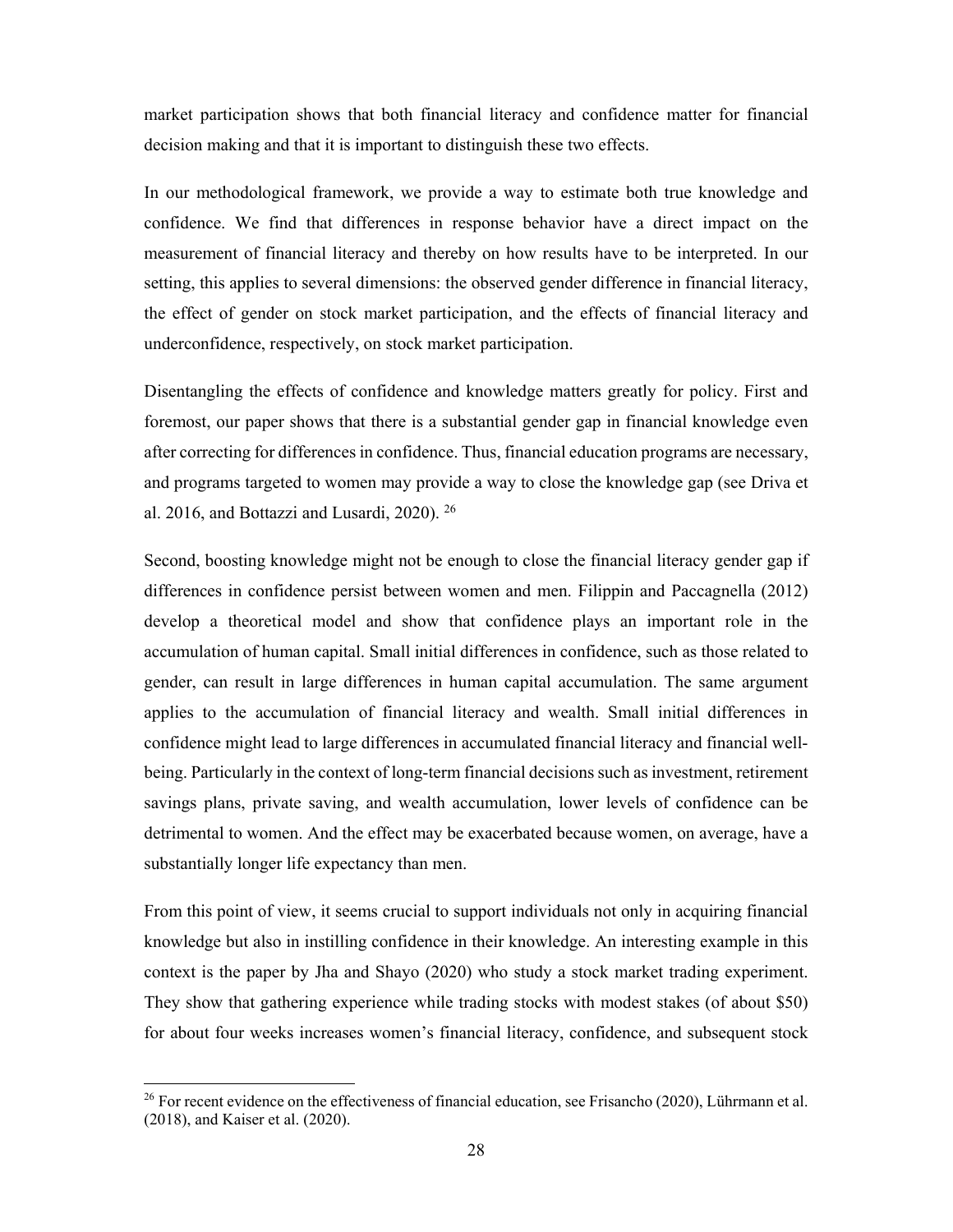market participation. Thus, closing the gender gap in stock market participation involves both building knowledge and confidence. The statue of the *Fearless Girl* symbolizes this idea very clearly and getting this right matters tremendously; the hope is that a fearless girl will grow into a fearless woman. More research is needed to know what can be done to make women not only more knowledgeable but also more fearless when it comes to finance. This might be an important step in lowering the documented gender inequality in financial literacy, wealth accumulation, and financial inclusion, including access to formal credit and high-quality financial advice.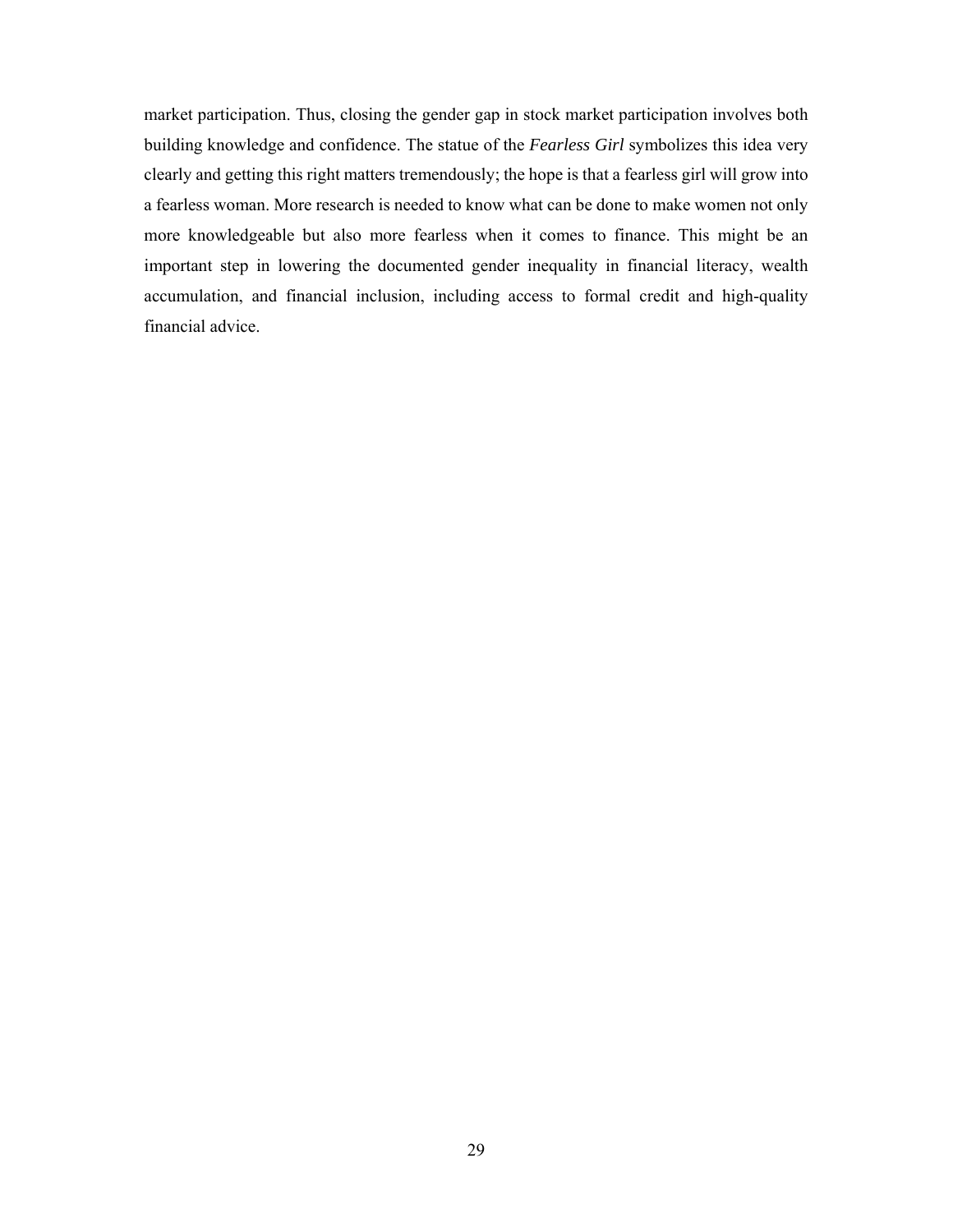#### **References**

- Adda, Jérôme, Christian Dustmann, and Katrien Stevens. 2017. "The career costs of children." *Journal of Political Economy* 125(2): 293-337.
- Aitkin, Murray, and Donald B. Rubin. 1985. "Estimation and hypothesis testing in finite mixture models." *Journal of the Royal Statistical Society: Series B (Methodological)* 47(1): 67-75.
- Alesina, Alberto F., Francesca Lotti, and Paolo Emilio Mistrulli. 2013. "Do women pay more for credit? Evidence from Italy." *Journal of the European Economic Association* 11(s1): 45-66.
- Alessie, Rob, Maarten Van Rooij, and Annamaria Lusardi. 2011. "Financial literacy and retirement preparation in the Netherlands." *Journal of Pension Economics & Finance* 10(4): 527-545.
- Allgood, Sam, and William B. Walstad. 2015. "The effects of perceived and actual financial literacy on financial behaviors." *Economic Inquiry* 54(1): 675-697.
- Almenberg, Johan, and Anna Dreber. 2015. "Gender, stock market participation and financial literacy." *Economics Letters* 137: 140-142.
- Angrisani, Marco, Jeremy Burke, Annamaria Lusardi, and Gary Mottola. 2020. "The Stability and Predictive Power of Financial Literacy: Evidence from Longitudinal Data." NBER Working Paper No. 28125.
- Asiedu, Elizabeth, Isaac Kalonda-Kanyama, Leonce Ndikumana, and Akwasi Nti-Addae. 2013. "Access to credit by firms in Sub-Saharan Africa: How relevant is gender?" *American Economic Review* 103(3): 293-297.
- Aterido, Reyes, Thorsten Beck, and Leonardo Iacovone. 2013. "Access to finance in Sub-Saharan Africa: is there a gender gap?" *World Development* 47: 102-120.
- Baldiga, Katherine. 2014. "Gender differences in willingness to guess." *Management Science* 60(2): 434-448.
- Baldiga Coffman, Katherine. 2014. "Evidence on self-stereotyping and the contribution of ideas." *The Quarterly Journal of Economics* 129(4): 1625-1660.
- Bannier, Christina E., and Milena Neubert. 2016. "Gender differences in financial risk taking: The role of financial literacy and risk tolerance." *Economics Letters* 145: 130-135.
- Bannier, Christina E., and Milena Schwarz. 2018. "Gender-and education-related effects of financial literacy and confidence on financial wealth." *Journal of Economic Psychology* 67: 66-86.
- Beckmann, Daniela, and Lukas Menkhoff. 2008. "Will women be women? Analyzing the gender difference among financial experts." *Kyklos* 61(3): 364-384.
- Beyer, Sylvia. 1990. "Gender differences in the accuracy of self-evaluations of performance." *Journal of Personality and Social Psychology* 59(5): 960-970.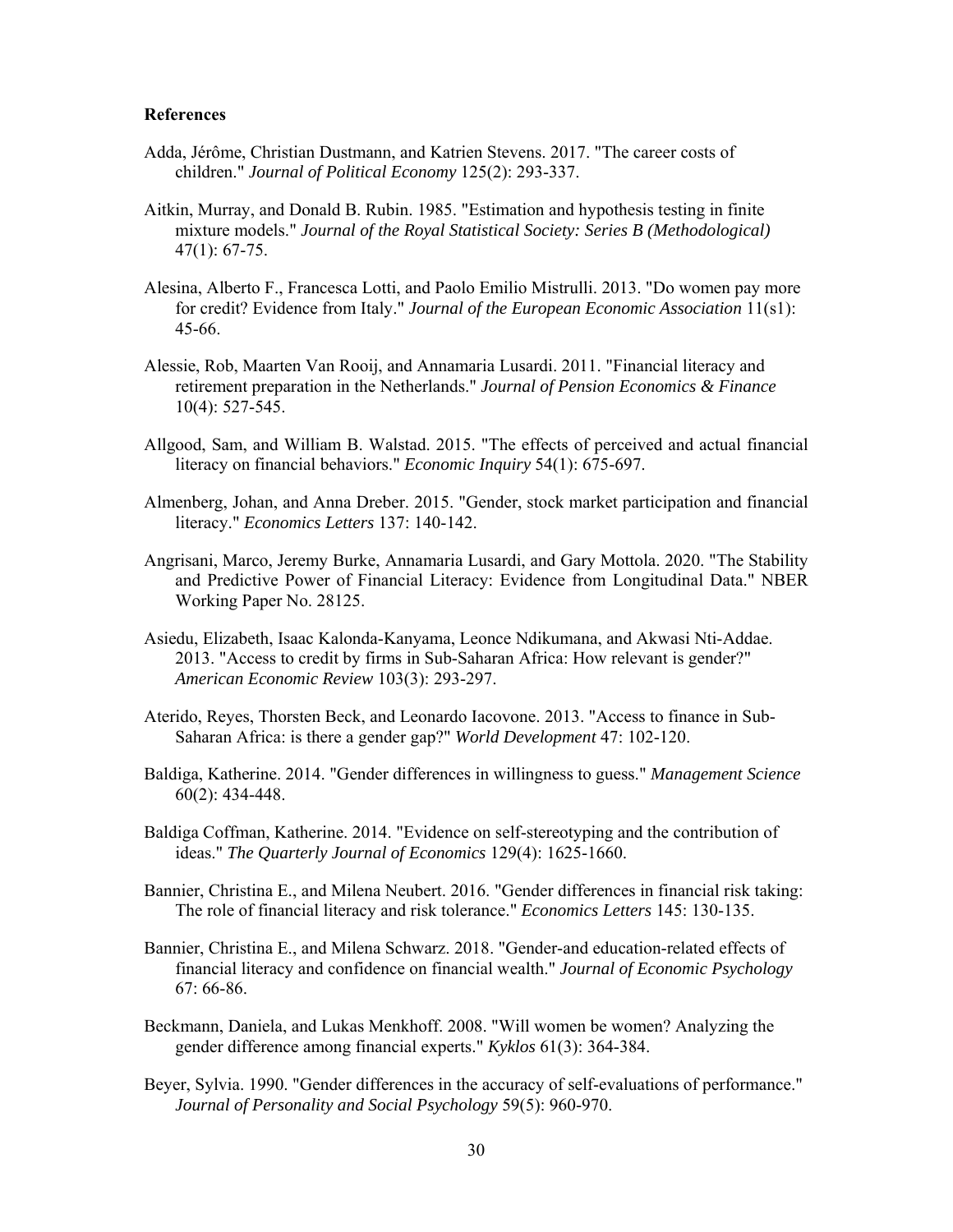- Bhattacharya, Utpal, Amit Kumar, Sujata Visaria, and Jing Zhao. 2020. "Do Women Receive Worse Financial Advice?" SSRN Working Paper No. 3671377.
- Blau, Francine D., and Lawrence M. Kahn. 2017. "The gender wage gap: Extent, trends, and explanations." *Journal of Economic Literature* 55(3): 789-865.
- Bottazzi, Laura, and Annamaria Lusardi. 2020. "Stereotypes in financial literacy. Evidence from PISA. NBER Working Paper No. 28065, forthcoming *Journal of Corporate Finance*.
- Bovenberg, Lans, Ralph Koijen, Theo Nijman, and Coen Teulings. 2007. "Saving and investing over the life cycle and the role of collective pension funds." *De Economist* 155(4): 347-415.
- Brush, Candida G., Nancy M. Carter, Elizabeth J. Gatewood, Patricia G. Greene, and Myra Hart. 2004. "Gatekeepers of venture growth: A Diana Project report on the role and participation of women in the venture capital industry." SSRN Working Paper No. 1260385.
- Brock, J. Michelle, and Ralph De Haas. 2019. "Gender discrimination in small business lending. Evidence from a lab-in-the-field experiment in Turkey". EBRD Working Paper No. 232.
- Bucher-Koenen, Tabea, Annamaria Lusardi, Rob Alessie, and Maarten van Rooij. 2017. "How financially literate are women? An overview and new insights." *Journal of Consumer Affairs* 51(2): 255-283.
- Bucher-Koenen, Tabea, Andreas Hackethal, Johannes Koenen, and Christine Laudenbach. 2020. "Gender differences in financial advice." SSRN Working Paper No. 2572961.
- Cameron, A. Colin, and Pravin K. Trivedi. 2005. "Microeconometrics: Methods and Applications." Cambridge University Press.
- Charness, Gary, and Uri Gneezy. 2012. "Strong evidence for gender differences in risk taking." *Journal of Economic Behavior & Organization* 83(1): 50-58.
- Chen, Haiyang, and Ronald P. Volpe. 2002. "Gender differences in personal financial literacy among college students." *Financial Services Review* 11(3): 289-307.
- Croson, Rachel, and Uri Gneezy. 2009. "Gender differences in preferences." *Journal of Economic Literature* 47(2): 448-474.
- Deaux, Kay, and Elizabeth Farris. 1977. "Attributing causes for one's own performance: The effects of sex, norms, and outcome." *Journal of Research in Personality* 11(1): 59-72.
- Driva, Anastasia, Melanie Lührmann, and Joachim Winter. 2016. "Gender differences and stereotypes in financial literacy: Off to an early start." *Economics Letters* 146: 143-146.
- Dynan, Karen E., Jonathan Skinner, and Stephen P. Zeldes. 2004. "Do the rich save more?" *Journal of Political Economy* 112(2): 397-444.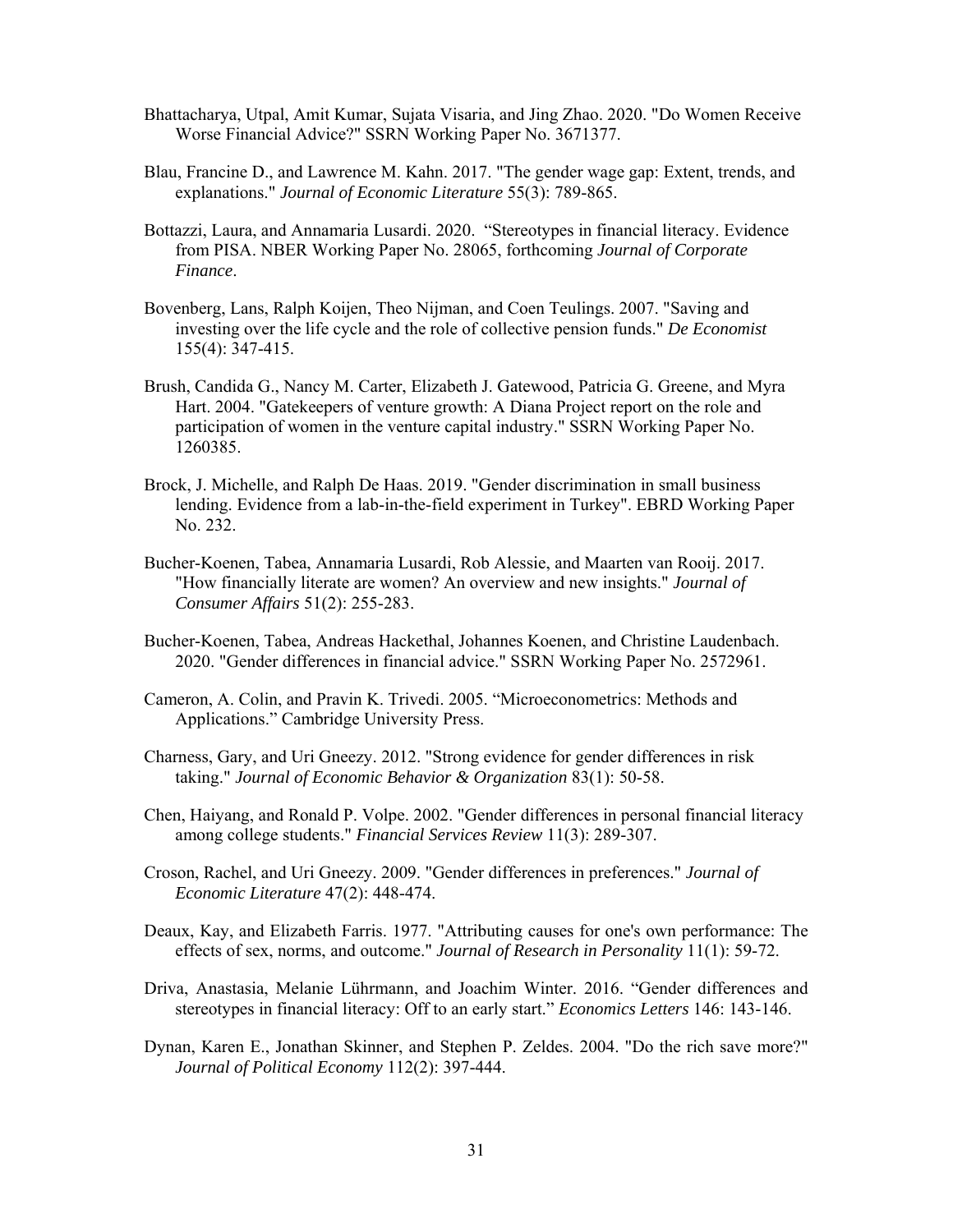- Filipiak, Ute, and Yabibal M. Walle. 2015. "The financial literacy gender gap: A question of nature or nurture?" Courant Research Centre: Poverty, Equity and Growth-Discussion Papers No. 176.
- Filippin, Antonio, and Marco Paccagnella. 2012. "Family background, self-confidence and economic outcomes." *Economics of Education Review* 31(5): 824-834.
- Fonseca, Raquel, Kathleen J. Mullen, Gema Zamarro, and Julie Zissimopoulos. 2012. "What explains the gender gap in financial literacy? The role of household decision making." *Journal of Consumer Affairs* 46(1): 90-106.
- Frisancho, Veronica. 2020. The impact of financial education for youth, *Economics of Education Review* 78.
- Giuliano, Paola. 2017. "Gender: An historical perspective." NBER Working Paper No. 23635.
- Goldin, Claudia, and Lawrence F. Katz. 2016. "A most egalitarian profession: pharmacy and the evolution of a family-friendly occupation." *Journal of Labor Economics* 34(3): 705- 746.
- Goldin, Claudia, Sari Pekkala Kerr, Claudia Olivetti, and Erling Barth. 2017. "The expanding gender earnings gap: Evidence from the LEHD-2000 Census." *American Economic Review* 107(5): 110-114.
- Goldin, Claudia, and Joshua Mitchell. 2017. "The new life cycle of women's employment: Disappearing humps, sagging middles, expanding tops." *Journal of Economic Perspectives* 31(1): 161-182.
- Guiso, Luigi, Ferdinando Monte, Paola Sapienza, and Luigi Zingales. 2008. "Culture, gender, and math." *Science* 320: 1164-1165.
- Hasler, Andrea, and Annamaria Lusardi. 2019. "Financial fragility among middle-income households: evidence beyond asset building." GFLEC Working Paper 2019-1.
- Hayashi, Fumio. 2000. "Econometrics." *Princeton University Press.*
- Hsu, Joanne W. 2016. "Aging and strategic learning: The impact of spousal incentives on financial literacy." *Journal of Human Resources* 51(4): 1036-1067
- Jha, Saumitra, and Moses Shayo. 2020. "Trading Stocks Increases Financial Literacy and Compresses the Confidence Gender Gap." Stanford University Graduate School of Business Research Paper No. 3673.
- Kaiser, Tim, Annamaria Lusardi, Lukas Menkhoff, and Carly J. Urban. 2020. "Financial education affects financial knowledge and downstream behaviors." NBER Working Paper No. 27057.
- Klapper, Leora, and Annamaria Lusardi. 2020. "Financial literacy and financial resilience: Evidence from around the world." *Financial Management* 49(3): 589-614.
- Klapper, Leora F., and Simon C. Parker. 2010. "Gender and the business environment for new firm creation." *The World Bank Research Observer* 26(2): 237-257.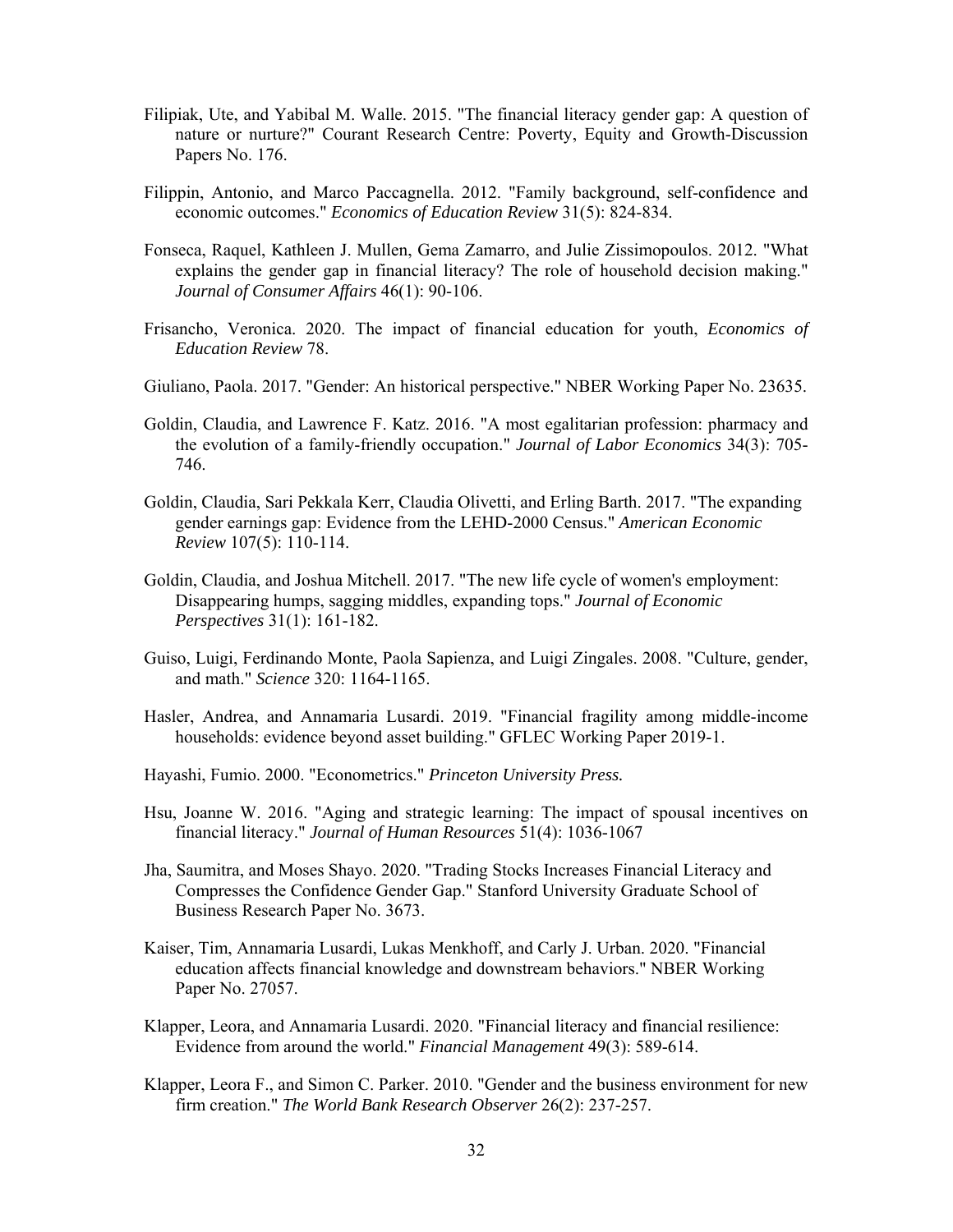- Lührmann, Melanie, Marta Serra-Garcia, and Joachim Winter. 2018. "The impact of financial education on adolescents' intertemporal choices." *American Economic Journal: Economic Policy* 10(3): 309-332.
- Lusardi, Annamaria, and Olivia S. Mitchell. 2008. "Planning and financial literacy: How do women fare?" *American Economic Review* 98(2): 413-417.
- Lusardi, Annamaria, and Olivia S. Mitchell. 2011a. "Financial literacy and planning: Implications for retirement wellbeing." In Olivia S. Mitchell and Annamaria Lusardi (eds.), Financial Literacy: Implications for Retirement Security and the Financial Marketplace. Oxford: *Oxford University Press*: 17-49.
- Lusardi, Annamaria, and Olivia S. Mitchell. 2011b. "Financial literacy around the world: an overview." *Journal of Pension Economics and Finance* 10(4): 497–508.
- Lusardi, Annamaria, and Olivia S. Mitchell. 2014. "The economic importance of financial literacy: Theory and evidence." *Journal of Economic Literature* 52(1): 5-44.
- Lusardi, Annamaria, Pierre-Carl Michaud, and Olivia S. Mitchell. 2017. "Optimal financial knowledge and wealth inequality." *Journal of Political Economy* 125(2): 431-477.
- Mahdavi, Mahnaz, and Nicholas J. Horton. 2014. "Financial knowledge among educated women: Room for improvement." *Journal of Consumer Affairs* 48(2): 403-417.
- Neelakantan, Urvi, and Yunhee Chang. 2010. "Gender differences in wealth at retirement." *American Economic Review* 100(2): 362-367.
- Niederle, Muriel, and Lise Vesterlund. 2007. "Do women shy away from competition? Do men compete too much." *The Quarterly Journal of Economics* 122(3): 1067-1101.
- Niederle, Muriel, and Lise Vesterlund. 2010. "Explaining the gender gap in math test scores: The role of competition." *Journal of Economic Perspectives* 24(2): 129-144.
- Niessen-Ruenzi, Alexandra and Stefan Ruenzi. 2018. "Sex matters: Gender bias in the mutual fund industry." *Management Science* 65(7): 2947-3448.
- OECD. 2013. "Women and financial education: Evidence, policy responses and guidance." http://dx.doi.org/10.1787/9789264202733-en
- Prince, Melvin. 1993. "Women, men, and money styles." *Journal of Economic Psychology* XIV: 175-182.
- Riener, Gerhard, and Valentin Wagner. 2017. "Shying away from demanding tasks? Experimental evidence on gender differences in answering multiple-choice questions." *Economics of Education Review* 59: 43-62.
- Staiger, Douglas, and James H. Stock. 1997. "Instrumental variables regression with weak instruments." *Econometrica* 65: 557–586.
- Sundén, Annika E., and Brian J. Surette. 1998. "Gender differences in the allocation of assets in retirement savings plans." *The American Economic Review* 88(2): 207-211.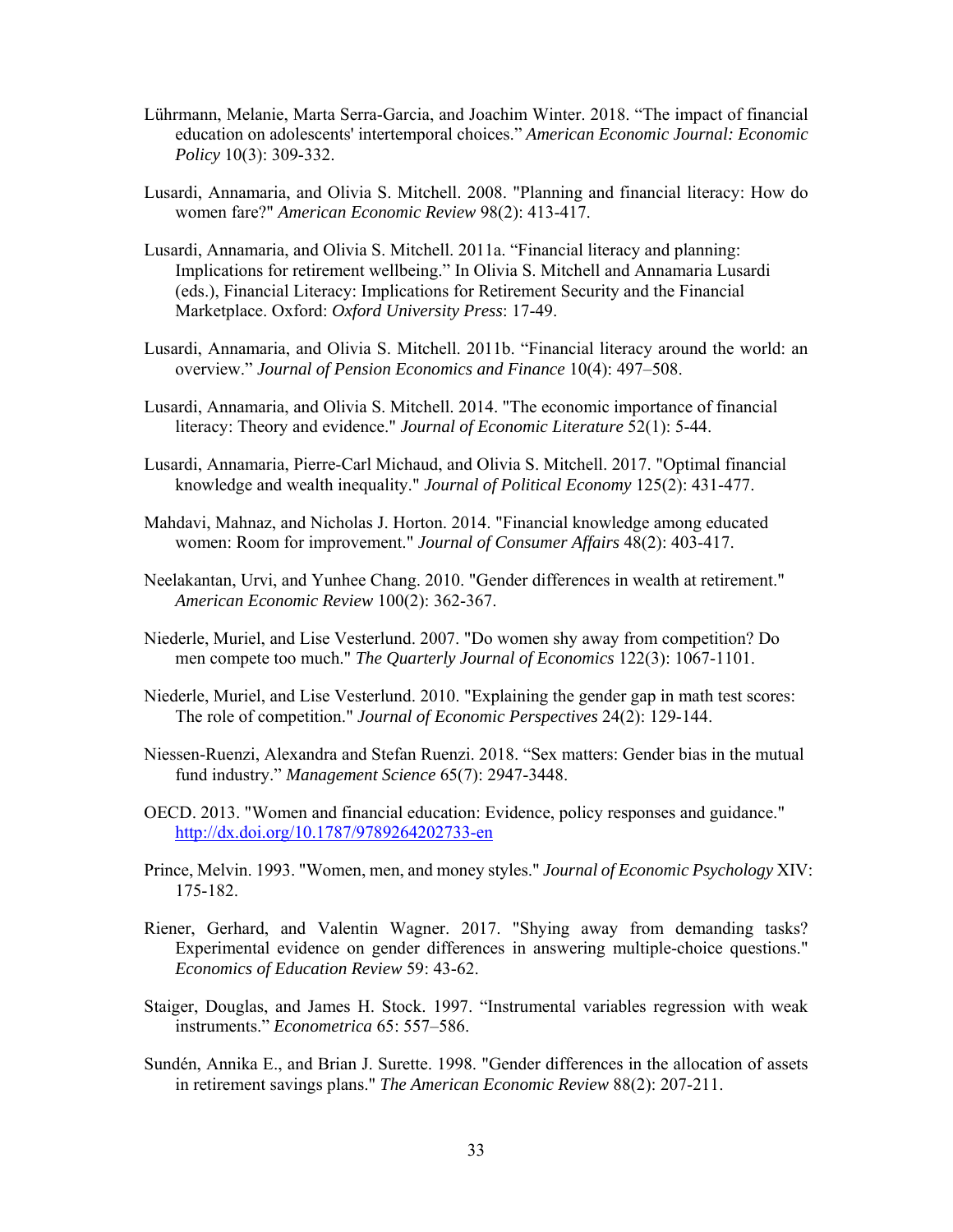- Van Rooij, Maarten, Annamaria Lusardi, and Rob Alessie. 2011. "Financial literacy and stock market participation." *Journal of Financial Economics* 101(2): 449-472.
- Van Rooij, Maarten, Annamaria Lusardi, and Rob Alessie. 2012. "Financial literacy, retirement planning and household wealth." *The Economic Journal* 122(560): 449-478.
- Vermunt, Jeroen K. 2010. "Latent class modeling with covariates: Two improved three-step approaches." *Political Analysis*: *18*(4), 450-469.
- Webster, Robert L., and T. Selwyn Ellis. 1996. "Men's and women's self-confidence in performing financial analysis." *Psychological Reports* 79(s3): 1251-1254.
- Weinhardt, Felix. 2017. "Ursache für Frauenmangel in MINT-Berufen? Mädchen unterschätzen schon in der fünften Klasse ihre Fähigkeiten in Mathematik." *DIW-Wochenbericht* 84(45): 1009-1014.
- World Bank. 2013. "Gender at work a companion to the world development report on jobs." World Bank Group Gender & Development.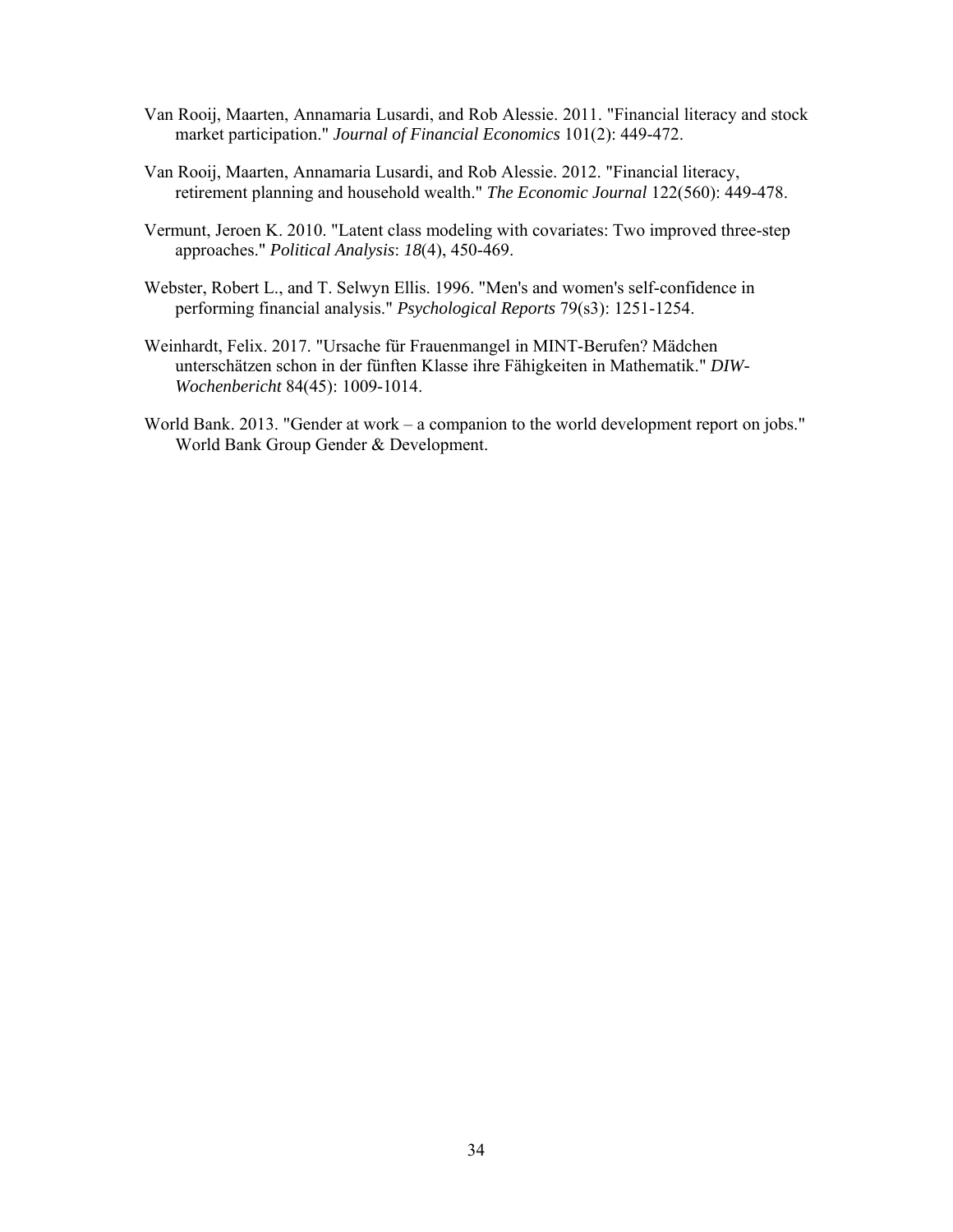# **Figures and Tables**

|  | Table 1: Answers to the financial literacy questions in the two modules |  |  |  |  |  |  |  |
|--|-------------------------------------------------------------------------|--|--|--|--|--|--|--|
|  |                                                                         |  |  |  |  |  |  |  |

|                                   |      | May module |      |                          | July module |                          |
|-----------------------------------|------|------------|------|--------------------------|-------------|--------------------------|
| A. Interest question:             |      |            |      |                          |             |                          |
|                                   | Men  | Women      | All  | Men                      | Women       | All                      |
| More than 102 euro                | 91.9 | 84.4       | 88.6 | 94.7                     | 91.2        | 93.2                     |
| Exactly 102 euro                  | 3.0  | 4.0        | 3.5  | 3.7                      | 6.0         | 4.7                      |
| Less than 102 euro                | 2.0  | 3.9        | 2.8  | 1.6                      | 2.8         | 2.2                      |
| Do not know                       | 2.8  | 6.7        | 4.5  |                          |             |                          |
| Refuse                            | 0.4  | 1.0        | 0.7  | $\overline{\phantom{a}}$ |             | $\overline{\phantom{a}}$ |
| Total                             | 100  | 100        | 100  | 100                      | 100         | 100                      |
| <b>B.</b> Inflation question:     |      |            |      |                          |             |                          |
|                                   | Men  | Women      | All  | Men                      | Women       | All                      |
| More                              | 2.1  | 2.4        | 2.2  | 2.2                      | 2.7         | 2.4                      |
| Exactly the same                  | 3.3  | 5.4        | 4.2  | 4.1                      | 9.8         | 6.6                      |
| Less                              | 89.8 | 80.6       | 85.8 | 93.7                     | 87.5        | 91.0                     |
| Do not know                       | 4.7  | 10.7       | 7.3  | $\overline{\phantom{a}}$ | ÷,          | $\overline{\phantom{a}}$ |
| Refuse                            | 0.2  | 0.9        | 0.5  |                          |             | $\overline{\phantom{a}}$ |
| Total                             | 100  | 100        | 100  | 100                      | 100         | 100                      |
| C. Risk Diversification question: |      |            |      |                          |             |                          |
|                                   | Men  | Women      | All  | Men                      | Women       | All                      |
| Incorrect 'right'                 | 7.6  | 9.7        | 8.5  | 17.7                     | 27.0        | 21.7                     |
| Correct 'false'                   | 61.9 | 34.4       | 49.9 | 82.4                     | 73.0        | 78.3                     |
| Do not know                       | 30.1 | 54.7       | 40.9 | $\blacksquare$           | ÷,          | $\overline{\phantom{a}}$ |
| Refuse                            | 0.5  | 1.2        | 0.8  |                          |             | $\blacksquare$           |
| Total                             | 100  | 100        | 100  | 100                      | 100         | 100                      |
| D. No. of correct answers:        |      |            |      |                          |             |                          |
|                                   | Men  | Women      | All  | Men                      | Women       | All                      |
| $\boldsymbol{0}$                  | 3.6  | 6.6        | 4.9  | 0.5                      | 0.8         | 0.6                      |
| 1                                 | 7.3  | 16.8       | 11.5 | 3.3                      | 6.9         | 4.8                      |
| $\overline{c}$                    | 31.0 | 47.2       | 38.1 | 21.4                     | 32.3        | 26.2                     |
| 3                                 | 58.1 | 29.4       | 45.5 | 74.9                     | 60.1        | 68.4                     |

Note: Data from the DNB Household Panel. Surveys on financial literacy were fielded in May and July 2012. In the July module, the "do not know" option was not offered. We report percentages of total number of respondents. Number of observations: Men: 861, Women: 671, Total: 1,532.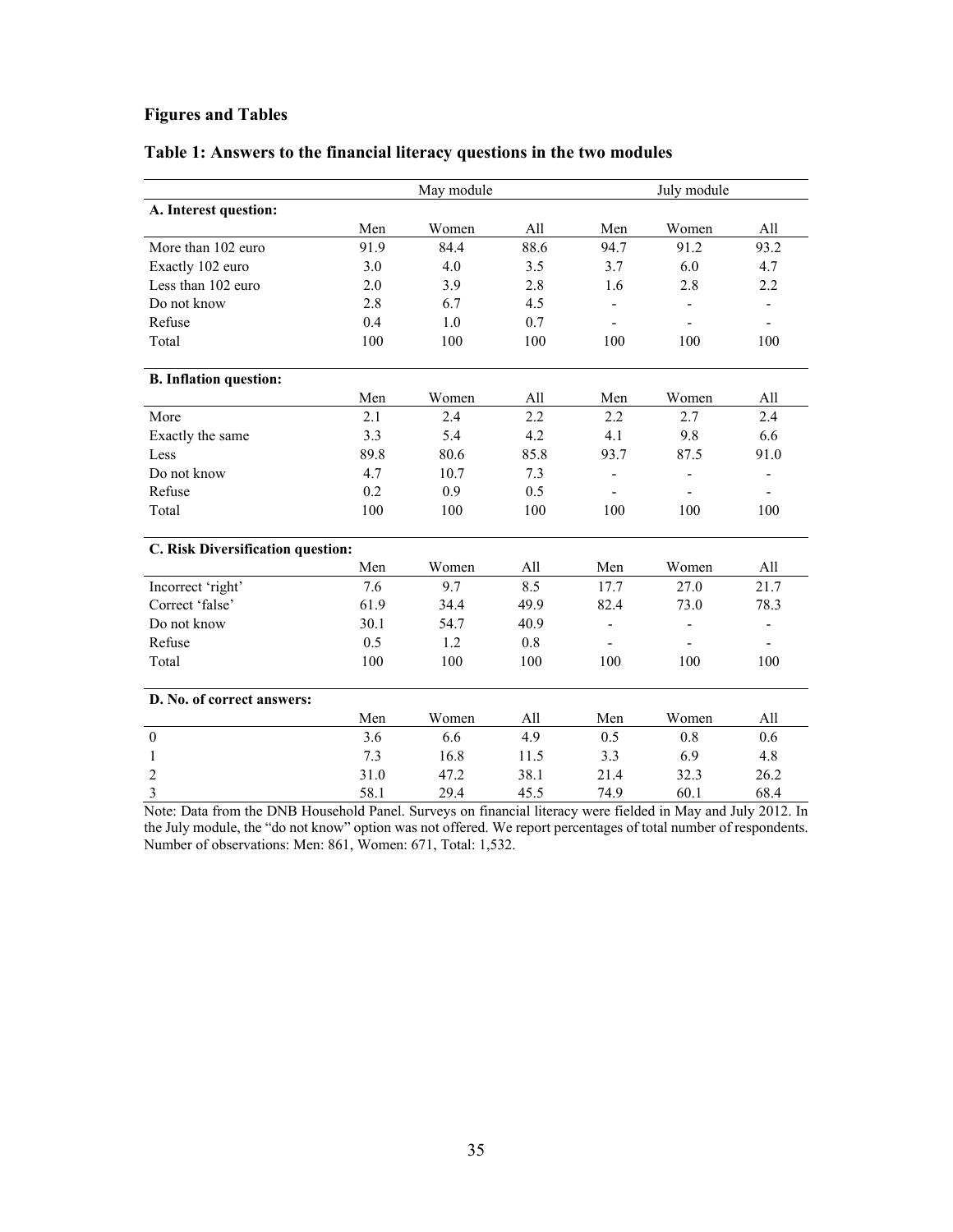|                                   |           | Men     |             | Women     |         |             |  |  |
|-----------------------------------|-----------|---------|-------------|-----------|---------|-------------|--|--|
| May module                        | incorrect | correct | do not know | incorrect | correct | do not know |  |  |
| July module                       |           |         |             |           |         |             |  |  |
| A. Interest question:             |           |         |             |           |         |             |  |  |
| Incorrect                         | 23.3      | 3.5     | 29.6        | 28.3      | 5.0     | 30.8        |  |  |
| Correct                           | 76.7      | 96.5    | 70.4        | 71.7      | 95.0    | 69.2        |  |  |
| Total                             | 100       | 100     | 100         | 100       | 100     | 100         |  |  |
|                                   |           |         |             |           |         |             |  |  |
| <b>B.</b> Inflation question:     |           |         |             |           |         |             |  |  |
| Incorrect                         | 41.3      | 2.7     | 33.3        | 30.8      | 7.0     | 38.5        |  |  |
| Correct                           | 58.7      | 97.3    | 66.7        | 69.2      | 93.0    | 61.5        |  |  |
| Total                             | 100       | 100     | 100         | 100       | 100     | 100         |  |  |
|                                   |           |         |             |           |         |             |  |  |
| C. Risk Diversification question: |           |         |             |           |         |             |  |  |
| Incorrect                         | 38.5      | 10.3    | 27.4        | 47.7      | 12.6    | 32.3        |  |  |
| Correct                           | 61.5      | 89.7    | 72.6        | 52.3      | 87.4    | 67.7        |  |  |
| Total                             | 100       | 100     | 100         | 100       | 100     | 100         |  |  |

## **Table 2: Answers in the July module conditional on answers in the May module**

Note: Data from the DNB Household Panel. Surveys on financial literacy were fielded in May and July 2012. In the July module, the "do not know" option was not offered. We report the percentage of correct and incorrect answers given in the July module depending on the responses given in the May module for each of the financial literacy questions. Number of observations: Men: 861, Women: 671, Total: 1,532.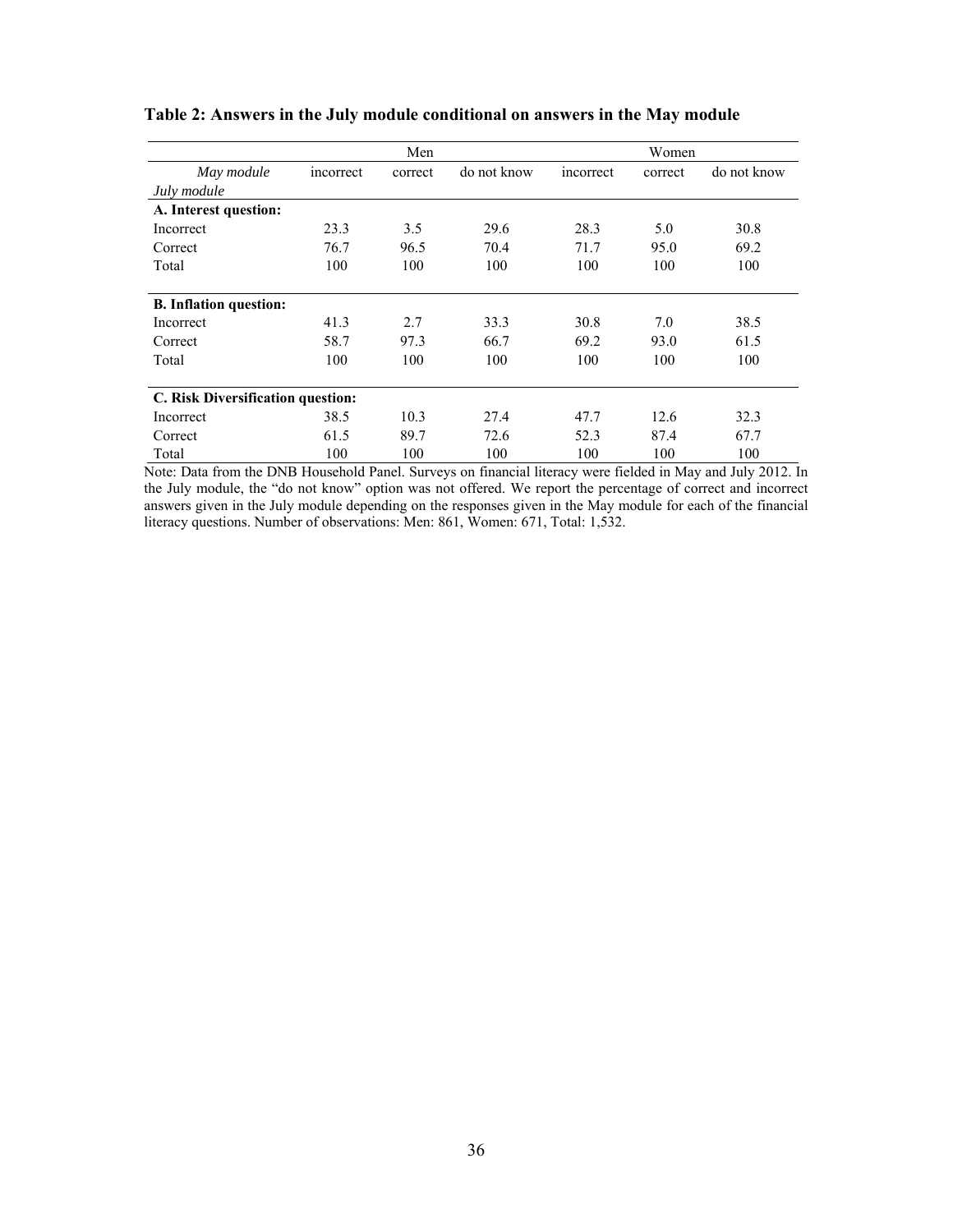|                             |      | ALL  |      |     | <b>MEN</b> |      |     | <b>WOMEN</b> |      |  |
|-----------------------------|------|------|------|-----|------------|------|-----|--------------|------|--|
|                             | N    | mean | sd   | N   | mean       | sd   | N   | mean         | sd   |  |
| <b>Interest</b>             |      |      |      |     |            |      |     |              |      |  |
| Overall confidence          | 1532 | 6.34 | 1.35 | 861 | 6.52       | 1.24 | 671 | 6.11         | 1.44 |  |
| Cond. on incorrect          | 96   | 5.45 | 1.74 | 43  | 5.47       | 1.86 | 53  | 5.43         | 1.66 |  |
| Cond. on correct            | 1357 | 6.52 | 1.15 | 791 | 6.64       | 1.11 | 566 | 6.35         | 1.19 |  |
| Cond. on "do not know"      | 79   | 4.39 | 1.88 | 27  | 4.81       | 1.62 | 52  | 4.17         | 1.98 |  |
| <b>Inflation</b>            |      |      |      |     |            |      |     |              |      |  |
| Overall confidence          | 1532 | 5.97 | 1.58 | 861 | 6.34       | 1.36 | 671 | 5.49         | 1.72 |  |
| Cond. on incorrect          | 98   | 4.87 | 1.91 | 46  | 4.96       | 1.99 | 52  | 4.79         | 1.86 |  |
| Cond. on correct            | 1314 | 6.25 | 1.34 | 773 | 6.53       | 1.15 | 541 | 5.84         | 1.49 |  |
| Cond. on "do not know"      | 120  | 3.83 | 1.69 | 42  | 4.33       | 1.56 | 78  | 3.56         | 1.70 |  |
| <b>Risk diversification</b> |      |      |      |     |            |      |     |              |      |  |
| Overall confidence          | 1532 | 4.82 | 1.73 | 861 | 5.33       | 1.60 | 671 | 4.15         | 1.66 |  |
| Cond. on incorrect          | 130  | 4.85 | 1.48 | 65  | 5.34       | 1.31 | 65  | 4.35         | 1.48 |  |
| Cond. on correct            | 764  | 5.55 | 1.47 | 533 | 5.84       | 1.35 | 231 | 4.90         | 1.53 |  |
| Cond. on "do not know"      | 638  | 3.93 | 1.64 | 263 | 4.31       | 1.63 | 375 | 3.66         | 1.60 |  |

# **Table 3: Confidence in financial literacy**

Note: Data from the DNB Household Panel. Respondents report confidence levels on a Likert scale from 1 to 7 after each question in the July module. We report the overall confidence levels for each question and confidence conditional on the answers given in the May module for each of the financial literacy questions. Number of observations: Men: 861, Women: 671, Total: 1,532.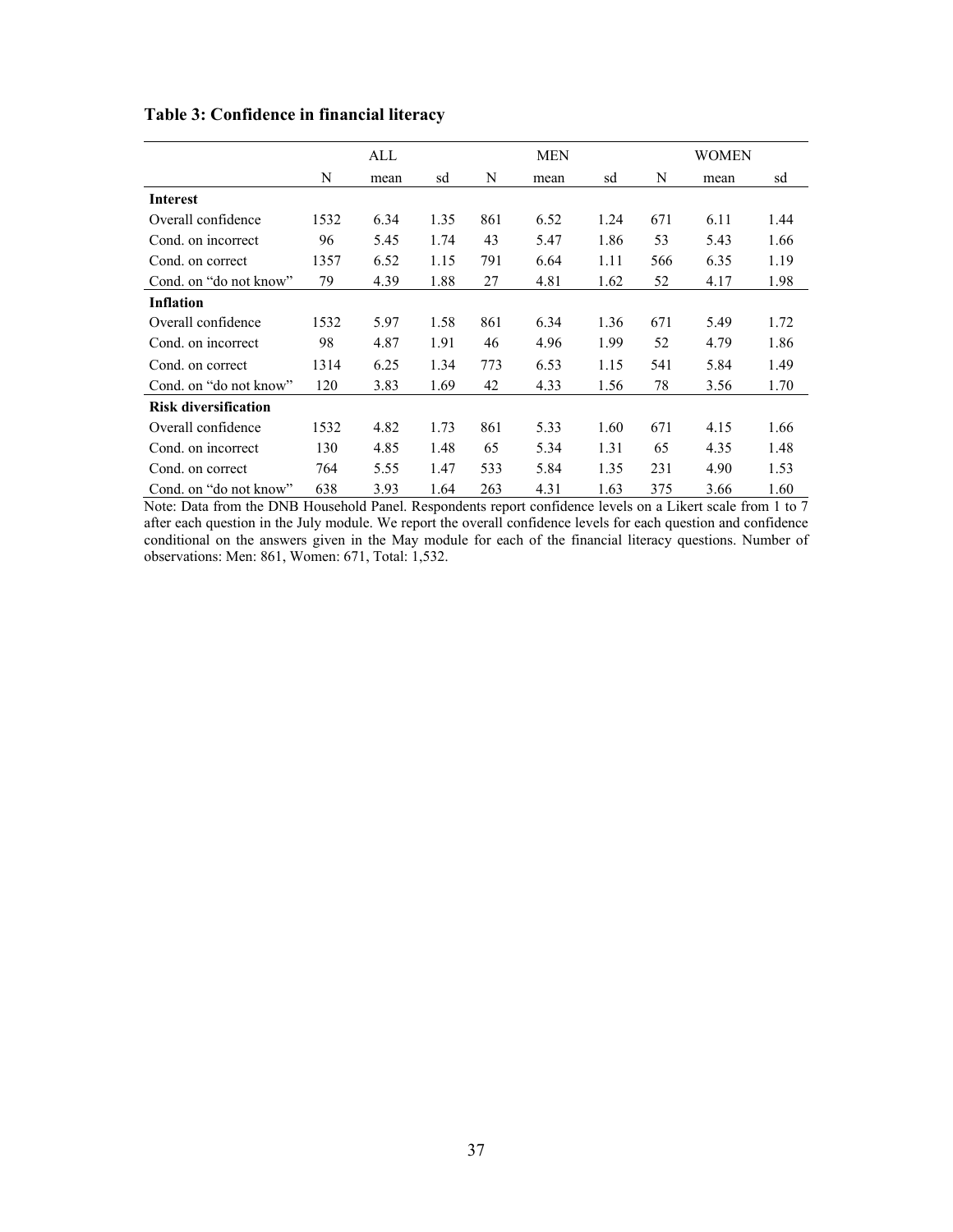|                                    | Men  | Women | Gender Difference<br>(Men-Women) | Total |
|------------------------------------|------|-------|----------------------------------|-------|
| Panel A: May measure               |      |       |                                  |       |
| Interest                           | 91.9 | 84.4  | 7.5                              | 88.6  |
| Inflation                          | 89.8 | 80.6  | 9.2                              | 85.8  |
| Risk                               | 61.9 | 34.4  | 27.5                             | 49.9  |
| Financial literacy measure         | 2.44 | 1.99  | 0.45                             | 2.24  |
| Panel B: July measure              |      |       |                                  |       |
| Interest                           | 94.7 | 91.2  | 3.5                              | 93.2  |
| Inflation                          | 93.7 | 87.5  | 6.2                              | 91    |
| Risk                               | 82.4 | 73    | 9.4                              | 78.3  |
| Financial literacy measure         | 2.71 | 2.52  | 0.19                             | 2.62  |
| Panel C: "true" financial literacy |      |       |                                  |       |
| Interest                           | 90.1 | 84.4  | 5.7                              | 87.6  |
| Inflation                          | 90.2 | 81.3  | 8.8                              | 86.3  |
| Risk                               | 69.9 | 56.0  | 13.8                             | 63.8  |
| Financial literacy measure         | 2.50 | 2.22  | 0.28                             | 2.38  |

**Table 4: Share of correct answers and average number of correct answers for alternative financial literacy measures** 

Note: In panels A and B, financial literacy refers to the observed percentage of respondents who answered a specific question correctly. The financial literacy measure refers to the sum of the correctly answered questions. In panel C, the probabilities of giving a correct answer are estimated from our latent class model. The gender difference is the difference between the averages of men and women. Number of observations: Men: 861, Women: 671, Total: 1,532.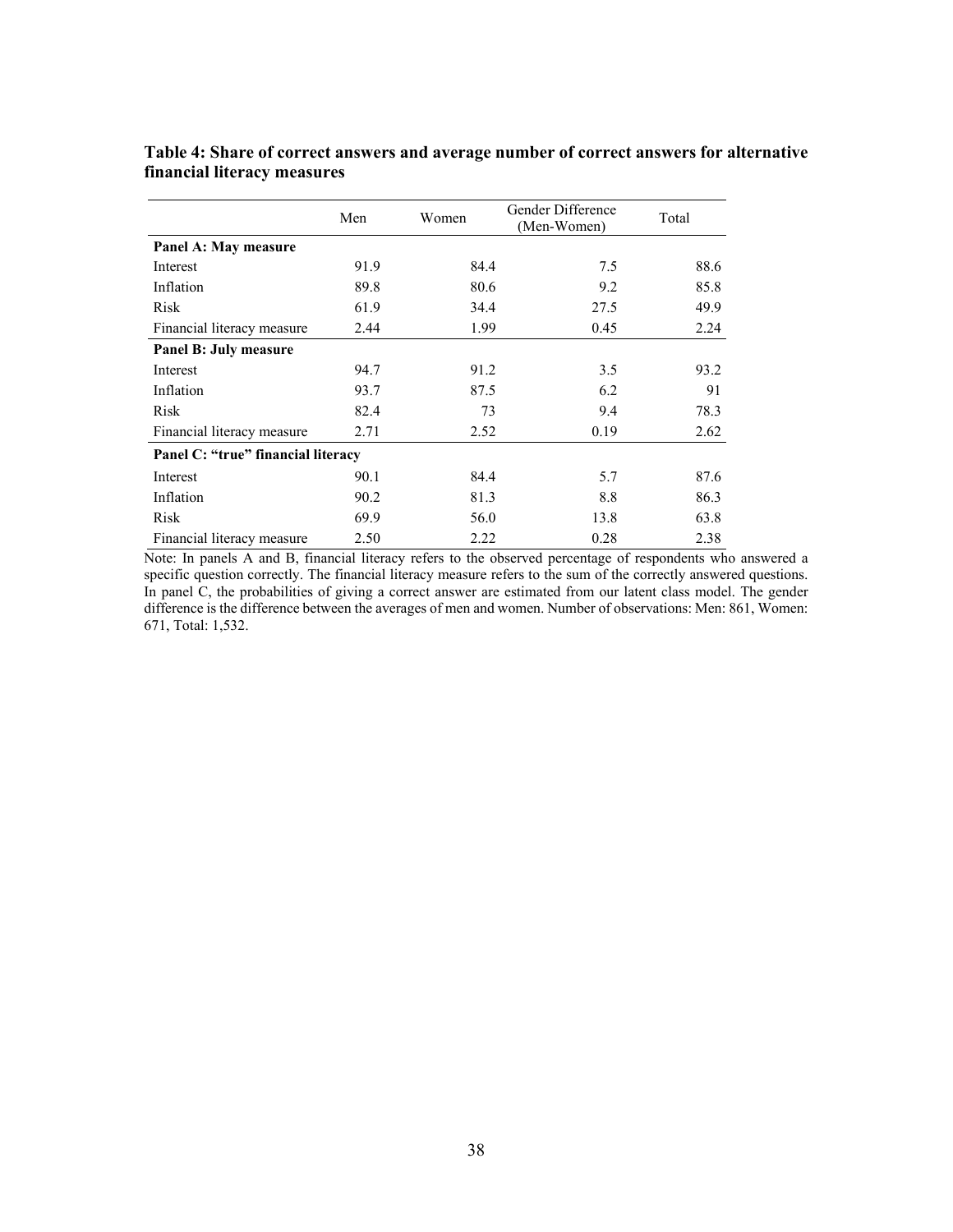|                                                                 | (1)         | (2)         | (3)                        | (4)             |  |  |  |  |  |  |
|-----------------------------------------------------------------|-------------|-------------|----------------------------|-----------------|--|--|--|--|--|--|
| <b>VARIABLES</b>                                                | July<br>May |             | True Financial<br>Literacy | Underconfidence |  |  |  |  |  |  |
| Panel A: Only controlling for gender                            |             |             |                            |                 |  |  |  |  |  |  |
| Female                                                          | $-0.442***$ | $-0.190***$ | $-0.284***$                | $0.178***$      |  |  |  |  |  |  |
|                                                                 | (0.0386)    | (0.0291)    | (0.0352)                   | (0.0249)        |  |  |  |  |  |  |
| R-squared                                                       | 0.068       | 0.024       | 0.036                      | 0.033           |  |  |  |  |  |  |
| Adjusted $R^2$                                                  | 0.067       | 0.024       | 0.035                      | 0.032           |  |  |  |  |  |  |
| Panel B: Controlling for marital status, age, education, income |             |             |                            |                 |  |  |  |  |  |  |
| Female                                                          | $-0.361***$ | $-0.147***$ | $-0.225***$                | $0.154***$      |  |  |  |  |  |  |
|                                                                 | (0.0394)    | (0.0301)    | (0.0362)                   | (0.0258)        |  |  |  |  |  |  |
| R-squared                                                       | 0.164       | 0.103       | 0.152                      | 0.0538          |  |  |  |  |  |  |
| Adjusted $R^2$                                                  | 0.156       | 0.094       | 0.143                      | 0.044           |  |  |  |  |  |  |

## **Table 5: OLS regression financial literacy**

Note: Results from OLS regressions in which the dependent variable is the number of correctly answered financial literacy questions in the May module (column 1), in the July module (column 2), and estimated from the latent class model (column 3). In column 4 the dependent variable is a measure for underconfidence. In panel A, we include only gender as an explanatory variable. In panel B we add controls for marital status, age, education and income. Robust standard errors in parentheses: \*\*\* p<0.01, \*\* p<0.05, \* p<0.1. Number of observations: 1,532. The full regressions are available upon request.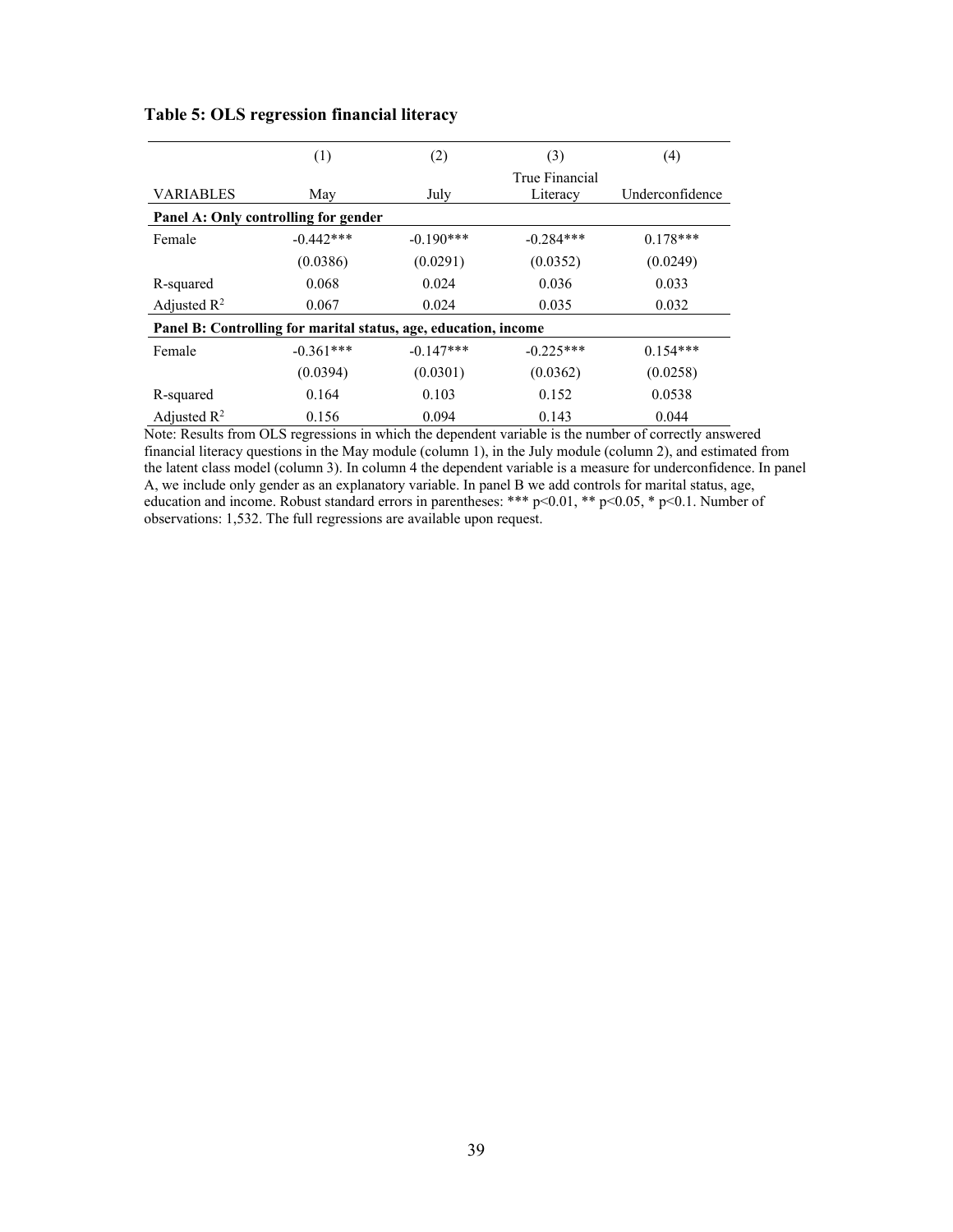|                         | (1)         | (2)         | (3)          | (4)                     |
|-------------------------|-------------|-------------|--------------|-------------------------|
| <b>VARIABLES</b>        |             | May         | July         | True Financial Literacy |
|                         |             |             |              |                         |
| Financial literacy      |             | $0.0901***$ | $0.0549***$  | $0.0672***$             |
|                         |             | (0.0105)    | (0.0097)     | (0.0101)                |
| Female                  | $-0.136***$ | $-0.0461**$ | $-0.0715***$ | $-0.0646***$            |
|                         | (0.0207)    | (0.0212)    | (0.0213)     | (0.0213)                |
| Constant                | $0.339***$  | $0.143*$    | 0.101        | 0.112                   |
|                         | (0.0161)    | (0.0753)    | (0.0731)     | (0.0741)                |
| Controls                |             | X           | X            | X                       |
| <b>Observations</b>     | 1,532       | 1,532       | 1,532        | 1,532                   |
| R-squared               | 0.023       | 0.147       | 0.126        | 0.132                   |
| Adjusted $\mathbb{R}^2$ | 0.0221      | 0.137       | 0.117        | 0.122                   |

#### **Table 6: OLS regression stock market participation**

Note: Results from OLS regressions in which the dependent variable is a dummy for stock market participation. In column (1) we control only for gender. In columns (2) to (4) we add financial literacy measures and controls for marital status, age, education, and income. The financial literacy measures in models (2), (3), and (4) differ; we normalize them by subtracting the mean and dividing them by the standard deviation. We use the number of correct answers to the three financial literacy questions in May (column 2), in July (column 3), and estimated from the latent class model (column 4). Robust standard errors in parentheses: \*\*\* p<0.01, \*\* p<0.05, \* p<0.1. Number of observations: 1,532.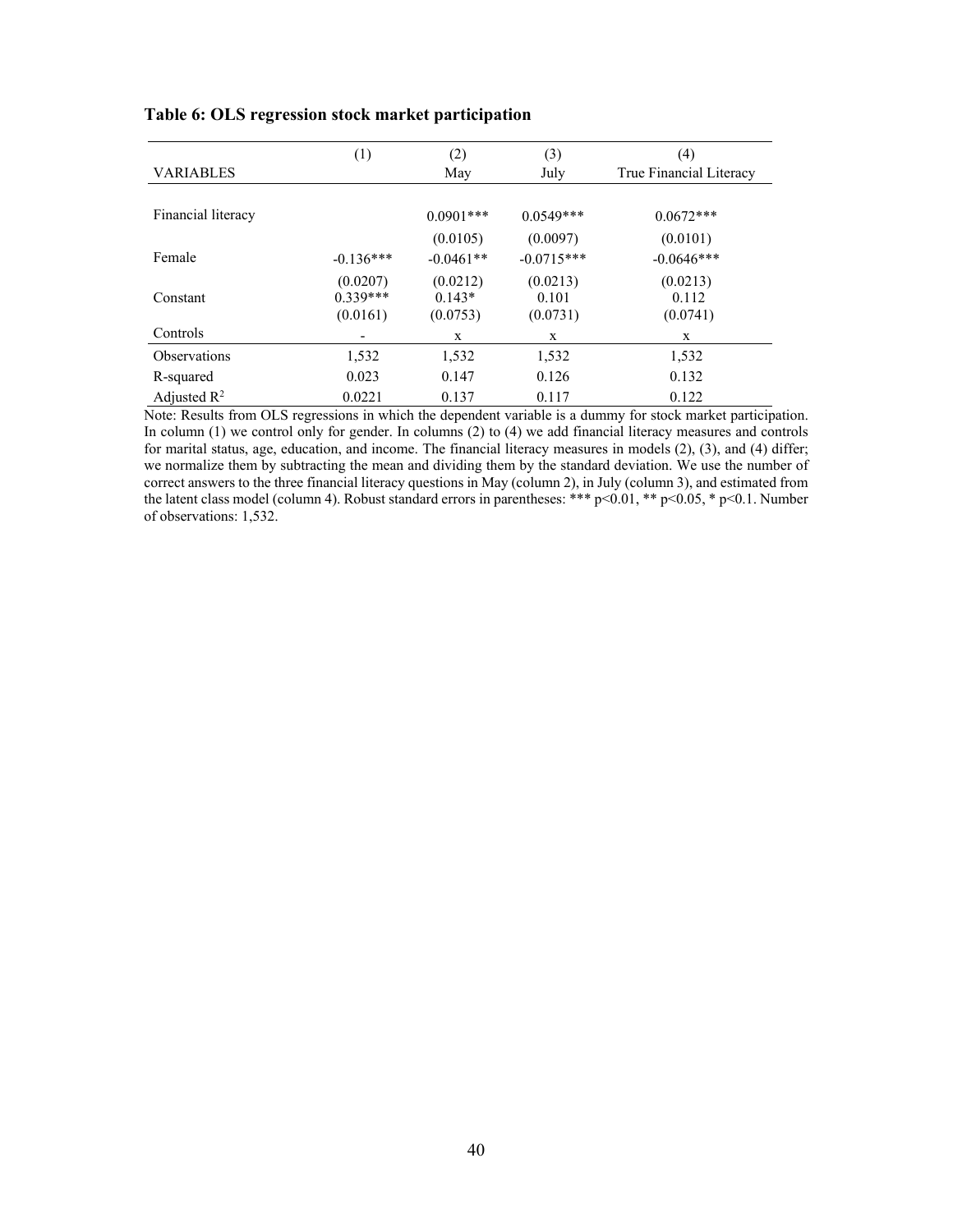|                           | Underconfidence       |       |       |  |  |  |
|---------------------------|-----------------------|-------|-------|--|--|--|
|                           | Total<br>Men<br>Women |       |       |  |  |  |
| <b>Interest question</b>  | 0.015                 | 0.042 | 0.027 |  |  |  |
| <b>Inflation question</b> | 0.028                 | 0.064 | 0.044 |  |  |  |
| <b>Risk question</b>      | 0.144                 | 0.259 | 0.194 |  |  |  |
| Underconfidence score     | 0.187                 | 0.365 | 0.265 |  |  |  |

**Table 7: The share of underconfident respondents and the average underconfidence score by gender** 

The probabilities of being underconfident is estimated from the LCM; the measure is defined according to  $\sum_{k=1}^{3} P(\tilde{y}_{ik} = 1 | g_{ik} = 5, x_i, \text{conf}_{ik}^j) \cdot I(g_{ik} = 5)$ . Number of observations: 1,532.

#### **Table 8: Explaining stock market participation**

|                           | (1)          | (2)                     | (3)          | (4)          |  |
|---------------------------|--------------|-------------------------|--------------|--------------|--|
| <b>VARIABLES</b>          |              | True Financial Literacy |              | May          |  |
|                           |              |                         |              |              |  |
| "True" Financial Literacy | $0.0672***$  | $0.0707***$             |              |              |  |
|                           | (0.0101)     | (0.0100)                |              |              |  |
| Underconfidence           |              | $-0.0621***$            |              |              |  |
|                           |              | (0.00940)               |              |              |  |
| Financial Literacy (May)  |              |                         | $0.0901$ *** | $0.0666$ *** |  |
|                           |              |                         | (0.0105)     | (0.0187)     |  |
| DK(May)                   |              |                         |              | $-0.0279$    |  |
|                           |              |                         |              | (0.0170)     |  |
| Female                    | $-0.0646***$ | $-0.0440**$             | $-0.0461**$  | $-0.0443**$  |  |
|                           | (0.0213)     | (0.0212)                | (0.0212)     | (0.0213)     |  |
| <b>Observations</b>       | 1,532        | 1,532                   | 1,532        | 1,532        |  |
| R-squared                 | 0.132        | 0.150                   | 0.147        | 0.148        |  |
| Adjusted $\mathbb{R}^2$   | 0.122        | 0.140                   | 0.137        | 0.138        |  |

Note: Results from OLS regressions in which the dependent variable is a dummy for stock market participation. Additional controls for marital status, age, education, and income are included. The financial literacy measures and underconfidence measure in columns (1) and (2) are based on the latent class model. The financial literacy measures and the DK measure in columns (3) and (4) are based on the May module. We normalize the financial literacy measures, underconfidence, and the DK variable by subtracting the mean and dividing them by the standard deviation. Robust standard errors in parentheses: \*\*\* p<0.01, \*\* p<0.05, \* p<0.1. Number of observations: 1,532.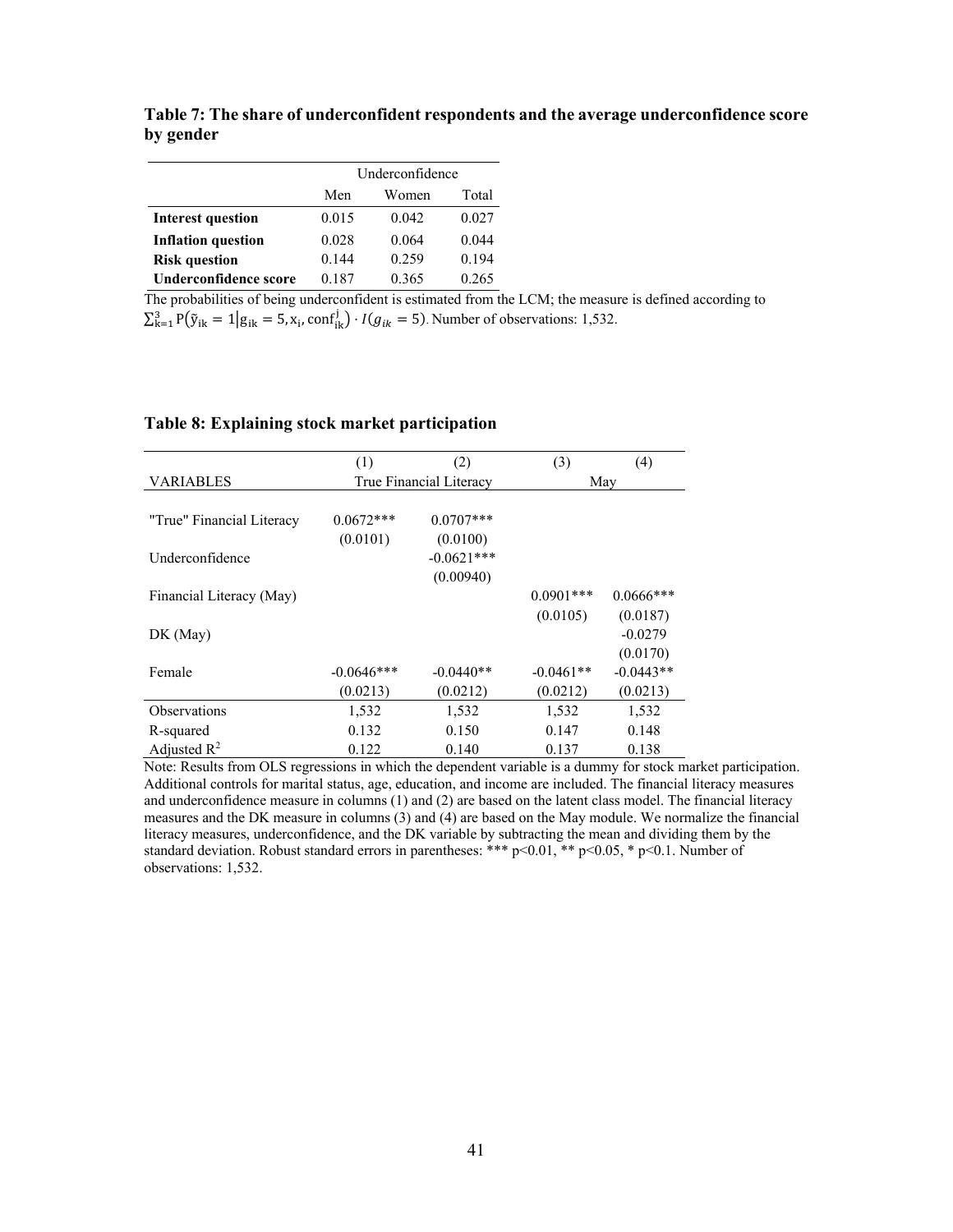### **APPENDIX**

#### **A.1 Financial literacy questions**

- 1. Set Up May Module (2012):
	- *1.* **Interest question:** *Suppose you had €100 in a savings account and the interest rate was 2% per year. After 5 years, how much do you think you would have in the account if you left the money to grow? More than €102\* / Exactly €102 / Less than €102 / Do not know/ Refuse to answer*
	- 2. **Inflation question:** *Imagine that the interest rate on your savings account was 1% per year and inflation was 2% per year. After 1 year, how much would you be able to buy with the money in this account? More than today / Exactly the same / Less than today\* / Do not know / Refuse to answer*
	- 3. **Risk question:** *Please tell me whether this statement is true or false. "Buying a single company's stock usually provides a safer return than a stock mutual fund." True / False\* / Do not know / Refuse to answer*

*\* indicates the correct answer.* 

2. Set Up July Module (2012):

Questions 1 to 3 without the "do not know" and "refuse to answer" options

After each question – **Confidence question**: *On a scale from 1 to 7, how confident are you in this answer? 1—not confident at all ... 7—completely confident*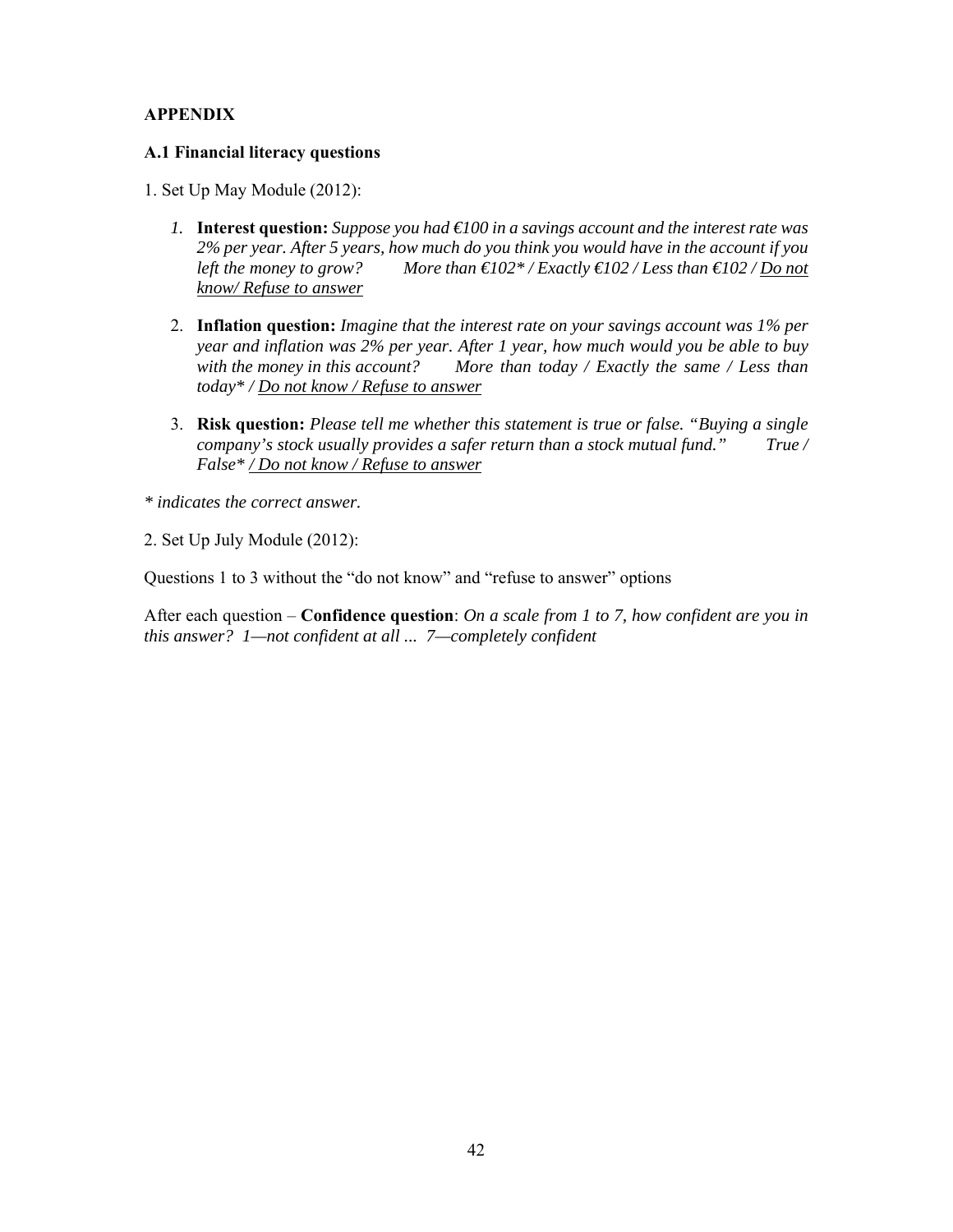# **A.2 Summary statistics**

# Table A.1: Sample statistics

| Variable                                                | Obs   | Mean  | Std.Dev. | Min              | Max          |
|---------------------------------------------------------|-------|-------|----------|------------------|--------------|
| How much of high school education devoted to economics? |       |       |          |                  |              |
| (ref: not applicable, hardly at all)                    |       |       |          |                  |              |
| little, some, a lot                                     | 1,532 | 0.727 | 0.446    | $\boldsymbol{0}$ | 1            |
| Don't know/refuse                                       | 1,532 | 0.038 | 0.191    | $\theta$         | 1            |
| Economics in high school exam? 1=yes                    | 1,532 | 0.416 | 0.493    | $\boldsymbol{0}$ | 1            |
| Female                                                  | 1,532 | 0.438 | 0.496    | $\theta$         | $\mathbf{1}$ |
| Marital status (ref. group: single)                     |       |       |          |                  |              |
| married, no child                                       | 1,532 | 0.495 | 0.500    | $\mathbf{0}$     | 1            |
| married, child                                          | 1,532 | 0.255 | 0.436    | $\boldsymbol{0}$ | $\mathbf{1}$ |
| single parent, other                                    | 1,532 | 0.043 | 0.203    | $\mathbf{0}$     | 1            |
| Age class (ref. group: $\leq=35$ )                      |       |       |          |                  |              |
| $36 - 50$                                               | 1,532 | 0.249 | 0.432    | $\mathbf{0}$     | 1            |
| 51-65                                                   | 1,532 | 0.401 | 0.490    | $\theta$         | $\mathbf{1}$ |
| 65 and older                                            | 1,532 | 0.299 | 0.458    | $\theta$         | $\mathbf{1}$ |
| <b>Education level (ref. primary education)</b>         |       |       |          |                  |              |
| Preparatory intermediate vocational                     | 1,532 | 0.277 | 0.448    | $\boldsymbol{0}$ | 1            |
| Intermediate vocational                                 | 1,532 | 0.157 | 0.364    | $\theta$         | 1            |
| Secondary pre-university                                | 1,532 | 0.125 | 0.330    | $\theta$         | 1            |
| Higher vocational                                       | 1,532 | 0.258 | 0.438    | $\theta$         | 1            |
| University                                              | 1,532 | 0.138 | 0.345    | $\mathbf{0}$     | $\mathbf{1}$ |
| Monthly net household income in Euros (ref. <1902)      |       |       |          |                  |              |
| $1902 \le x \le 2600$                                   | 1,532 | 0.250 | 0.433    | $\boldsymbol{0}$ | $\mathbf{1}$ |
| $2600 \le x \le 3471$                                   | 1,532 | 0.245 | 0.430    | $\theta$         | $\mathbf{1}$ |
| x > 3471                                                | 1,532 | 0.247 | 0.431    | $\theta$         | 1            |
| refuse/dk                                               | 1,532 | 0.011 | 0.105    | $\mathbf{0}$     | $\mathbf{1}$ |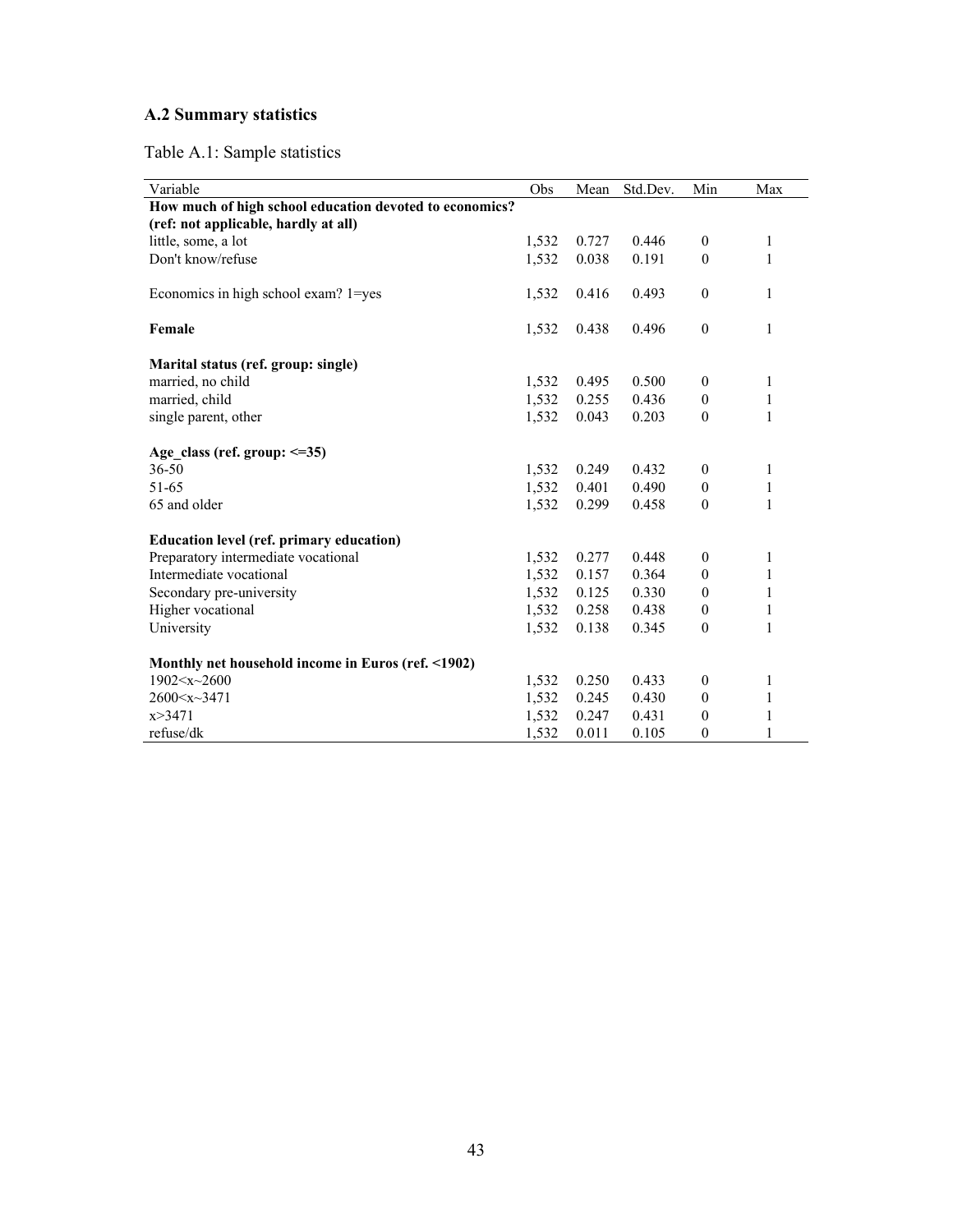# **A.3 Attrition and learning effects**

Table A.2: Test for sample attrition and learning effects

|                              | (1)       | (2)       | (3)       | (4)       | (5)                      | (6)                   |
|------------------------------|-----------|-----------|-----------|-----------|--------------------------|-----------------------|
|                              | Gender    | Interest  | Inflation | Risk      | Financial<br>Literacy    | Financial<br>Literacy |
|                              | All       | All       | All       | All       | All                      | All                   |
| Participation<br>in May only | 0.05      | 0.01      | $-0.03$   | $-0.02$   | $-0.04$                  | $-0.05$               |
|                              | (0.031)   | (0.023)   | (0.029)   | (0.037)   | (0.064)                  | (0.058)               |
| Constant                     | $0.44***$ | $0.89***$ | $0.86***$ | $0.50***$ | $2.24***$                | $2.25***$             |
|                              | (0.010)   | (0.009)   | (0.010)   | (0.013)   | (0.023)                  | (0.322)               |
| Controls                     |           |           |           |           | $\overline{\phantom{0}}$ | X                     |
| <b>Observations</b>          | 1,753     | 1,753     | 1,753     | 1,753     | 1,753                    | 1,753                 |
| R-squared                    | 0.001     | 0.000     | 0.001     | 0.000     | 0.000                    | 0.152                 |

**Panel A: Regression of gender and financial literacy in the May module on participation** 

| Panel B: Regression of financial literacy in the July module on first or second time of participation |  |  |  |
|-------------------------------------------------------------------------------------------------------|--|--|--|
|                                                                                                       |  |  |  |

|                     | $\left(1\right)$ | $\left( 2\right)$ | (3)       | (4)                   | (5)                   | (6)                   |
|---------------------|------------------|-------------------|-----------|-----------------------|-----------------------|-----------------------|
|                     | Interest         | Inflation         | Risk      | Financial<br>Literacy | Financial<br>Literacy | Financial<br>Literacy |
|                     | All              | All               | All       | All                   | Men                   | Women                 |
| Participation       | 0.01             | 0.01              | $-0.02$   | 0.00                  | $-0.00$               | 0.04                  |
| in July only        | (0.013)          | (0.015)           | (0.023)   | (0.031)               | (0.041)               | (0.049)               |
| Constant            | $0.93***$        | $0.91***$         | $0.78***$ | $2.62***$             | $2.71***$             | $2.52***$             |
|                     | (0.007)          | (0.008)           | (0.011)   | (0.017)               | (0.019)               | (0.025)               |
| <b>Observations</b> | 1,977            | 1,977             | 1,977     | 1.977                 | 1075                  | 902                   |
| R-squared           | 0.001            | 0.000             | 0.000     | 0.000                 | 0.000                 | 0.001                 |

Note: Results are based on OLS regressions. We use the number of correct answers to the three financial literacy questions in the May module (panel A) and the July module (panel B). Controls refer to marital status, age, education, and income. *All* refers to men and women. Standard errors are clustered at the household level and displayed in parentheses: \*  $p<0.1$ , \*\*  $p<0.05$ , \*\*\*  $p<0.01$ .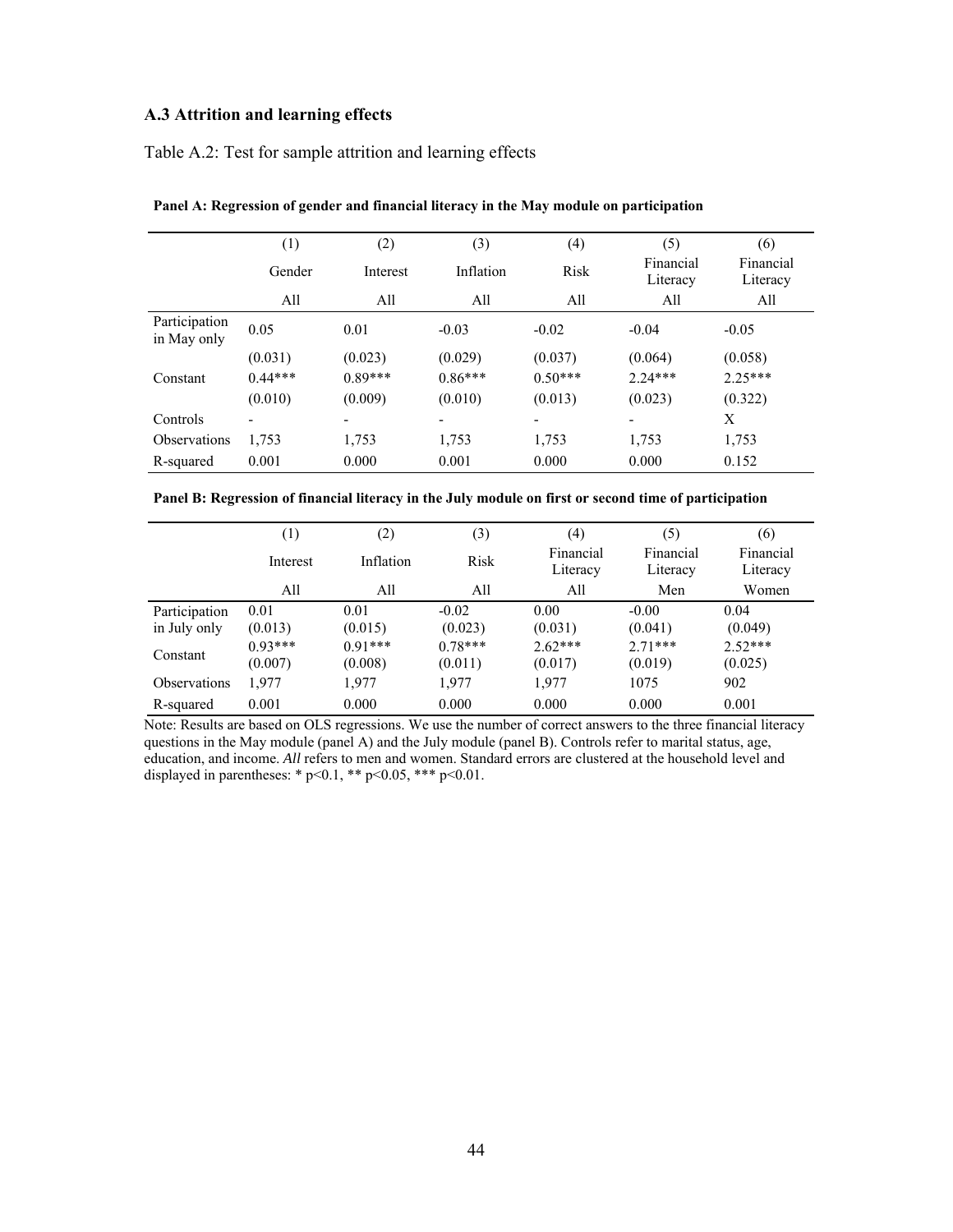#### **A.4 Results of the latent class model**

In tables A.3 and A.4, we show the parameters estimated from the latent class model (LCM). Table A.3 shows the parameter estimates of the probit equation explaining true knowledge for each of the three financial literacy questions. This means that in columns  $(k=1)$ ,  $(k=2)$ , and  $(k=3)$ we show the parameters for truly knowing the correct answer to the interest, inflation, and risk diversifications questions, respectively (cf. equation 5). The parameters refer to the  $\chi$  variables. The patterns observed with respect to the socio-demographic variables are as expected. Men and those with high income and high education have a higher likelihood of knowing the correct responses to each of the questions compared to women and individuals with lower income and education.

The left panel of Table A.4 contains the estimates of the parameters  $\gamma_{kg}^1$  of the multinomial logit model explaining the probability  $P(g_{ik} = g | \tilde{y}_{ik} = 1, conf_{ik}^j)$  (see equation (6a)). Again, the index  $k$  refers to the parameters for the three different financial literacy questions. The index  $g(= 3 \cdot y^j + y^m)$  can take on six different values (from 0 to 5) depending on the combination of answers given in the modules. The dummy variables  $I\left( conf_{ik}^{j} = l\right), l = 1, ..., 7$  refer to the different confidence levels  $l$ . The right panel of Table A.4 reports the estimates of the parameters  $\gamma_{kg}^0$  of the multinomial logit model explaining the probability  $P(g_{ik} = g | \tilde{y}_{ik})$ 0,  $conf_{ik}^{j}$ ) (see equation (6b)). In many cases we restricted a  $\gamma$  parameter to be equal to -22 in order to impose the restrictions (8a)-(8e) that some probabilities are equal to 0 (see also footnote 19).

The parameters  $\gamma_{kg}^1$  and  $\gamma_{kg}^0$  are used to predict the probability of observing a specific combination of answers given confidence and (latent) true knowledge according to equation (10). We show the predicted probabilities in Table A.5 for ease of interpretation, where *g* is the observed answering pattern for answers in May,  $y^m$ , and July,  $y^j$ .  $\alpha_{kg}^1$  (con $f_{ik}^j$ ) is the probability of observing  $g=0,...,5$  given confidence level  $conf_{ik}^j$  and  $\tilde{y}_{ik} = 1$ ; and  $\alpha_{kg}^0 (conf_{ik}^j)$ is the probability of observing  $g=0,...5$  given confidence level  $conf_{ik}^j$  and  $\tilde{y}_{ik} = 0$ . *n* refers to the number of observations in the respective cells, i.e., the number of respondents with a specific confidence level for each of the three questions. For example, looking into the first panel on the interest question, the line g=0 ( $y_{i1}^m$ =0;  $y_{i1}^j$ =0) shows 0.000 for  $\alpha_{10}^1(1)$ . This means that the probability of observing two incorrect answers given true knowledge and confidence level 1 is 0. In the same line  $\alpha_{10}^{0}(1)$ =0.308. Thus, the probability of giving two incorrect answers given no true knowledge and confidence level 1 is 0.308. In this way all probabilities can be interpreted. The probabilities over *g* from 0 to 5 add up to 1 for each question and each confidence level. Comparing probabilities of observing two correct answers  $(g=4)$  over confidence levels shows an increasing pattern in particular for the risk question. The pattern is not so stable for the lower confidence levels of the interest and the inflation questions because of a low number of observations in these cells. However, it is present for higher levels on the confidence scale.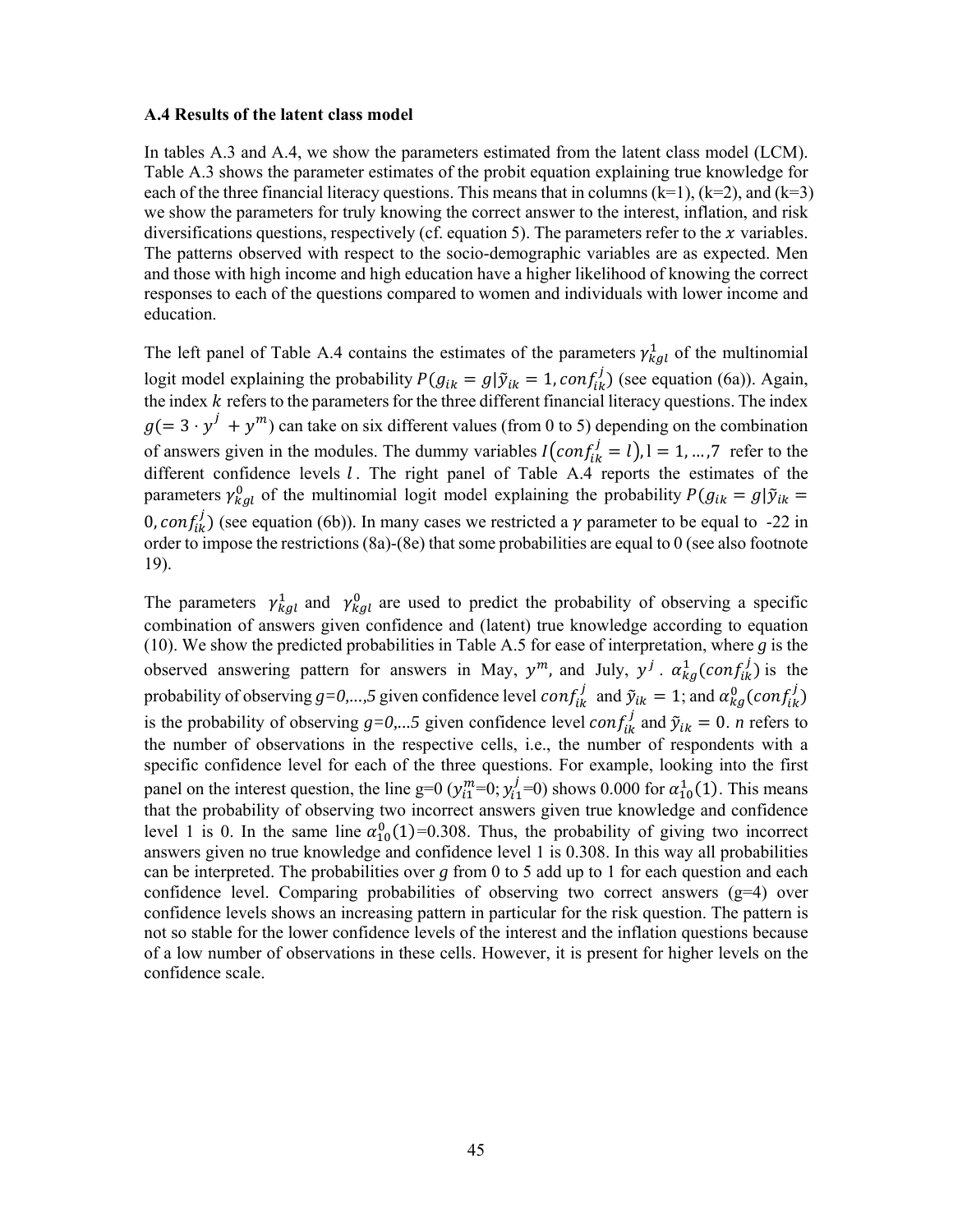|                                                                                              | $(k=1)$     | $(k=2)$               | $(k=3)$                 |
|----------------------------------------------------------------------------------------------|-------------|-----------------------|-------------------------|
| <b>VARIABLES</b>                                                                             | Interest    | Inflation             | Risk<br>Diversification |
| Female                                                                                       | $-0.218**$  | $-0.349***$           | $-0.339***$             |
|                                                                                              | (0.0904)    | (0.0940)              | (0.0906)                |
| How much of high school education devoted to economics? (ref: not applicable, hardly at all) |             |                       |                         |
| Little, some, a lot                                                                          | 0.0253      | 0.112                 | 0.0651                  |
|                                                                                              | (0.112)     | (0.113)               | (0.104)                 |
| Refuse/DK                                                                                    | $-0.140$    | $-0.486**$            | $-0.535**$              |
|                                                                                              | (0.212)     | (0.198)               | (0.228)                 |
| Economics in high school exam? 1=yes                                                         | $0.258**$   | $0.216**$             | 0.0756                  |
|                                                                                              | (0.104)     | (0.104)               | (0.0877)                |
| <b>Marital status (ref. Single)</b>                                                          |             |                       |                         |
| Married, no child                                                                            | $-0.103$    | $-0.170$              | $-0.299**$              |
|                                                                                              | (0.128)     | (0.128)               | (0.118)                 |
| Married, child                                                                               | $-0.324**$  | $-0.0664$             | $-0.489***$             |
|                                                                                              | (0.151)     | (0.149)               | (0.138)                 |
| Single parent, other                                                                         | $-0.571***$ | $-0.201$              | $-0.597***$             |
|                                                                                              | (0.204)     | (0.219)               | (0.215)                 |
| Age (ref. $\leq$ =35)                                                                        |             |                       |                         |
| $36 - 50$                                                                                    | 0.0577      | 0.315                 | $0.564***$              |
|                                                                                              | (0.226)     |                       | (0.190)                 |
| 51-65                                                                                        | 0.0154      | (0.198)<br>$0.600***$ | $0.376**$               |
|                                                                                              |             |                       |                         |
|                                                                                              | (0.220)     | (0.199)               | (0.185)                 |
| >65                                                                                          | 0.0211      | $0.717***$            | 0.0537                  |
|                                                                                              | (0.231)     | (0.217)               | (0.193)                 |
| <b>Education level (ref. primary education)</b>                                              |             |                       |                         |
| Preparatory intermediate vocational                                                          | $0.363**$   | 0.107                 | $-0.294$                |
|                                                                                              | (0.178)     | (0.187)               | (0.194)                 |
| Intermediate vocational                                                                      | $0.553***$  | 0.0503                | $-0.307$                |
|                                                                                              | (0.200)     | (0.205)               | (0.209)                 |
| Secondary pre-university                                                                     | $1.040***$  | $0.718***$            | $-0.130$                |
|                                                                                              | (0.229)     | (0.231)               | (0.212)                 |
| Higher vocational                                                                            | $0.679***$  | $0.568***$            | $-0.0440$               |
|                                                                                              | (0.190)     | (0.204)               | (0.198)                 |
| University                                                                                   | $1.017***$  | $0.906***$            | $0.383*$                |
|                                                                                              | (0.231)     | (0.291)               | (0.222)                 |
| Monthly net household income in Euros                                                        |             |                       |                         |
| (ref. first quartile)                                                                        | $0.431***$  |                       |                         |
| 1902 < x < 2600                                                                              |             | 0.178                 | 0.102                   |
|                                                                                              | (0.123)     | (0.123)               | (0.121)                 |
| 2600 < x < 3471                                                                              | $0.257**$   | $0.227*$              | $0.358***$              |
|                                                                                              | (0.129)     | (0.133)               | (0.131)                 |
| x > 3471                                                                                     | $0.522***$  | $0.441***$            | $0.464***$              |
|                                                                                              | (0.146)     | (0.162)               | (0.139)                 |
| Refuse/dk                                                                                    | 0.468       | $-0.157$              | 0.305                   |
|                                                                                              | (0.413)     | (0.355)               | (0.387)                 |
| Constant                                                                                     | 0.442       | 0.208                 | 0.348                   |
|                                                                                              | (0.298)     | (0.289)               | (0.289)                 |
|                                                                                              |             |                       |                         |
| Observations                                                                                 | 1,532       | 1,532                 | 1,532                   |
| Log likelihood                                                                               | $-864.2$    | $-980.6$              | $-1890$                 |
| No. estimated parameters                                                                     | 55          | 55                    | 55                      |

Table A.3: Estimation results latent class model—parameter estimates of the probit equation explaining true knowledge (see equation (5) of the paper)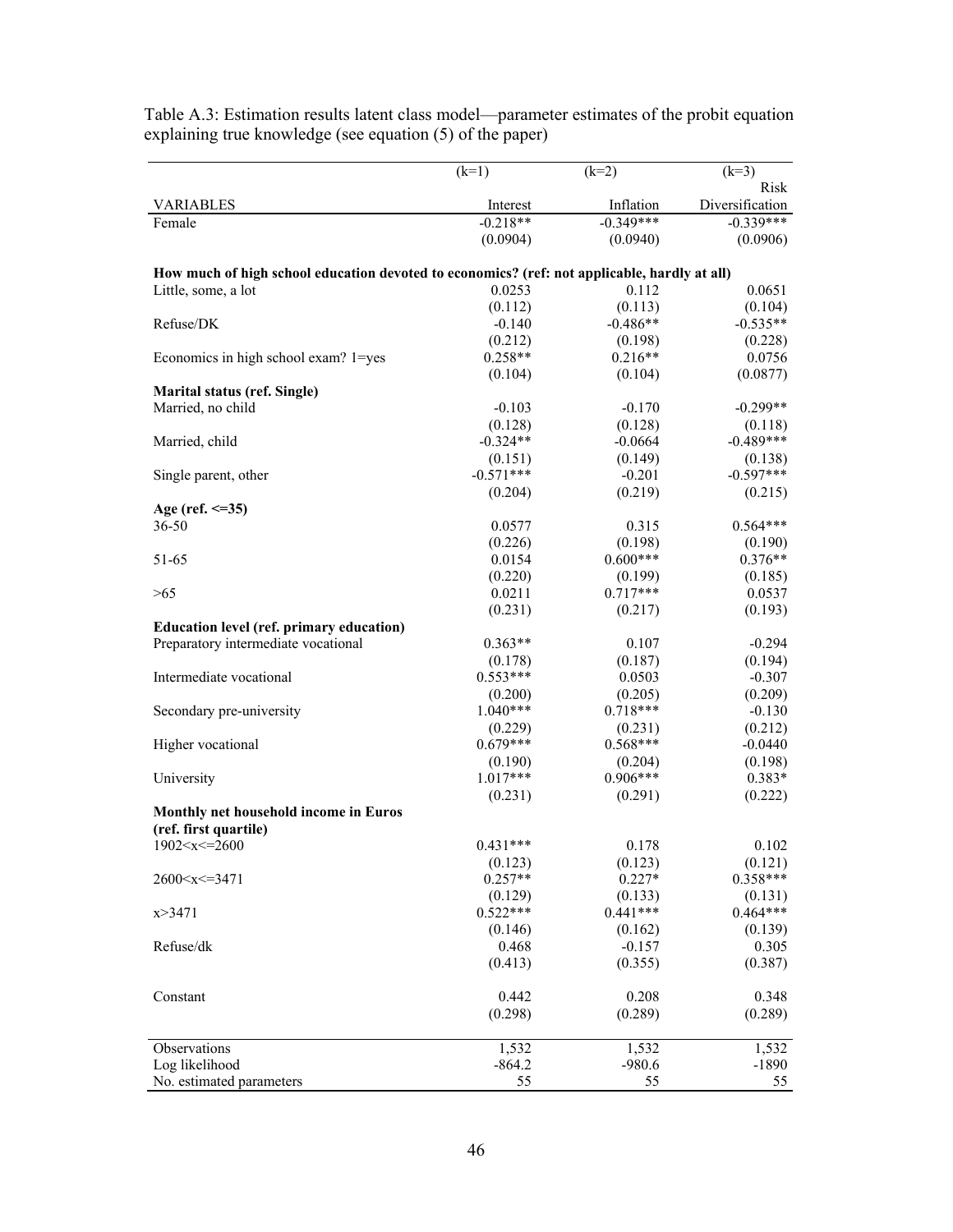|                     |          |                                           | $\alpha_{g}^{1}(conf_{ik}^{j}; \gamma_{k}^{1}) = P(g_{ik} = g   \tilde{y}_{ik} = 1, conf_{ik}^{j} = 1)$ |            |                                             | $\alpha_g^0\left(\text{conf}_{ik}^j; \gamma_k^0\right) = P(g_{ik} = g   \tilde{y}_{ik} = 0, \text{conf}_{ik}^j = 1)$ |  |  |  |
|---------------------|----------|-------------------------------------------|---------------------------------------------------------------------------------------------------------|------------|---------------------------------------------|----------------------------------------------------------------------------------------------------------------------|--|--|--|
|                     | $(k=1)$  | $(k=2)$                                   | $(k=3)$                                                                                                 | $(k=1)$    | $(k=2)$                                     | $(k=3)$                                                                                                              |  |  |  |
| <b>VARIABLES</b>    | Interest | Inflation                                 | Risk diversification                                                                                    | Interest   | Inflation                                   | Risk diversification                                                                                                 |  |  |  |
|                     |          |                                           | $g=0$ : incorrect in May, incorrect in July                                                             |            | $g=0$ : incorrect in May, incorrect in July |                                                                                                                      |  |  |  |
| $conf_{ik}^j = 1$   | $-22$    | $-22$                                     | $-22$                                                                                                   |            | REFERENCE GROUP                             |                                                                                                                      |  |  |  |
|                     | (0)      | (0)                                       | (0)                                                                                                     |            |                                             |                                                                                                                      |  |  |  |
| $conf_{ik}^j = 2$   | $-22$    | $-22$                                     | $-22$                                                                                                   |            |                                             |                                                                                                                      |  |  |  |
|                     | (0)      | (0)                                       | (0)                                                                                                     |            |                                             |                                                                                                                      |  |  |  |
| $conf_{ik}^j = 3$   | $-22$    | $-22$                                     | $-22$                                                                                                   |            |                                             |                                                                                                                      |  |  |  |
|                     | (0)      | (0)                                       | (0)                                                                                                     |            |                                             |                                                                                                                      |  |  |  |
| $conf_{ik}^{\,j}=4$ | $-22$    | $-22$                                     | $-22$                                                                                                   |            |                                             |                                                                                                                      |  |  |  |
|                     | (0)      | (0)                                       | (0)                                                                                                     |            |                                             |                                                                                                                      |  |  |  |
| $conf_{ik}^j = 5$   | $-22$    | $-22$                                     | $-22$                                                                                                   |            |                                             |                                                                                                                      |  |  |  |
|                     | (0)      | (0)                                       | (0)                                                                                                     |            |                                             |                                                                                                                      |  |  |  |
| $conf_{ik}^j = 6$   | $-22$    | $-22$                                     | $-22$                                                                                                   |            |                                             |                                                                                                                      |  |  |  |
|                     | (0)      | (0)                                       | (0)                                                                                                     |            |                                             |                                                                                                                      |  |  |  |
| $conf_{ik}^j = 7$   | $-22$    | $-22$                                     | $-22$                                                                                                   |            |                                             |                                                                                                                      |  |  |  |
|                     | (0)      | (0)                                       | (0)                                                                                                     |            |                                             |                                                                                                                      |  |  |  |
|                     |          | $g=1$ : correct in May, incorrect in July |                                                                                                         |            | g=1: correct in May, incorrect in July      |                                                                                                                      |  |  |  |
| $conf_{ik}^j = 1$   | $-22$    | $-22$                                     | $-22$                                                                                                   | $-0.693$   | $-16.68$                                    | 1.946*                                                                                                               |  |  |  |
|                     | (0)      | (0)                                       | (0)                                                                                                     | (0.866)    | (2,958)                                     | (1.069)                                                                                                              |  |  |  |
| $conf_{ik}^j = 2$   | $-22$    | $-22$                                     | $-22$                                                                                                   | 16.45      | $-0.223$                                    | $-4.34e-05$                                                                                                          |  |  |  |
|                     | (0)      | (0)                                       | (0)                                                                                                     | (2,155)    | (0.671)                                     | (1.000)                                                                                                              |  |  |  |
| $conf_{ik}^j = 3$   | $-22$    | $-22$                                     | $-22$                                                                                                   | $-0.406$   | 1.792*                                      | 0.405                                                                                                                |  |  |  |
|                     | (0)      | (0)                                       | (0)                                                                                                     | (0.913)    | (1.080)                                     | (0.645)                                                                                                              |  |  |  |
| $conf_{ik}^j = 4$   | $-22$    | $-22$                                     | $-22$                                                                                                   | 0.539      | 0.442                                       | 0.288                                                                                                                |  |  |  |
|                     | (0)      | (0)                                       | (0)                                                                                                     | (0.476)    | (0.427)                                     | (0.382)                                                                                                              |  |  |  |
| $conf_{ik}^j = 5$   | $-22$    | $-22$                                     | $-22$                                                                                                   | 0.693      | 0.629                                       | 0.154                                                                                                                |  |  |  |
|                     | (0)      | (0)                                       | (0)                                                                                                     | (0.866)    | (0.438)                                     | (0.278)                                                                                                              |  |  |  |
| $conf_{ik}^j = 6$   | $-22$    | $-22$                                     | $-22$                                                                                                   | 1.386*     | 1.946*                                      | 0.642                                                                                                                |  |  |  |
|                     | (0)      | (0)                                       | (0)                                                                                                     | (0.791)    | (1.069)                                     | (0.391)                                                                                                              |  |  |  |
| $conf_{ik}^j = 7$   | $-22$    | $-22$                                     | $-22$                                                                                                   | $1.273***$ | 0.368                                       | 0.693                                                                                                                |  |  |  |
|                     | (0)      | (0)                                       | (0)                                                                                                     | (0.428)    | (0.434)                                     | (0.707)                                                                                                              |  |  |  |
|                     |          | g=2: DK in May, incorrect in July         |                                                                                                         |            | $g=2$ : DK in May, incorrect in July        |                                                                                                                      |  |  |  |
| $conf_{ik}^j = 1$   | $-22$    | $-22$                                     | $-22$                                                                                                   | 0.405      | 0.916                                       | 3.091***                                                                                                             |  |  |  |
|                     | (0)      | (0)                                       | (0)                                                                                                     | (0.645)    | (0.837)                                     | (1.023)                                                                                                              |  |  |  |
| $conf_{ik}^j = 2$   | $-22$    | $-22$                                     | $-22$                                                                                                   | 16.04      | $-2.64e-05$                                 | 2.565***                                                                                                             |  |  |  |
|                     | (0)      | (0)                                       | (0)                                                                                                     | (2,155)    | (0.632)                                     | (0.734)                                                                                                              |  |  |  |
| $conf_{ik}^j = 3$   | $-22$    | $-22$                                     | $-22$                                                                                                   | $-0.406$   | 1.792*                                      | 1.792***                                                                                                             |  |  |  |
|                     | (0)      | (0)                                       | (0)                                                                                                     | (0.913)    | (1.080)                                     | (0.540)                                                                                                              |  |  |  |
| $conf_{ik}^j = 4$   | $-22$    | $-22$                                     | $-22$                                                                                                   | 0.357      | $0.693*$                                    | 1.749***                                                                                                             |  |  |  |
|                     | (0)      | (0)                                       | (0)                                                                                                     | (0.493)    | (0.408)                                     | (0.313)                                                                                                              |  |  |  |
| $conf_{ik}^j = 5$   | $-22$    | $-22$                                     | $-22$                                                                                                   | 1.22e-05   | $-4.94e-06$                                 | 0.256                                                                                                                |  |  |  |
|                     | (0)      | (0)                                       | (0)                                                                                                     | (1.000)    | (0.500)                                     | (0.272)                                                                                                              |  |  |  |
| $conf_{ik}^j = 6$   | $-22$    | $-22$                                     | $-22$                                                                                                   | 6.12e-05   | $-2.61e-05$                                 | 0.182                                                                                                                |  |  |  |
|                     | (0)      | (0)                                       | (0)                                                                                                     | (1.000)    | (1.414)                                     | (0.428)                                                                                                              |  |  |  |

Table A.4: Estimation results latent class model—parameter vectors  $\gamma_k^0$  and  $\gamma_k^1$  of the multinomial logit models (see equations (6a) and (6b) of the paper)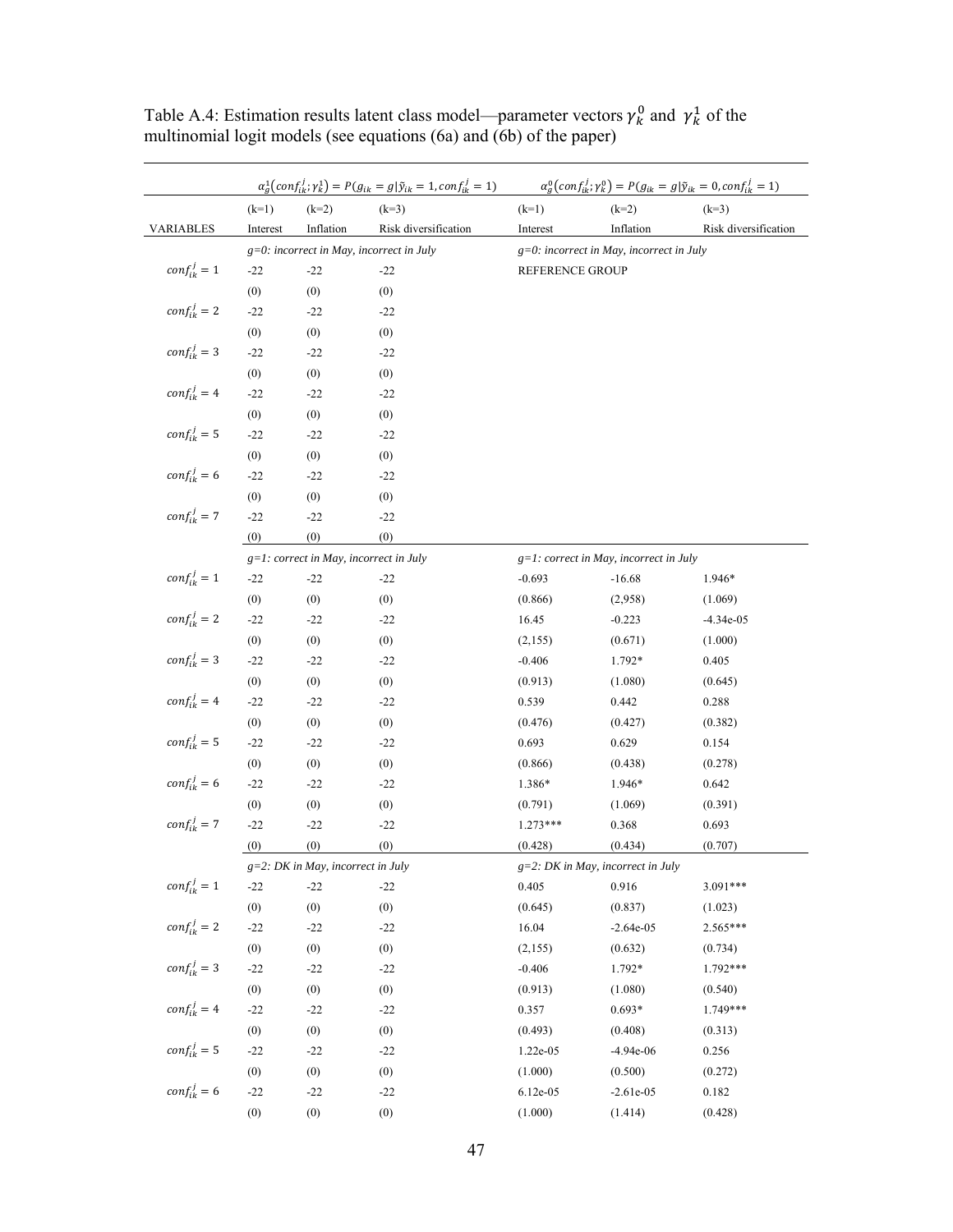| $conf_{ik}^j = 7$   | $-22$               | $-22$                                     | $-22$                | $-16.67$                           | $-2.197**$                                | 1.099*     |
|---------------------|---------------------|-------------------------------------------|----------------------|------------------------------------|-------------------------------------------|------------|
|                     | (0)                 | (0)                                       | (0)                  | (1,578)                            | (1.054)                                   | (0.667)    |
| Table A.4 continued |                     |                                           |                      |                                    |                                           |            |
|                     |                     | $g=3$ : incorrect in May, correct in July |                      |                                    | $g=3$ : incorrect in May, correct in July |            |
| $conf_{ik}^j = 1$   | $-22$               | $-22$                                     | $-22$                | $-1.386$                           | 0.916                                     | 1.099      |
|                     | (0)                 | (0)                                       | (0)                  | (1.118)                            | (0.837)                                   | (1.155)    |
| $conf_{ik}^j = 2$   | $-22$               | $-22$                                     | $-22$                | 16.45                              | $-0.223$                                  | 0.405      |
|                     |                     |                                           |                      |                                    |                                           |            |
| $conf_{ik}^j = 3$   | (0)                 | (0)                                       | (0)                  | (2,155)                            | (0.671)                                   | (0.913)    |
|                     | $-22$               | $-22$                                     | $-22$                | $-1.099$                           | 1.609                                     | 0.405      |
| $conf_{ik}^j = 4$   | (0)                 | (0)                                       | (0)                  | (1.155)                            | (1.095)                                   | (0.645)    |
|                     | $-22$               | $-22$                                     | $-22$                | 0.133                              | $-0.405$                                  | 0.460      |
|                     | (0)                 | (0)                                       | (0)                  | (0.518)                            | (0.527)                                   | (0.369)    |
| $conf_{ik}^j = 5$   | $-22$               | $-22$                                     | $-22$                | $1.504*$                           | 0.405                                     | $-0.405$   |
|                     | (0)                 | (0)                                       | (0)                  | (0.782)                            | (0.456)                                   | (0.323)    |
| $conf_{ik}^j = 6$   | $-22$               | $-22$                                     | $-22$                | $2.251***$                         | 2.485**                                   | $-0.223$   |
|                     | (0)                 | (0)                                       | (0)                  | (0.743)                            | (1.041)                                   | (0.474)    |
| $conf_{ik}^j = 7$   | $-22$               | $-22$                                     | $-22$                | 1.455***                           | $0.747*$                                  | 1.846***   |
|                     | (0)                 | (0)                                       | (0)                  | (0.420)                            | (0.405)                                   | (0.621)    |
|                     |                     | g=4: correct in May, correct in July      |                      |                                    | $g=4$ : correct in May, correct in July   |            |
| $conf_{ik}^j = 1$   |                     | REFERENCE GROUP                           |                      | $-22$                              | $-22$                                     | $-22$      |
|                     |                     |                                           |                      | (0)                                | (0)                                       | (0)        |
| $conf_{ik}^j = 2$   |                     |                                           |                      | $-22$                              | $-22$                                     | $-22$      |
|                     |                     |                                           |                      | (0)                                | (0)                                       | (0)        |
| $conf_{ik}^j = 3$   |                     |                                           |                      | $-22$                              | $-22$                                     | $-22$      |
|                     |                     |                                           |                      | (0)                                | (0)                                       | (0)        |
| $conf_{ik}^j = 4$   |                     |                                           |                      | $-22$                              | $-22$                                     | $-22$      |
|                     |                     |                                           |                      | (0)                                | (0)                                       | (0)        |
| $conf_{ik}^j = 5$   |                     |                                           |                      | $-22$                              | $-22$                                     | $-22$      |
|                     |                     |                                           |                      | (0)                                | (0)                                       | (0)        |
| $conf_{ik}^j = 6$   |                     |                                           |                      | $-22$                              | $-22$                                     | $-22$      |
|                     |                     |                                           |                      | (0)                                | (0)                                       | (0)        |
| $conf_{ik}^j = 7$   |                     |                                           |                      | $-22$                              | $-22$                                     | $-22$      |
|                     |                     |                                           |                      | (0)                                | (0)                                       | (0)        |
|                     |                     | $g=5$ : DK in May, correct in July        |                      | $g=5$ : DK in May, correct in July |                                           |            |
| $conf_{ik}^j = 1$   |                     | $-1.946***$ $-1.032**$                    | $1.052***$           | $-14.89$                           | $-3.101$                                  | $2.281*$   |
|                     | (0.617)             | (0.511)                                   | (0.354)              | (1,517)                            | (32.85)                                   | (1.189)    |
| $conf_{ik}^j = 2$   | $-1.504*$           | $-0.0953$                                 | 1.069***             | $-0.187$                           | $-15.57$                                  | 0.449      |
|                     |                     | (0.437)                                   |                      | (3,664)                            |                                           | (1.830)    |
| $conf_{ik}^j = 3$   | (0.782)<br>$-0.540$ | $-1.386***$                               | (0.347)<br>$0.748**$ |                                    | (1, 495)                                  |            |
|                     |                     |                                           |                      | $-14.64$                           | $-14.04$                                  | 0.523      |
| $conf^{\,j}_{ik}=4$ | (0.476)             | (0.423)                                   | (0.301)              | (1,626)                            | (2,059)                                   | (1.035)    |
|                     | $-1.099***$         | $-0.959***$                               | $0.321*$             | $-15.52$                           | $-15.65$                                  | 0.781      |
|                     | (0.348)             | (0.245)                                   | (0.180)              | (972.3)                            | (1,079)                                   | (0.595)    |
| $conf_{ik}^j = 5$   | $-1.653***$         | $-2.100***$                               | $-1.096***$          | $-14.68$                           | $-15.75$                                  | 0.364      |
|                     | (0.364)             | (0.306)                                   | (0.278)              | (4,828)                            | (1,305)                                   | (0.398)    |
| $conf_{ik}^j = 6$   | $-2.859***$         | $-3.683***$                               | $-2.131***$          | $-13.82$                           | $-0.554$                                  | $1.162***$ |
|                     | (0.343)             | (1.109)                                   | (0.476)              | (2,512)                            | (7.873)                                   | (0.429)    |
| $conf_{ik}^j = 7$   | $-19.15$            | $-6.308***$                               | $-17.38$             | 0.693                              | $-0.0644$                                 | 2.457***   |
|                     | (800.9)             | (2.031)                                   | (633.5)              | (0.463)                            | (0.591)                                   | (0.602)    |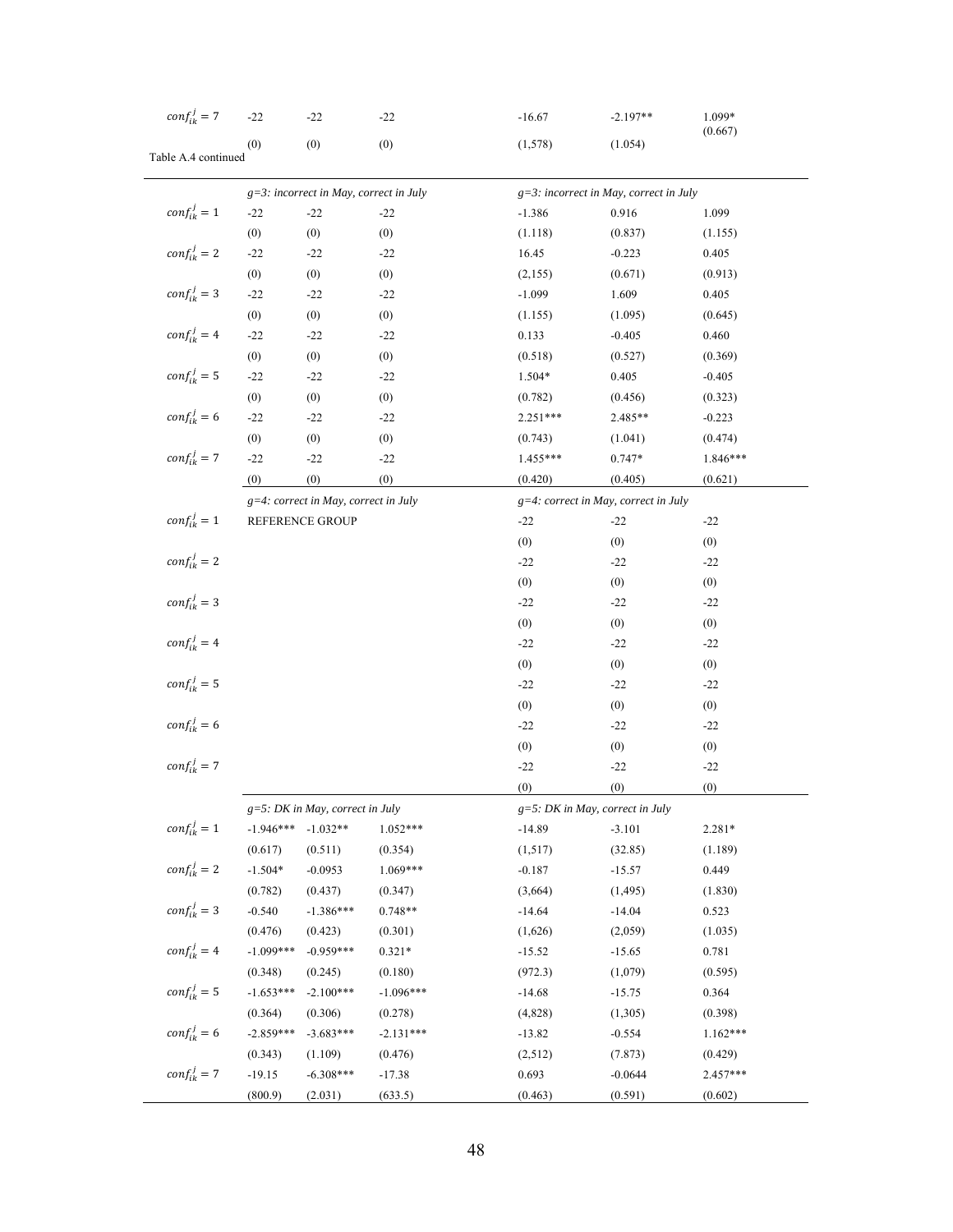|              |          |          |                |                    |                      |                |                       |                      |       |                    |                      |       | Interest question        |                      |                |                    |                      |         |                    |                    |                |                    |                    |
|--------------|----------|----------|----------------|--------------------|----------------------|----------------|-----------------------|----------------------|-------|--------------------|----------------------|-------|--------------------------|----------------------|----------------|--------------------|----------------------|---------|--------------------|--------------------|----------------|--------------------|--------------------|
|              |          |          |                | $conf_{i1}^j = 1$  |                      |                | $conf_{i1}^j = 2$     |                      |       | $conf_{i1}^j = 3$  |                      |       | $conf_{i1}^j = 4$        |                      |                | $conf_{i1}^j = 5$  |                      |         | $conf_{i1}^j = 6$  |                    |                | $conf_{i1}^j = 7$  |                    |
|              | v'       | $v^m$    | $n_{1}$        | $\alpha_{1g}^1(1)$ | $\alpha_{1g}^0(1)$   | n <sub>2</sub> | $\alpha_{1g}^1(2)$    | $\alpha_{1g}^0(2)$   | $n_3$ | $\alpha_{1g}^1(3)$ | $\alpha_{1g}^0(3)$   | $n_4$ | $\alpha_{1g}^1(4)$       | $\alpha_{1g}^0(4)$   | n <sub>5</sub> | $\alpha_{1g}^1(5)$ | $\alpha_{1g}^0(5)$   | $n_{6}$ | $\alpha_{1g}^1(6)$ | $\alpha_{1g}^0(6)$ | n <sub>7</sub> | $\alpha_{1g}^1(7)$ | $\alpha_{1g}^0(7)$ |
|              |          |          | 37             | 0.000              | 0.308                | 19             | 0.000                 | 0.000                | 27    | 0.000              | 0.375                | 81    | 0.000                    | 0.189                | 73             | 0.000              | 0.118                | 197     | 0.000              | 0.065              | 1098           | 0.000              | 0.092              |
|              | $\theta$ |          | 37             | 0.000              | 0.154                | 19             | 0.000                 | 0.375                | 27    | 0.000              | 0.250                | 81    | 0.000                    | 0.324                | 73             | 0.000              | 0.235                | 197     | 0.000              | 0.258              | 1098           | 0.000              | 0.329              |
|              | $\theta$ | 9        | 37             | 0.000              | 0.462                | 19             | 0.000                 | 0.250                | 27    | 0.000              | 0.250                | 81    | 0.000                    | 0.270                | 73             | 0.000              | 0.118                | 197     | 0.000              | 0.065              | 1098           | 0.000              | 0.000              |
| 3            |          | 0        | 37             | 0.000              | 0.077                | 19             | 0.000                 | 0.375                | 27    | 0.000              | 0.125                | 81    | 0.000                    | 0.216                | 73             | 0.000              | 0.529                | 197     | 0.000              | 0.613              | 1098           | 0.000              | 0.395              |
|              |          |          | 37             | 0.875              | 0.000                | 19             | 0.818                 | 0.000                | 27    | 0.632              | 0.000                | 81    | 0.750                    | 0.000                | 73             | 0.839              | 0.000                | 197     | 0.946              | 0.000              | 1098           | 1.000              | 0.000              |
| 5            |          | 9        | 37             | 0.125              | 0.000                | 19             | 0.182                 | 0.000                | 27    | 0.368              | 0.000                | 81    | 0.250                    | 0.000                | 73             | 0.161              | 0.000                | 197     | 0.054              | 0.000              | 1098           | 0.000              | 0.184              |
|              |          |          |                |                    |                      |                |                       |                      |       |                    |                      |       |                          |                      |                |                    |                      |         |                    |                    |                |                    |                    |
|              |          |          |                |                    |                      |                |                       |                      |       |                    |                      |       | Inflation question       |                      |                |                    |                      |         |                    |                    |                |                    |                    |
|              |          |          |                | $conf_{i2}^j = 1$  |                      |                | $conf_{i2}^j = 2$     |                      |       | $conf_{i2}^j = 3$  |                      |       | $conf_{i2}^j = 4$        |                      |                | $conf_{i2}^j = 5$  |                      |         | $conf_{i2}^j = 6$  |                    |                | $conf_{i2}^j = 7$  |                    |
| g            |          | $v^m$    | $n_{1}$        | $\alpha_{2g}^1(1)$ | $\alpha_{2g}^{0}(1)$ | n <sub>2</sub> | $\alpha_{2g}^1(g, 2)$ | $\alpha_{2g}^{0}(2)$ | $n_3$ | $\alpha_{2g}^1(3)$ | $\alpha_{2g}^{0}(3)$ | $n_4$ | $\alpha_{2g}^1(4)$       | $\alpha_{2g}^{0}(4)$ | n <sub>5</sub> | $\alpha_{2g}^1(5)$ | $\alpha_{2g}^{0}(5)$ | $n_{6}$ | $\alpha_{2g}^1(6)$ | $\alpha_{2g}^0(6)$ | n <sub>7</sub> | $\alpha_{2g}^1(7)$ | $\alpha_{2g}^0(7)$ |
|              | $\Omega$ | 0        | 46             | 0.000              | 0.165                | 39             | 0.000                 | 0.278                | 53    | 0.000              | 0.056                | 130   | 0.000                    | 0.191                | 153            | 0.000              | 0.186                | 202     | 0.000              | 0.046              | 909            | 0.00               | 0.18               |
|              | $\Omega$ |          | 46             | 0.000              | 0.000                | 39             | 0.000                 | 0.222                | 53    | 0.000              | 0.333                | 130   | 0.000                    | 0.298                | 153            | 0.000              | 0.349                | 202     | 0.000              | 0.324              | 909            | 0.00               | 0.26               |
|              |          | 9        | 46             | 0.000              | 0.414                | 39             | 0.000                 | 0.278                | 53    | 0.000              | 0.333                | 130   | 0.000                    | 0.383                | 153            | 0.000              | 0.186                | 202     | 0.000              | 0.046              | 909            | 0.00               | 0.02               |
|              |          | 0        | 46             | 0.000              | 0.414                | 39             | 0.000                 | 0.222                | 53    | 0.000              | 0.278                | 130   | 0.000                    | 0.128                | 153            | 0.000              | 0.279                | 202     | 0.000              | 0.556              | 909            | 0.00               | 0.38               |
|              |          |          | 46             | 0.737              | 0.000                | 39             | 0.524                 | 0.000                | 53    | 0.800              | 0.000                | 130   | 0.723                    | 0.000                | 153            | 0.891              | 0.000                | 202     | 0.975              | 0.000              | 909            | 1.00               | 0.00               |
|              |          | 9        | 46             | 0.263              | 0.007                | 39             | 0.476                 | 0.000                | 53    | 0.200              | 0.000                | 130   | 0.277                    | 0.000                | 153            | 0.109              | 0.000                | 202     | 0.025              | 0.027              | 909            | 0.00               | 0.17               |
|              |          |          |                |                    |                      |                |                       |                      |       |                    |                      |       |                          |                      |                |                    |                      |         |                    |                    |                |                    |                    |
|              |          |          |                |                    |                      |                |                       |                      |       |                    |                      |       | Diversification question |                      |                |                    |                      |         |                    |                    |                |                    |                    |
|              |          |          |                | $conf_{i3}^j = 1$  |                      |                | $conf_{i3}^j = 2$     |                      |       | $conf_{i3}^j = 3$  |                      |       | $conf_{i3}^j = 4$        |                      |                | $conf_{i3}^j = 5$  |                      |         | $conf_{i3}^j = 6$  |                    |                | $conf_{i3}^j = 7$  |                    |
|              |          | $y^m$    | n <sub>1</sub> | $\alpha_{3g}^1(1)$ | $\alpha_{3g}^0(1)$   | n <sub>2</sub> | $\alpha_{3g}^1(2)$    | $\alpha_{3g}^0(2)$   | $n_3$ | $\alpha_{3g}^1(3)$ | $\alpha_{3g}^0(3)$   | $n_4$ | $\alpha_{3g}^1(4)$       | $\alpha_{3g}^0(4)$   | n <sub>5</sub> | $\alpha_{3g}^1(5)$ | $\alpha_{3g}^0(5)$   | $n_{6}$ | $\alpha_{3g}^1(6)$ | $\alpha_{3g}^0(6)$ | n <sub>7</sub> | $\alpha_{3g}^1(7)$ | $\alpha_{3g}^0(7)$ |
|              |          | $\Omega$ | 93             | 0.000              | 0.023                | 87             | 0.00                  | 0.06                 | 109   | 0.000              | 0.086                | 342   | 0.000                    | 0.084                | 319            | 0.000              | 0.180                | 251     | 0.000              | 0.124              | 331            | 0.00               | 0.04               |
|              | $\Omega$ |          | 93             | 0.000              | 0.164                | 87             | 0.00                  | 0.06                 | 109   | 0.000              | 0.128                | 342   | 0.000                    | 0.113                | 319            | 0.000              | 0.210                | 251     | 0.000              | 0.235              | 331            | 0.00               | 0.08               |
|              | $\Omega$ | 9        | 93             | 0.000              | 0.514                | 87             | 0.00                  | 0.72                 | 109   | 0.000              | 0.513                | 342   | 0.000                    | 0.485                | 319            | 0.000              | 0.232                | 251     | 0.000              | 0.148              | 331            | 0.00               | 0.12               |
| $\mathbf{3}$ |          |          | 93             | 0.000              | 0.070                | 87             | 0.00                  | 0.08                 | 109   | 0.000              | 0.128                | 342   | 0.000                    | 0.134                | 319            | 0.000              | 0.120                | 251     | 0.000              | 0.099              | 331            | 0.00               | 0.26               |
|              |          |          | 93             | 0.259              | 0.000                | 87             | 0.26                  | 0.00                 | 109   | 0.321              | 0.000                | 342   | 0.420                    | 0.000                | 319            | 0.750              | 0.000                | 251     | 0.894              | 0.000              | 331            | 1.00               | 0.00               |
| 5            |          | $\Omega$ | 93             | 0.741              | 0.229                | 87             | 0.74                  | 0.09                 | 109   | 0.679              | 0.144                | 342   | 0.580                    | 0.184                | 319            | 0.250              | 0.259                | 251     | 0.106              | 0.395              | 331            | 0.00               | 0.49               |

Table A.5: Estimation results latent class model—predicted probabilities

Note: This presents predictions of the following probabilities:  $a_{kg}^1(\text{conf}_{ik}^j) = a_g^1(\text{conf}_{ik}^j; \gamma_k^1) = P(g_{ik} = g | \tilde{y}_{ik} = 1, \text{conf}_{ik}^j)$  and  $a_{kg}^0(\text{conf}_{ik}^j) = a_g^1(\text{conf}_{ik}^j; \gamma_k^1) = P(g_{ik} = g | \tilde{y}_{ik} = 1, \text{conf}_{ik}^j)$ 

 $P(g_{ik} = g | \tilde{y}_{ik} = 1, conf_{ik}^j)$ , see equations (6a) and (6b) of the paper). Th estimates of the parameter vectors  $\gamma_k^0$  and  $\gamma_k^1$  are presented in Table A.4.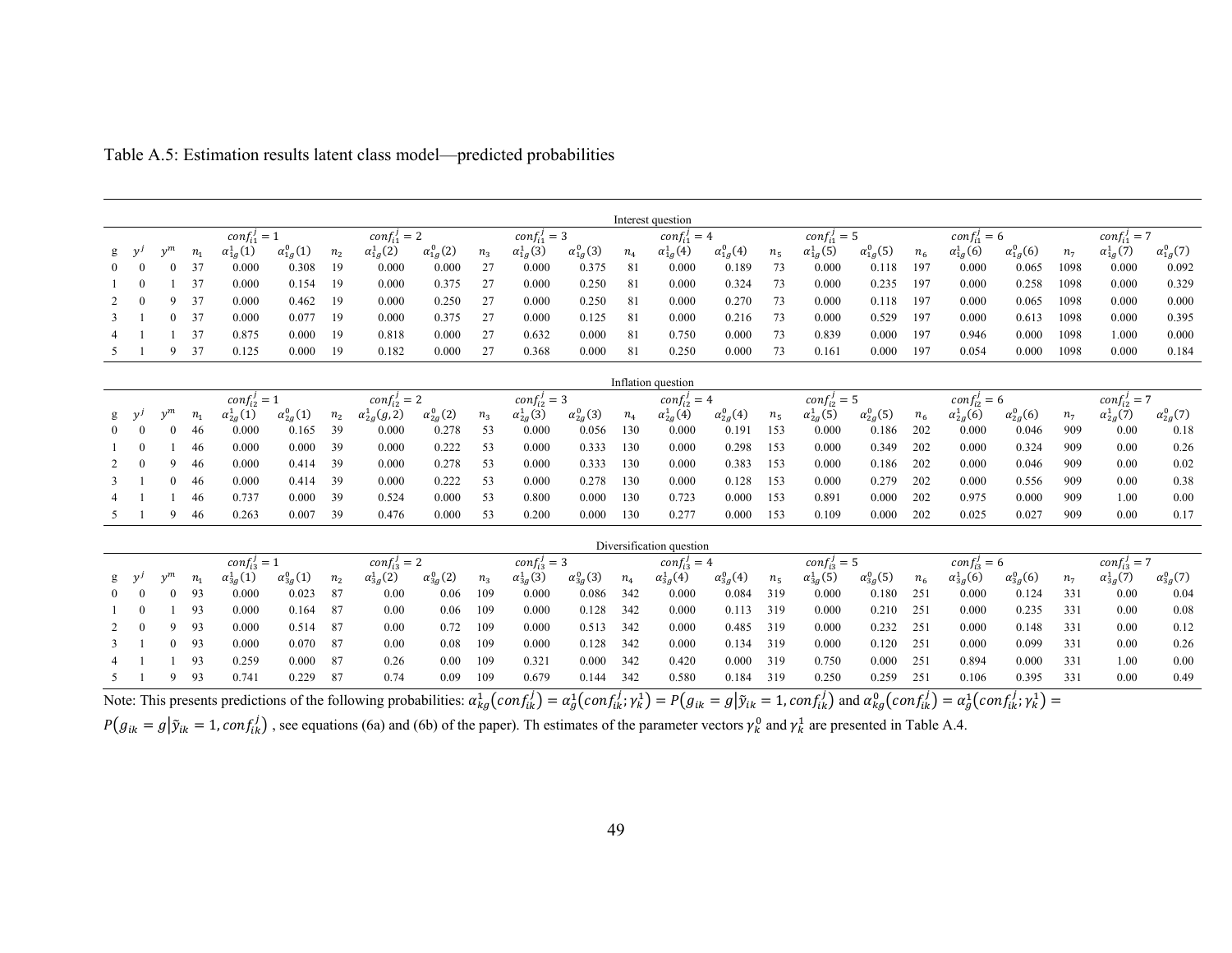

**Figure A.1 Distribution of "true" knowledge for the Big Three financial literacy questions and the financial literacy summary measure**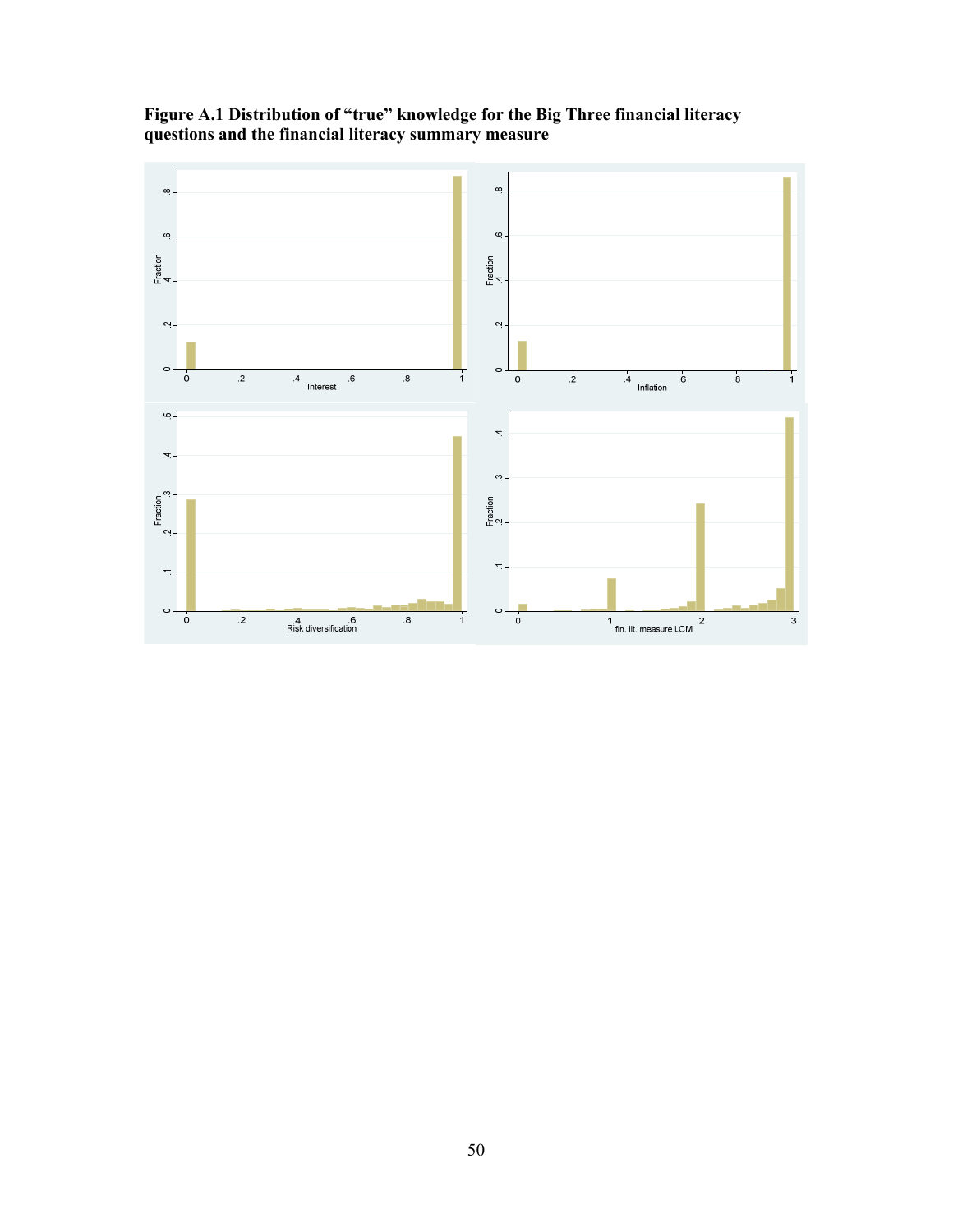|                                                                                                                                      | (1)         | (2)          | (3)          | (4)            |
|--------------------------------------------------------------------------------------------------------------------------------------|-------------|--------------|--------------|----------------|
|                                                                                                                                      |             |              |              | True financial |
| <b>VARIABLES</b>                                                                                                                     |             | May          | July         | literacy       |
| Financial literacy                                                                                                                   |             | $0.0901***$  | $0.0549***$  | $0.0672***$    |
|                                                                                                                                      |             | (0.0105)     | (0.00970)    | (0.0101)       |
| female                                                                                                                               | $-0.136***$ | $-0.0461**$  | $-0.0715***$ | $-0.0646***$   |
|                                                                                                                                      | (0.0207)    | (0.0212)     | (0.0213)     | (0.0213)       |
| <b>Marital status (ref. Single)</b>                                                                                                  |             |              |              |                |
| married, no child                                                                                                                    |             | $-0.0943***$ | $-0.0896***$ | $-0.0839***$   |
|                                                                                                                                      |             | (0.0320)     | (0.0326)     | (0.0324)       |
| married, child                                                                                                                       |             | $-0.123***$  | $-0.119***$  | $-0.110***$    |
|                                                                                                                                      |             | (0.0371)     | (0.0375)     | (0.0373)       |
| single parent, other                                                                                                                 |             | $-0.132**$   | $-0.133**$   | $-0.124**$     |
|                                                                                                                                      |             | (0.0548)     | (0.0557)     | (0.0556)       |
| Age (ref. $\leq=35$ )                                                                                                                |             |              |              |                |
| $36 - 50$                                                                                                                            |             | $0.139***$   | $0.149***$   | $0.140***$     |
|                                                                                                                                      |             | (0.0475)     | (0.0473)     | (0.0472)       |
| 51-65                                                                                                                                |             | $0.202***$   | $0.207***$   | $0.203***$     |
|                                                                                                                                      |             | (0.0465)     | (0.0460)     | (0.0460)       |
| >65                                                                                                                                  |             | $0.201***$   | $0.209***$   | $0.207***$     |
|                                                                                                                                      |             | (0.0496)     | (0.0490)     | (0.0491)       |
| <b>Education level (ref. primary</b>                                                                                                 |             |              |              |                |
| education)                                                                                                                           |             |              |              |                |
| Preparatory intermediate                                                                                                             |             |              |              |                |
| vocational                                                                                                                           |             | $-0.0872*$   | $-0.0623$    | $-0.0647$      |
|                                                                                                                                      |             | (0.0510)     | (0.0516)     | (0.0519)       |
| Intermediate vocational                                                                                                              |             | $-0.0237$    | $-0.0108$    | $-0.00916$     |
|                                                                                                                                      |             | (0.0555)     | (0.0564)     | (0.0566)       |
| Secondary pre-university                                                                                                             |             | $-0.0659$    | $-0.0338$    | $-0.0464$      |
|                                                                                                                                      |             | (0.0589)     | (0.0595)     | (0.0599)       |
| Higher vocational                                                                                                                    |             | $-0.00615$   | 0.0166       | 0.00994        |
|                                                                                                                                      |             | (0.0557)     | (0.0567)     | (0.0569)       |
| University                                                                                                                           |             | $0.141**$    | $0.174***$   | $0.163***$     |
|                                                                                                                                      |             | (0.0618)     | (0.0621)     | (0.0624)       |
| Monthly net household income in                                                                                                      |             |              |              |                |
| Euros (ref. first quartile)                                                                                                          |             |              |              |                |
| 1902 < x < 2600                                                                                                                      |             | 0.0470       | $0.0682**$   | $0.0590*$      |
|                                                                                                                                      |             | (0.0305)     | (0.0311)     | (0.0309)       |
| 2600 <x<=3471< td=""><td></td><td><math>0.0958***</math></td><td><math>0.122***</math></td><td><math>0.110***</math></td></x<=3471<> |             | $0.0958***$  | $0.122***$   | $0.110***$     |
|                                                                                                                                      |             | (0.0352)     | (0.0351)     | (0.0352)       |
| x > 3471                                                                                                                             |             | $0.183***$   | $0.214***$   | $0.198***$     |
|                                                                                                                                      |             | (0.0381)     | (0.0385)     | (0.0385)       |
| Refuse/DK                                                                                                                            |             | $0.198**$    | $0.198*$     | $0.192*$       |
|                                                                                                                                      |             | (0.0950)     | (0.103)      | (0.0997)       |
| Constant                                                                                                                             | 0.339***    | $0.143*$     | 0.101        | 0.112          |
|                                                                                                                                      | (0.0161)    | (0.0753)     | (0.0731)     | (0.0741)       |
| Observations                                                                                                                         | 1,532       | 1,532        | 1,532        | 1,532          |
| R-squared                                                                                                                            | 0.023       | 0.147        | 0.126        | 0.132          |
| Adjusted $R^2$                                                                                                                       | 0.0221      | 0.137        | 0.117        | 0.122          |

## Table A.6: Explaining stock market participation—OLS results (N = 1,532)

Note: Results from OLS regressions in which the dependent variable is a dummy for stock market participation. In column (1) we control only for gender. The financial literacy measures in models (2), (3), and (4) differ. Specifically, we use the number of correct answers to the three financial literacy questions in the May module (column 2), in the July module (column 3), and estimated from the latent class model (column 4). Robust standard errors in parentheses: \*\*\* p<0.01, \*\* p<0.05, \* p<0.1.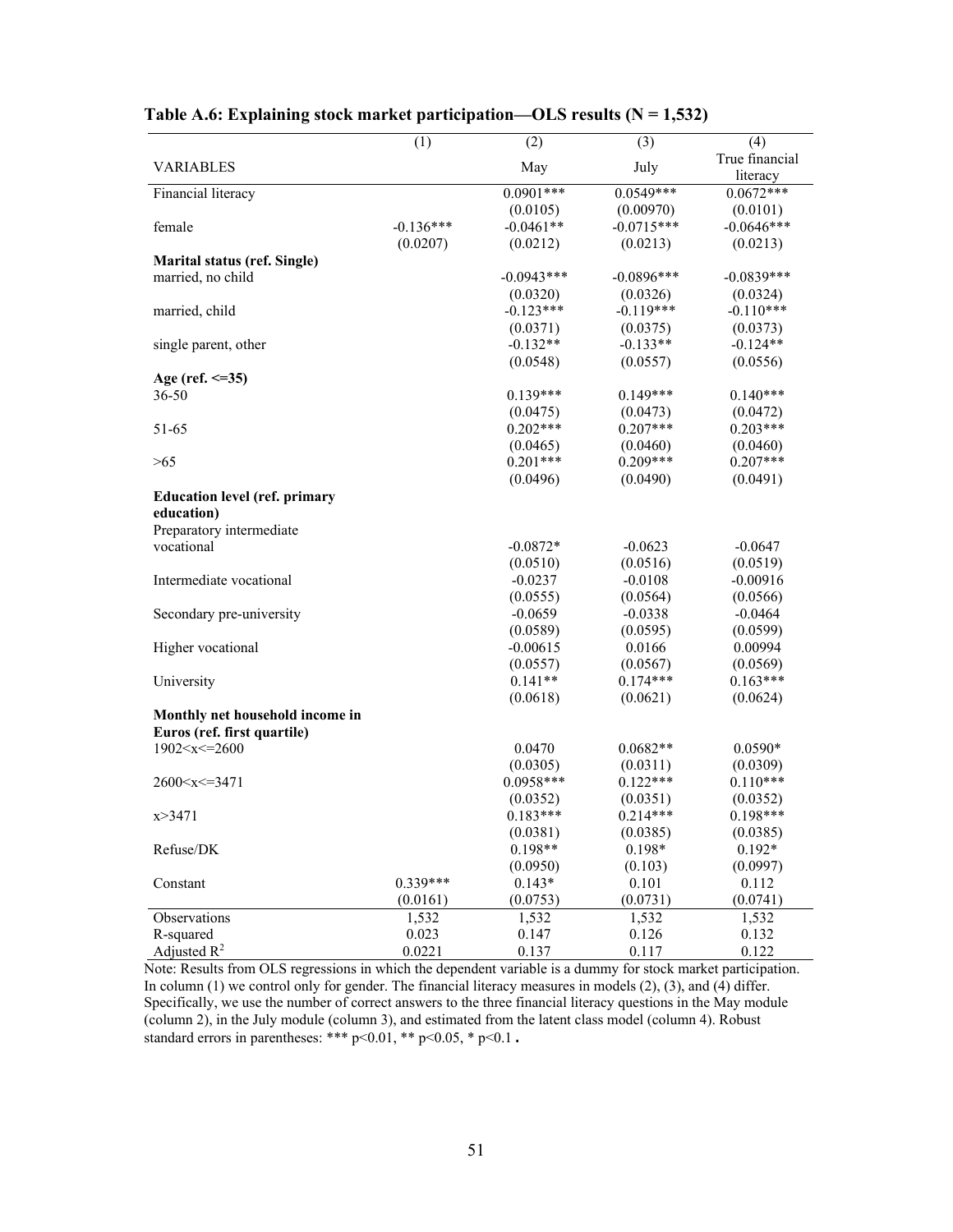#### **A.5 Instrumental variables regressions**

Here we report the results of regressions that are similar to those presented in the text but based on GMM, using high school financial education as instruments for financial literacy. The instruments we use are similar to those used in Van Rooij et al. (2012) and are based upon information on exposure to economic education when young. In the Dutch Household Panel, respondents are asked how much attention has been paid to economics during their high school education. Moreover, respondents report whether and the extent to which economics was part of their final high school exam.

We measure exposure to education before entering the job market using the responses to the questions "How much of your education in high school was devoted to economic subjects?" with the following answer categories: "a lot," "some," "little," "hardly at all," "not applicable, I did not complete high school," "do not know," or "refuse to answer." We distinguish three groups. The first group consists of respondents who did not get economics in high school; i.e., those who answer "hardly at all" or "not applicable." This is the reference group in our empirical analysis. The second group is a dummy variable for respondents who were exposed to economics during high school; i.e., those who answered "a lot," "some," and "little." The third group consists of those who answered with do not know or refuse to answer (very few respondents refused to answer this question). The instruments have high predictive power for financial literacy, as shown in table A.7; the *F*-values of the first stage regression are mostly above 10 (bottom of table A.8 (cf. columns 2, 4, and 6).

Unless respondents indicate they did not complete high school, they are asked this follow-up question: "Did you have at least one economics subject in your final examination year?" with the response options "yes," "no," "not applicable, I didn't do a final exam," "do not know," or "refuse to answer." We create an additional instrument dummy variable that takes the value 1 for those respondents who answer "yes" and the value 0 otherwise. When we include this variable in the instrument set, we obtain *F*-values in excess of or very close to 10 (which, in the literature, is the recommended threshold to avoid weak instrument problems; see Staiger and Stock 1997) for the other measures (see columns 1, 3, and 5 of table 7). One may argue, however, that the third dummy is not a valid instrument, as for some students, the economic subject in their final exam may have been a choice variable and, thus, is likely to be correlated with interest in financial matters (interest in financial matters is an omitted variable in our regression) which in turn may affect financial decision making. Therefore, we present the results including and excluding this variable in the set of instruments.

Table A.8 presents the GMM results for stock market participation. The Hansen J test results indicate that the over-identifying restrictions cannot be rejected in any of the specifications. The GMM C tests (see Hayashi 2000) show mixed results for stock market participation. Using the extended set of instruments, the test suggests that financial literacy is endogenous to stock market participation; while using the smaller set of instruments we cannot reject that financial literacy is an exogenous variable. The latter result is consistent with previous findings (Van Rooij et al. 2011).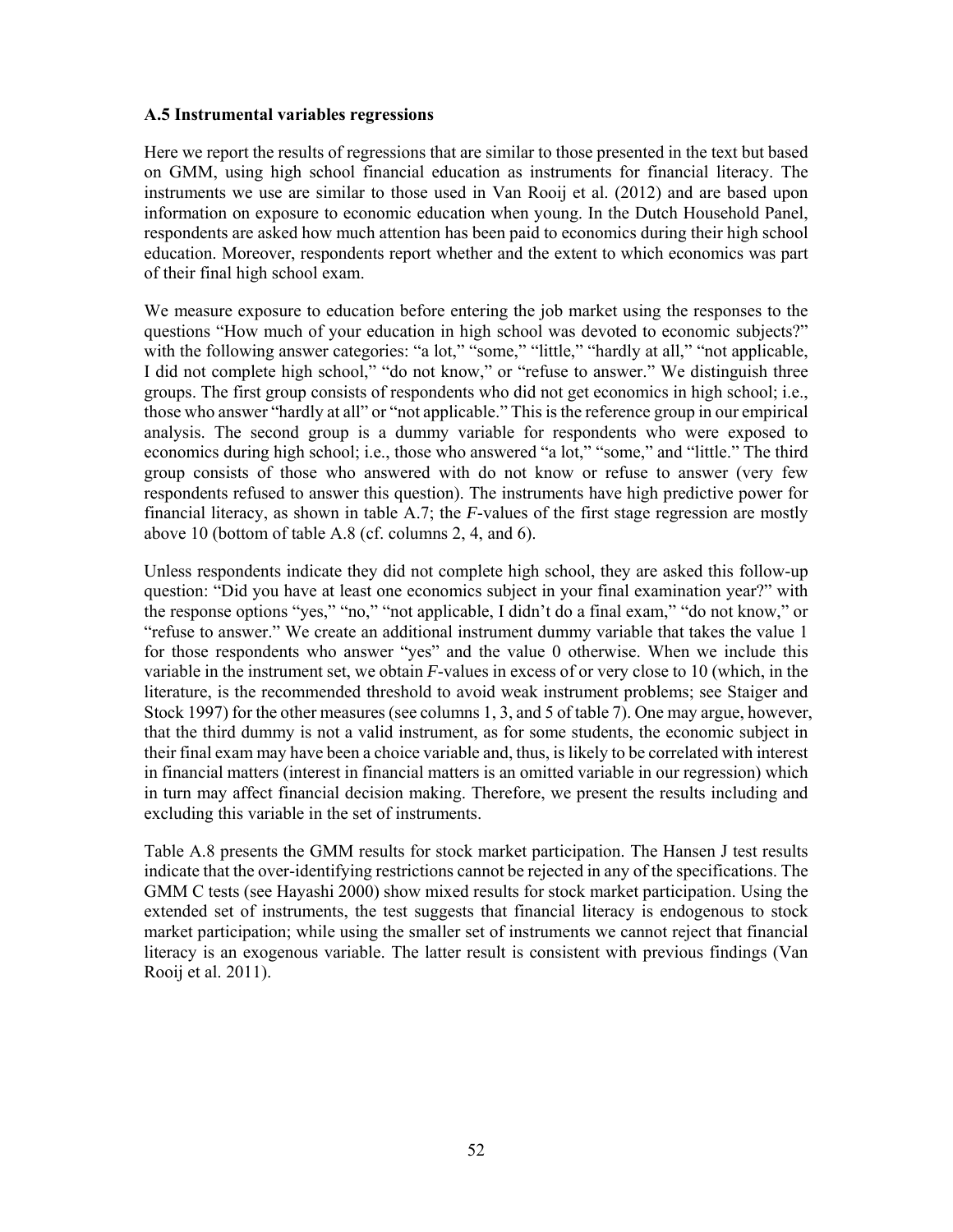|                                                                                                                           | (1)         | (2)         | (3)                    |
|---------------------------------------------------------------------------------------------------------------------------|-------------|-------------|------------------------|
| <b>VARIABLES</b>                                                                                                          | May         | July        | True Knowledge         |
| Female                                                                                                                    | $-0.351***$ | $-0.141***$ | $-0.218***$            |
|                                                                                                                           | (0.0395)    | (0.0299)    | (0.0360)               |
| How much of high school education devoted to economics? (ref: not applicable, hardly at                                   |             |             |                        |
| all)                                                                                                                      |             |             |                        |
| Little, some, a lot                                                                                                       | $0.104*$    | 0.0566      | 0.0561                 |
|                                                                                                                           | (0.0568)    | (0.0442)    | (0.0495)               |
| Refuse/dk                                                                                                                 | $-0.265**$  | $-0.229**$  | $-0.386***$            |
|                                                                                                                           | (0.125)     | (0.0999)    | (0.107)                |
| Economics in high school exam? 1=yes                                                                                      | $0.186***$  | $0.101***$  | $0.107***$             |
|                                                                                                                           | (0.0464)    | (0.0322)    | (0.0399)               |
| Marital status (ref. Single)                                                                                              |             |             |                        |
| Married, no child                                                                                                         | $-0.0316$   | $-0.0930**$ | $-0.156***$            |
|                                                                                                                           | (0.0669)    | (0.0436)    | (0.0529)               |
| Married, child                                                                                                            | $-0.0757$   | $-0.128**$  | $-0.228***$            |
|                                                                                                                           | (0.0740)    | (0.0511)    | (0.0625)               |
| Single parent, other                                                                                                      | $-0.243*$   | $-0.283***$ | $-0.375***$            |
|                                                                                                                           | (0.132)     | (0.106)     | (0.114)                |
| Age (ref. $\leq$ =35)                                                                                                     |             |             |                        |
| $36 - 50$                                                                                                                 | $0.227**$   | $0.162**$   | $0.262***$             |
|                                                                                                                           | (0.106)     | (0.0733)    | (0.0851)               |
| 51-65                                                                                                                     | $0.240**$   | $0.197***$  | $0.254***$             |
|                                                                                                                           | (0.106)     | (0.0736)    | (0.0837)               |
| >65                                                                                                                       | $0.212*$    | 0.131       | $0.165*$               |
|                                                                                                                           | (0.112)     | (0.0796)    | (0.0893)               |
| <b>Education level (ref. primary education)</b>                                                                           |             |             |                        |
| Preparatory intermediate vocational                                                                                       | 0.207       | 0.00365     | 0.0381                 |
|                                                                                                                           | (0.130)     | (0.116)     | (0.120)                |
| Intermediate vocational                                                                                                   | 0.148       | 0.0780      | 0.0611                 |
|                                                                                                                           | (0.135)     | (0.119)     | (0.125)                |
| Secondary pre-university                                                                                                  | $0.399***$  | 0.190       | $0.329***$             |
|                                                                                                                           | (0.135)     | (0.121)     | (0.124)                |
| Higher vocational                                                                                                         | $0.349***$  | $0.216*$    | $0.290**$              |
|                                                                                                                           | (0.131)     | (0.118)     | (0.122)                |
| University                                                                                                                | $0.559***$  | $0.349***$  | $0.477***$             |
|                                                                                                                           | (0.136)     | (0.121)     | (0.126)                |
|                                                                                                                           |             |             |                        |
| Monthly net household income in Euros (ref. first quartile)<br>1902 < x < 2600                                            | $0.251***$  |             | $0.170***$             |
|                                                                                                                           |             | 0.0667      |                        |
|                                                                                                                           | (0.0701)    | (0.0502)    | (0.0591)               |
| 2600 <x<=3471< td=""><td><math>0.322***</math></td><td><math>0.110**</math></td><td><math>0.235***</math></td></x<=3471<> | $0.322***$  | $0.110**$   | $0.235***$             |
|                                                                                                                           | (0.0757)    | (0.0524)    | (0.0633)<br>$0.334***$ |
| x > 3471                                                                                                                  | $0.410***$  | $0.157***$  |                        |
|                                                                                                                           | (0.0781)    | (0.0565)    | (0.0661)               |
| Refuse/DK                                                                                                                 | 0.0721      | 0.0760      | 0.161                  |
|                                                                                                                           | (0.219)     | (0.147)     | (0.171)                |
| Constant                                                                                                                  | $1.542***$  | 2.320***    | 1.951***               |
|                                                                                                                           | (0.172)     | (0.133)     | (0.146)                |
| Observations                                                                                                              | 1,532       | 1,532       | 1,532                  |
| R-squared                                                                                                                 | 0.189       | 0.121       | 0.172                  |
| Adjusted $R^2$                                                                                                            | 0.179       | 0.110       | 0.161                  |

# **Table A.7: First stage regression**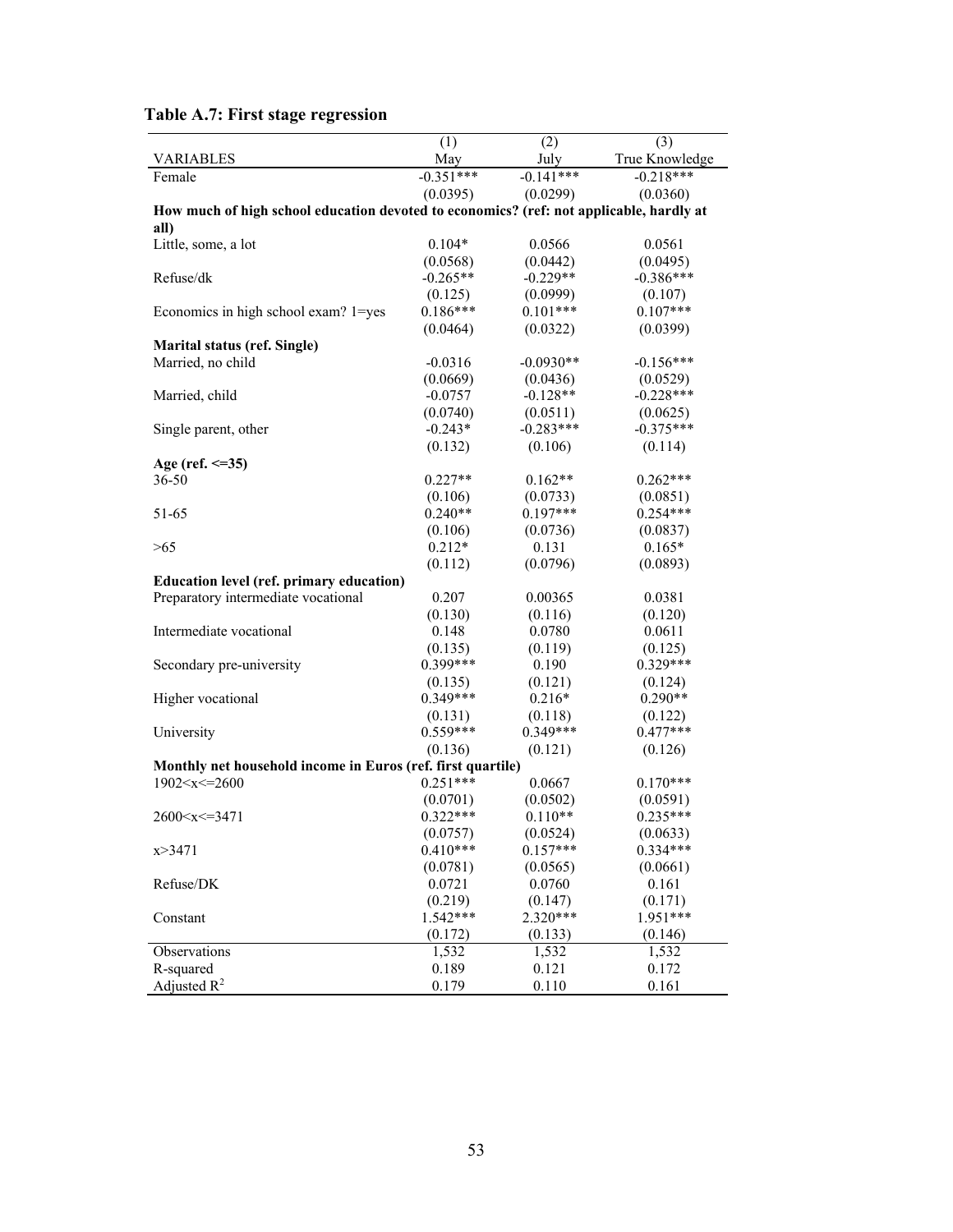|  |  |  |  |  | Table A.8: Explaining stock market participation-GMM results |  |
|--|--|--|--|--|--------------------------------------------------------------|--|
|  |  |  |  |  |                                                              |  |

|                                      |                       |                       |            |                      | Prob "True             |            |  |  |
|--------------------------------------|-----------------------|-----------------------|------------|----------------------|------------------------|------------|--|--|
|                                      | May                   |                       |            | July                 | knowledge"             |            |  |  |
| <b>VARIABLES</b>                     | (1)                   | (2)                   | (3)        | (4)                  | (5)                    | (6)        |  |  |
| Financial literacy                   | $0.192***$            | $0.166**$             | $0.222***$ | $0.185*$             | $0.204***$             | $0.168**$  |  |  |
|                                      | (0.0671)              | (0.0815)              | (0.0842)   | (0.0947)             | (0.0751)               | (0.0800)   |  |  |
| Female                               | $-0.00335$            | $-0.0142$             | $-0.0310$  | $-0.0399$            | $-0.0235$              | $-0.0341$  |  |  |
|                                      | (0.0369)              | (0.0415)              | (0.0308)   | (0.0321)             | (0.0325)               | (0.0331)   |  |  |
| <b>Marital status (ref. Single)</b>  |                       |                       |            |                      |                        |            |  |  |
| Married, no child                    | $-0.090***$           | $-0.091***$           | $-0.0627*$ | $-0.0681*$           | $-0.0555$              | $-0.0621*$ |  |  |
|                                      | (0.0328)              | (0.0324)              | (0.0364)   | (0.0363)             | (0.0365)               | (0.0364)   |  |  |
| Married, child                       | $-0.115***$           | $-0.115***$           | $-0.087**$ | $-0.092**$           | $-0.0724*$             | $-0.0806*$ |  |  |
|                                      | (0.0379)              | (0.0374)              | (0.0416)   | (0.0412)             | (0.0421)               | (0.0420)   |  |  |
| Single parent, other                 | $-0.0998*$            | $-0.106*$             | $-0.0511$  | $-0.0681$            | $-0.0547$              | $-0.0712$  |  |  |
|                                      | (0.0601)              | (0.0601)              | (0.0739)   | (0.0740)             | (0.0695)               | (0.0689)   |  |  |
| Age (ref. $\leq$ =35)                |                       |                       |            |                      |                        |            |  |  |
| 36-50                                | $0.111**$             | $0.118**$             | $0.106*$   | $0.115**$            | 0.0942                 | $0.105*$   |  |  |
|                                      |                       |                       |            |                      |                        |            |  |  |
|                                      | (0.0545)              | (0.0549)              | (0.0576)   | (0.0569)             | (0.0576)<br>$0.163***$ | (0.0569)   |  |  |
| 51-65                                | $0.176***$            | $0.183***$            | $0.161***$ | $0.170***$           |                        | $0.172***$ |  |  |
|                                      | (0.0523)              | (0.0524)              | (0.0563)   | (0.0557)             | (0.0540)               | (0.0532)   |  |  |
| >65                                  | $0.181***$            | $0.186***$            | $0.183***$ | $0.188***$           | $0.185***$             | $0.189***$ |  |  |
|                                      | (0.0545)              | (0.0539)              | (0.0558)   | (0.0542)             | (0.0537)               | (0.0524)   |  |  |
| <b>Education level (ref. primary</b> |                       |                       |            |                      |                        |            |  |  |
| education)                           |                       |                       |            |                      |                        |            |  |  |
| Preparatory intermediate             |                       |                       |            |                      |                        |            |  |  |
| vocational                           | $-0.119**$            | $-0.110*$             | $-0.0699$  | $-0.0664$            | $-0.0760$              | $-0.0714$  |  |  |
|                                      | (0.0563)              | (0.0577)              | (0.0587)   | (0.0559)             | (0.0559)               | (0.0542)   |  |  |
| Intermediate vocational              | $-0.0530$             | $-0.0459$             | $-0.0432$  | $-0.0355$            | $-0.0278$              | $-0.0227$  |  |  |
|                                      | (0.0593)              | (0.0600)              | (0.0656)   | (0.0635)             | (0.0608)               | (0.0592)   |  |  |
| Secondary pre-university             | $-0.128*$             | $-0.112$              | $-0.103$   | $-0.0862$            | $-0.120$               | $-0.0993$  |  |  |
|                                      | (0.0716)              | (0.0770)              | (0.0741)   | (0.0745)             | (0.0735)               | (0.0741)   |  |  |
| Higher vocational                    | $-0.0615$             | $-0.0466$             | $-0.0562$  | $-0.0389$            | $-0.0534$              | $-0.0360$  |  |  |
|                                      | (0.0669)              | (0.0716)              | (0.0729)   | (0.0736)             | (0.0693)               | (0.0696)   |  |  |
| University                           | 0.0622                | 0.0826                | 0.0652     | 0.0905               | 0.0657                 | 0.0913     |  |  |
|                                      | (0.0812)              | (0.0885)              | (0.0880)   | (0.0912)             | (0.0846)               | (0.0859)   |  |  |
| Monthly net household                |                       |                       |            |                      |                        |            |  |  |
| income in Euros (ref. first          |                       |                       |            |                      |                        |            |  |  |
| quartile)                            |                       |                       |            |                      |                        |            |  |  |
| 1902 < x < 2600                      | 0.0145                | 0.0216                | 0.0485     | 0.0518               | 0.0287                 | 0.0354     |  |  |
|                                      | (0.0364)              | (0.0382)              | (0.0346)   | (0.0337)             | (0.0356)               | (0.0352)   |  |  |
| 2600 < x < 3471                      | 0.0540                | 0.0632                | $0.0888**$ | $0.0938**$           | 0.0672                 | $0.0760*$  |  |  |
|                                      | (0.0442)              | (0.0467)              | (0.0405)   | (0.0399)             | (0.0428)               | (0.0425)   |  |  |
| x > 3471                             | $0.130**$             | $0.143**$             | $0.166***$ | $0.176***$           | $0.134***$             | $0.150***$ |  |  |
|                                      |                       |                       |            |                      |                        |            |  |  |
|                                      | (0.0508)<br>$0.190**$ | (0.0558)<br>$0.192**$ | (0.0474)   | (0.0479)<br>$0.185*$ | (0.0518)               | (0.0530)   |  |  |
| Refuse/DK                            |                       |                       | $0.179*$   |                      | $0.167*$               | $0.173*$   |  |  |
|                                      | (0.0869)              | (0.0881)              | (0.0998)   | (0.0992)             | (0.0908)               | (0.0923)   |  |  |
| Constant                             | $0.220**$             | $0.200**$             | $0.170*$   | $0.155*$             | $0.180**$              | $0.163*$   |  |  |
|                                      | (0.0933)              | (0.0985)              | (0.0875)   | (0.0867)             | (0.0873)               | (0.0864)   |  |  |
|                                      |                       |                       |            |                      |                        |            |  |  |
| Observations                         | 1,532                 | 1,532                 | 1,532      | 1,532                | 1,532                  | 1,532      |  |  |
| R-squared                            | 0.104                 | 0.123                 | 0.002      | 0.051                | 0.054                  | 0.089      |  |  |
| F stat first stage                   | 14.19                 | 11.12                 | 9.189      | 7.694                | 11.26                  | 12.18      |  |  |
| p-value Hansen overid test           | 0.551                 | 0.335                 | 0.670      | 0.576                | 0.606                  | 0.840      |  |  |
| p-value GMM C exogeneity             |                       |                       |            |                      |                        |            |  |  |
| test                                 | 0.111                 | 0.332                 | 0.0255     | 0.121                | 0.0480                 | 0.171      |  |  |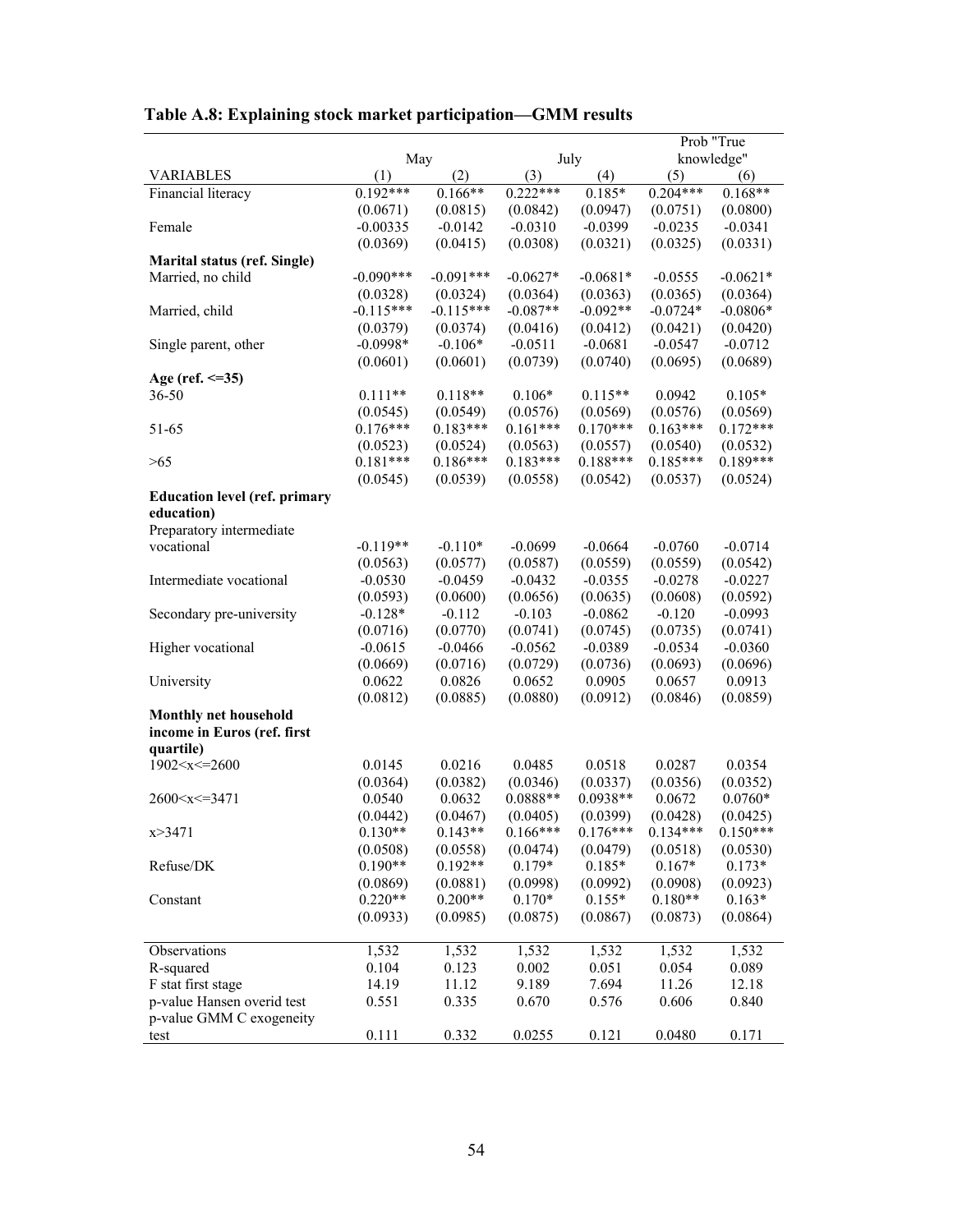#### **A.6 Robustness checks**

 $\overline{\phantom{a}}$ 

In order to establish the robustness of the latent class model and the results derived from it, we conducted a series of robustness checks. We summarize the most important ones here. Detailed results are available upon request.

*Reduced set of financial literacy questions*: We also ran the LCM based on the interest and inflation questions only. The results are similar but less strong than the results based on all three questions. Overall about 10-12% of the gender difference measured in those two questions is explained by confidence. The reason for the smaller effect is that the interest and inflation questions have fewer respondents who answer with "do not know" and, thus, the LCM adds less information. In other words, the two questions are less influenced by confidence. In the stock market participation regressions, the financial literacy coefficients based on the interest and inflation questions are slightly smaller compared to our baseline results, but still highly significant. The estimated coefficients in the GMM models are in the same order of magnitude as before, however, the first stage F-statistic is low, indicating a weak instrument problem.

*Extended set of financial literacy questions*: In our survey, we have an additional financial literacy question—on bond pricing—that is not normally used in the literature.<sup>27</sup> We reran the model including this additional question and again our results overall are similar to our original results. Confidence accounts for about 34-35% of the measured gender difference. Overall, there is a slightly higher fraction of underconfident men and women because of the addition of a comparably difficult question to the literacy measure. There is also a larger gender difference in financial literacy when including this measure. The relationship with stock market participation is qualitatively and quantitatively similar in the OLS regressions. The effects become somewhat smaller in the GMM, but are still highly significant, and the first stage Fstats are also high.

*Interest in financial matters*: One reason why women are less likely to answer the financial literacy questions correctly and opt instead for a "do not know" response could be less interest in financial matters. In our module, we asked "How would you rate your interest in financial matters?" with responses given on a Likert scale from 1 (very little) to 7 (a lot).<sup>28</sup> We include interest in financial matters among the control variables of the LCM (X variables). Thus, the weighting function, i.e., the probit, includes interest in financial matters. The LCM shows that financial interest is especially relevant for knowledge about interest compounding but less so for the inflation and risk diversification questions. Our estimated financial literacy gender gap is qualitatively unaffected by including this additional control variable. Around 35% of the gender gap is explained by confidence. Underconfidence is also unaffected.

*Financial respondents*: In our data set, we know which respondents are the financially responsible person in their household (financial respondent). We restricted our analysis to the financial respondents only, which reduced our sample size from 1,532 to 1,266 observations. Again the results do not change dramatically. However, we note that overall the gender differences become stronger when we use the sample of financial respondents only.

<sup>&</sup>lt;sup>27</sup> Stocks are normally riskier than bonds. True/False/DK/refuse to answer. This question is also included in the extended financial literacy measure in Van Rooij et al. (2011).

<sup>&</sup>lt;sup>28</sup> Women have a mean score of 4.06 and men of 4.69 on this scale, indicating a lower interest in financial matters among women. The difference is highly significant.